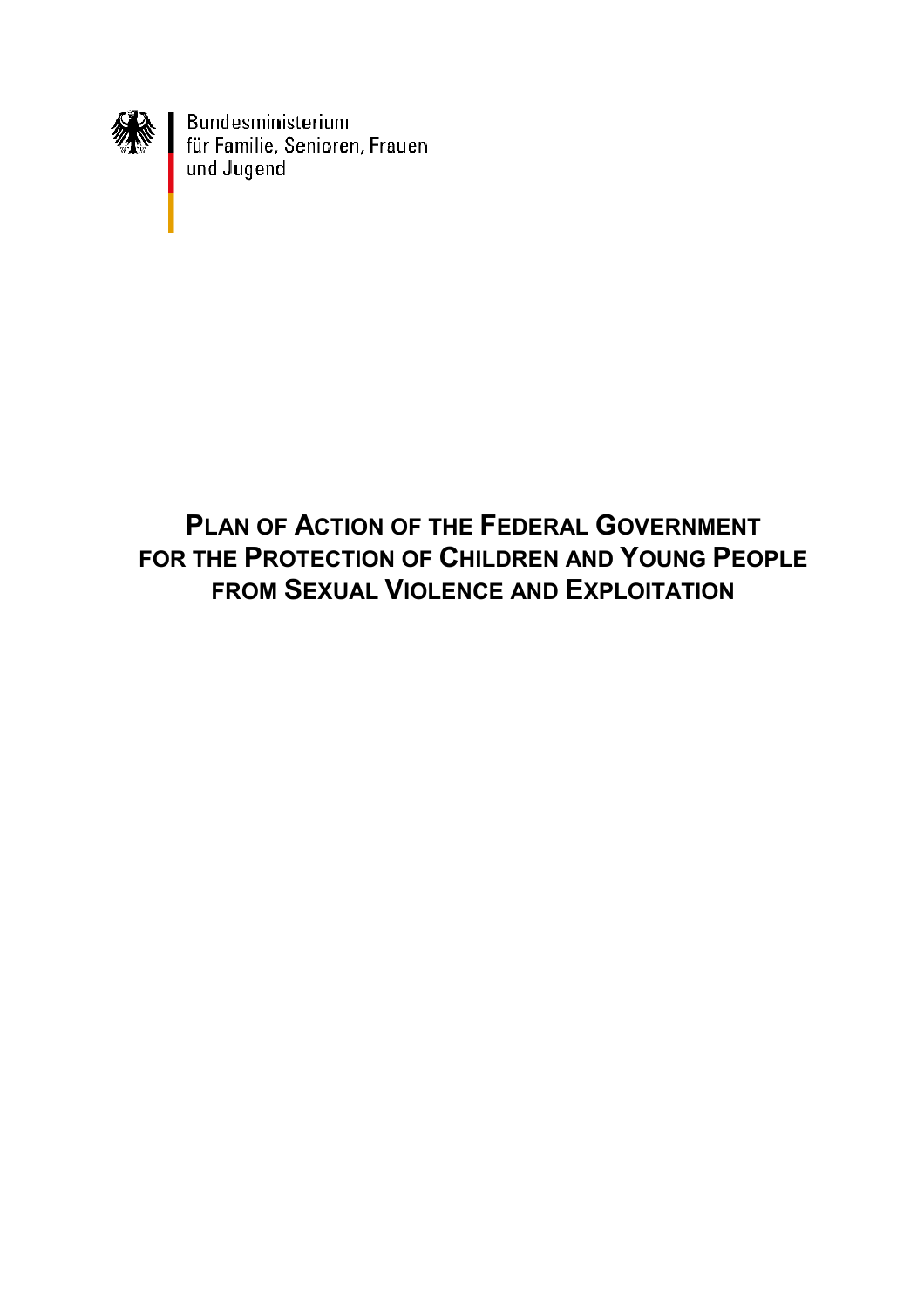## **CONTENTS**

| I.  |                |                |                                                                |  |
|-----|----------------|----------------|----------------------------------------------------------------|--|
|     | 1.             |                |                                                                |  |
|     |                | a.             |                                                                |  |
|     |                | b.             |                                                                |  |
|     | 2.             |                |                                                                |  |
|     |                | a.             |                                                                |  |
|     |                |                | Educational occupations and professionals20<br>aa.             |  |
|     |                |                | bb.                                                            |  |
|     |                |                | CC.                                                            |  |
|     |                | b.             |                                                                |  |
|     |                | C.             |                                                                |  |
|     |                | d.             |                                                                |  |
|     | 3 <sub>1</sub> |                |                                                                |  |
| Ш.  |                |                |                                                                |  |
|     | $\mathbf 1$ .  |                | Protection of children and young people under criminal law  30 |  |
|     |                |                |                                                                |  |
| Ш.  |                |                |                                                                |  |
|     | 1.             |                |                                                                |  |
|     |                | a <sub>z</sub> |                                                                |  |
|     |                | b.             |                                                                |  |
|     |                | C.             |                                                                |  |
|     | 2.             |                |                                                                |  |
| IV. |                |                |                                                                |  |
| V.  |                |                |                                                                |  |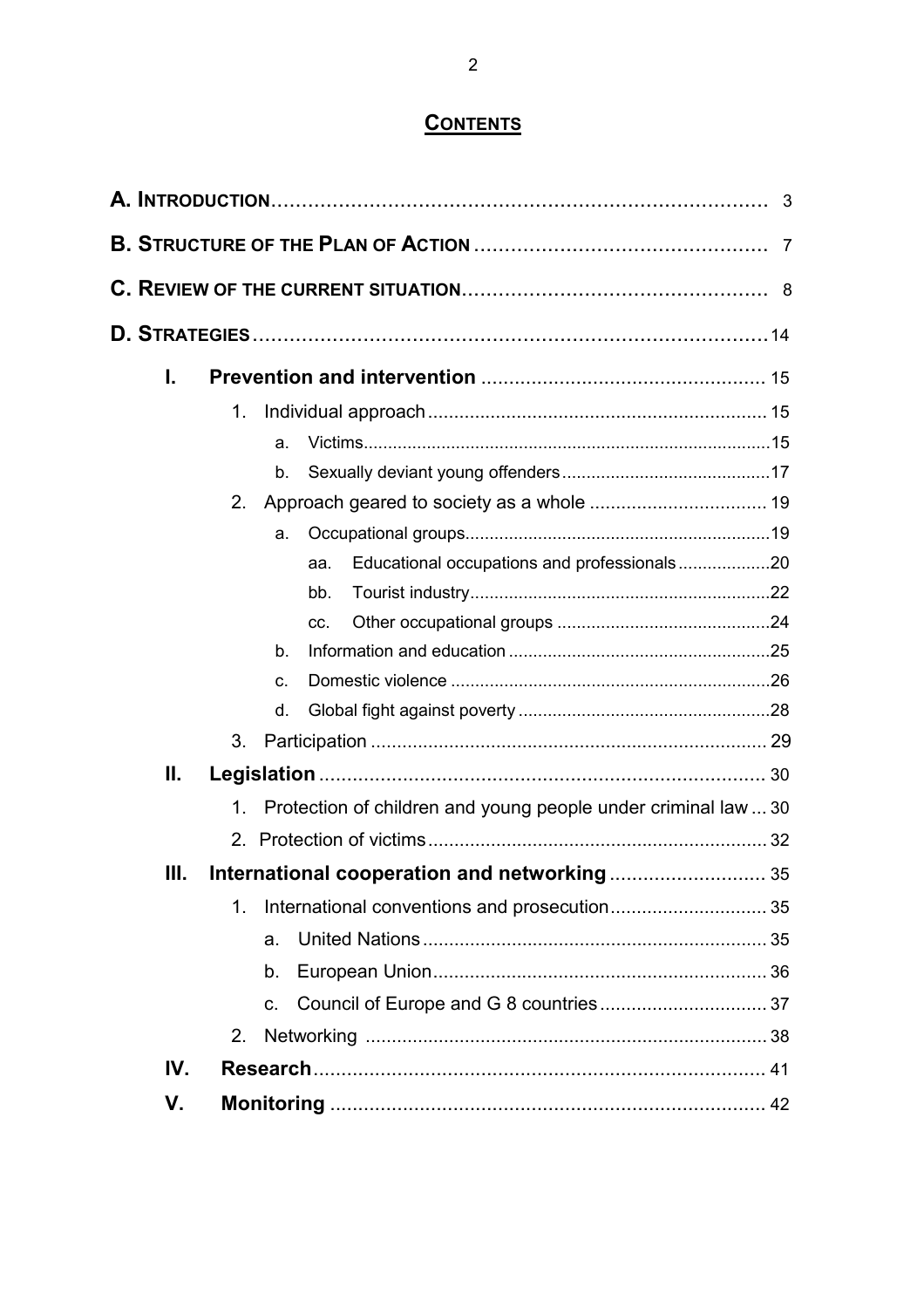## **A: Introduction**

The Federal Government attaches high priority to the effective suppression of sexual violence against children and young people. It expressed this clearly in the Coalition Agreement of 16.10.2002 and laid it down in writing by elaborating a Plan of Action for the Protection of Children and Young People from Sexual Violence and Exploitation.

The sexual abuse of children, as well as child sex tourism, child trafficking and child pornography, are abominable crimes that nothing can justify and that must be vigorously prosecuted and punished. Children are the weakest links in society. They usually suffer from the consequences of the harm inflicted on them for the rest of their lives. The personality-changing consequences associated with these crimes rob children of their dignity and their childhood.

Accordingly, the fight against sexual abuse of children attracts great attention among the public and in the media.

Children and young people are subjects of their own rights. This principle is one of the fundamental values held by our society. The Federal Government faces up to the associated responsibility for giving all children and young people living in Germany a place where they can develop and grow up without suffering emotional and physical abuse.

The policy of the Federal Government aims at lastingly guaranteeing the protection of children and young people from sexual violence and the protection of the victims of sexual violence. To this end, it has elaborated a comprehensive overall concept in a process that also involved nongovernmental organisations. In this context, it was primarily guided by the well-being of the child and by the needs, interests and rights of the children and young people affected. The envisaged measures set in at both the national and the international level.

The Federal Government regards the following as being the most important points:

- Further development of the protection of children and young people under criminal law;
- Strengthening of prevention and the protection of victims;
- Securing international prosecution and cooperation, and
- Promoting the networking of offers of help and counselling.

An effective and enduring fight against sexual violence against children requires a comprehensive overall strategy. It is important not only to establish prevention and intervention schemes, but also to ascertain and eliminate the causes of sexual violence and sexual exploitation.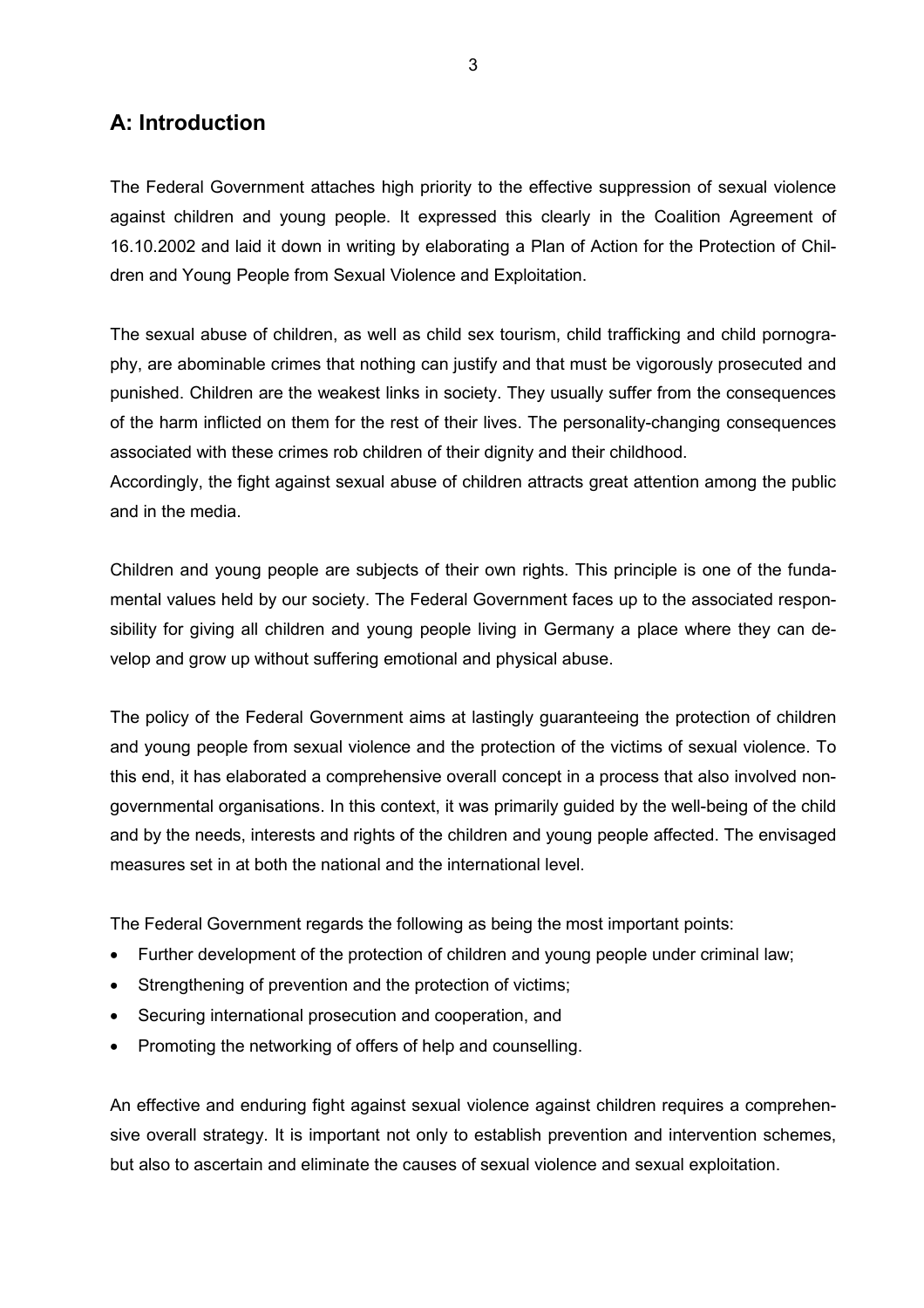Perpetrators of sexual violence against children and sexual exploitation of children are regularly acting in areas of relevance to criminal law. Therefore, alongside education and prevention, the further development of protection under criminal law, and of the protection of victims, will be of particular importance, as will the harmonisation of European penal regulations.

#### **Legislation:**

The protection concept of the Federal Government particularly includes the reform of the penal regulations concerning sexual abuse of children and young people. The reprehensibility of these acts must be expressed even more clearly in the measure of punishment. Therefore, it is envisaged that, among other things, the punishments threatened in the penal regulations on sexual abuse of children be stiffened once more. In addition, the new possibilities offered by the Internet require appropriate amendments in criminal law. To this end, there are, above all, plans to expand criminal law in order to more effectively cover the area of initiation of contacts with children aimed at sexual abuse. Stiffening of the penal regulations concerning the dissemination and possession of child pornography publications is also planned.

Moreover, the standing of the victim in criminal proceedings is to be strengthened, e.g. by facilitating the use of video examinations, as is the assistance for victims in the framework of the reform of sanction law. For example, ten percent of every fine is to go to a recognised, nonprofit organisation providing assistance for victims. Also, the compensation claims of victims are to be given priority when enforcing fines.

#### **Prevention:**

In the prevention field, education and public relations work is being intensified by a nationwide prevention campaign, in addition to the publication of a guide for parents. Other prevention programmes and offers of help are directed particularly at girls and boys, parents, multipliers, the police, the judiciary and the tourist industry, e.g. the free emergency hotline for children and young people, the parents' helpline and the virtual child protection centre. Programmes specifically for multipliers, the police, the judiciary and the travel industry include subject-related professional conferences, seminars and training courses on dealing with the problem of sexual violence against children and young people.

The victims of sexual abuse of children are predominantly girls. However, boys also fall victim to sexual child abuse. Consequently, in the interests of gender-oriented prevention work, the Federal Government considers it important to also pay particular attention to boy-specific aspects. In view of the fact not only that boys are victims of sexual violence, but also that sexual violence primarily originates from male youths and men, the Federal Government sees prevention work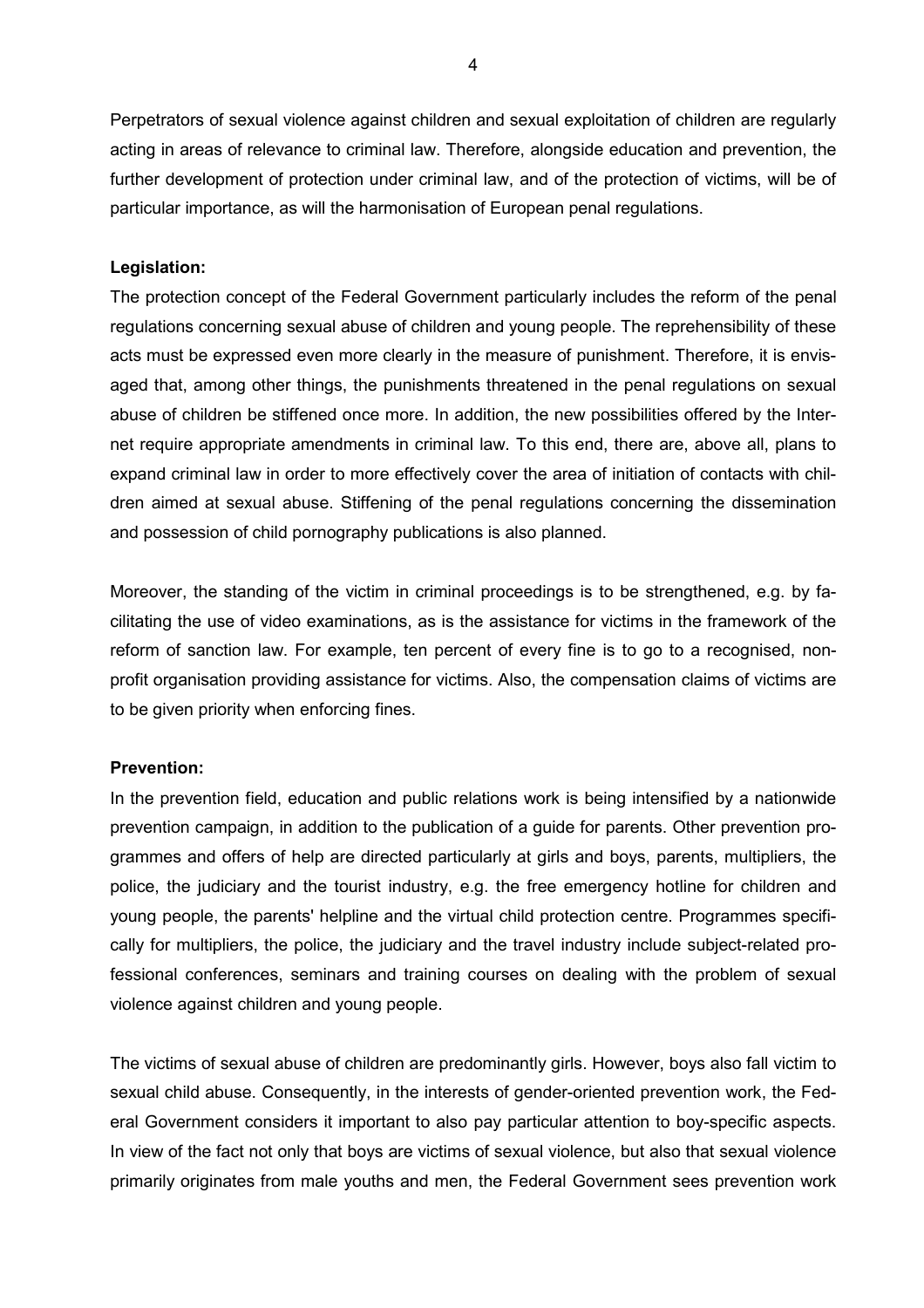as also having aspects relating to prevention among potential offenders, e.g. in that it involves work with boys on developing non-violent conflict-resolving options.

#### **International cooperation and prosecution:**

Furthermore, the Plan of Action has close ties to international activities, programmes and cooperation projects. The Federal Government is further intensifying international cooperation and coordination in the fight against sexual exploitation of children, for instance by way of closer cooperation with the destination countries of sex tourists, improved, internationally coordinated prosecution, and integration in international action and information networks, e.g. in a German/ Czech/Polish working group specifically for combating trafficking in women and girls and for the protection of children from sexual exploitation. It elaborates joint concepts for suppressing cross-border crime and implements information campaigns and training courses for the police and border guard officers operating locally.

#### **Networking of offers of help:**

Effective problem-handling and prevention in relation to sexual abuse of children requires the networking of offers of help for professional exchanges of information and experience, for accompanying and implementing political programmes and for case-related work with victims. The non-governmental organisations active in the field of protection of children from sexual violence in Germany have joined forces in numerous national networks and cooperation projects.

The Federal Government promotes the Federal Information and Networking Centre on Child Abuse and Child Neglect (IKK) with the aim of further improving the coordination and integration of these networking structures. The aim of the IKK is to collect national and foreign professional information at one central location and to inform the professional public about the causes of child abuse and child neglect, as well as options for prevention, therapy and intervention.

The Federal Government has advanced the protection of children and young people from sexual violence and exploitation at the national and international level from the outset. With the Federal Ministry for Family Affairs, Senior Citizens, Women and Youth (BMFSFJ) acting as central coordinator, it has - in implementing the Declaration of the First World Congress against Commercial Sexual Exploitation of Children, held in Stockholm in 1996 - done trend-setting work in the field of sexual violence against children and sexual exploitation of children in recent years as regards prevention, the protection of victims and international prosecution. Important legislative acts in the last few years have already contributed to further improving the protection of children and young people under criminal law.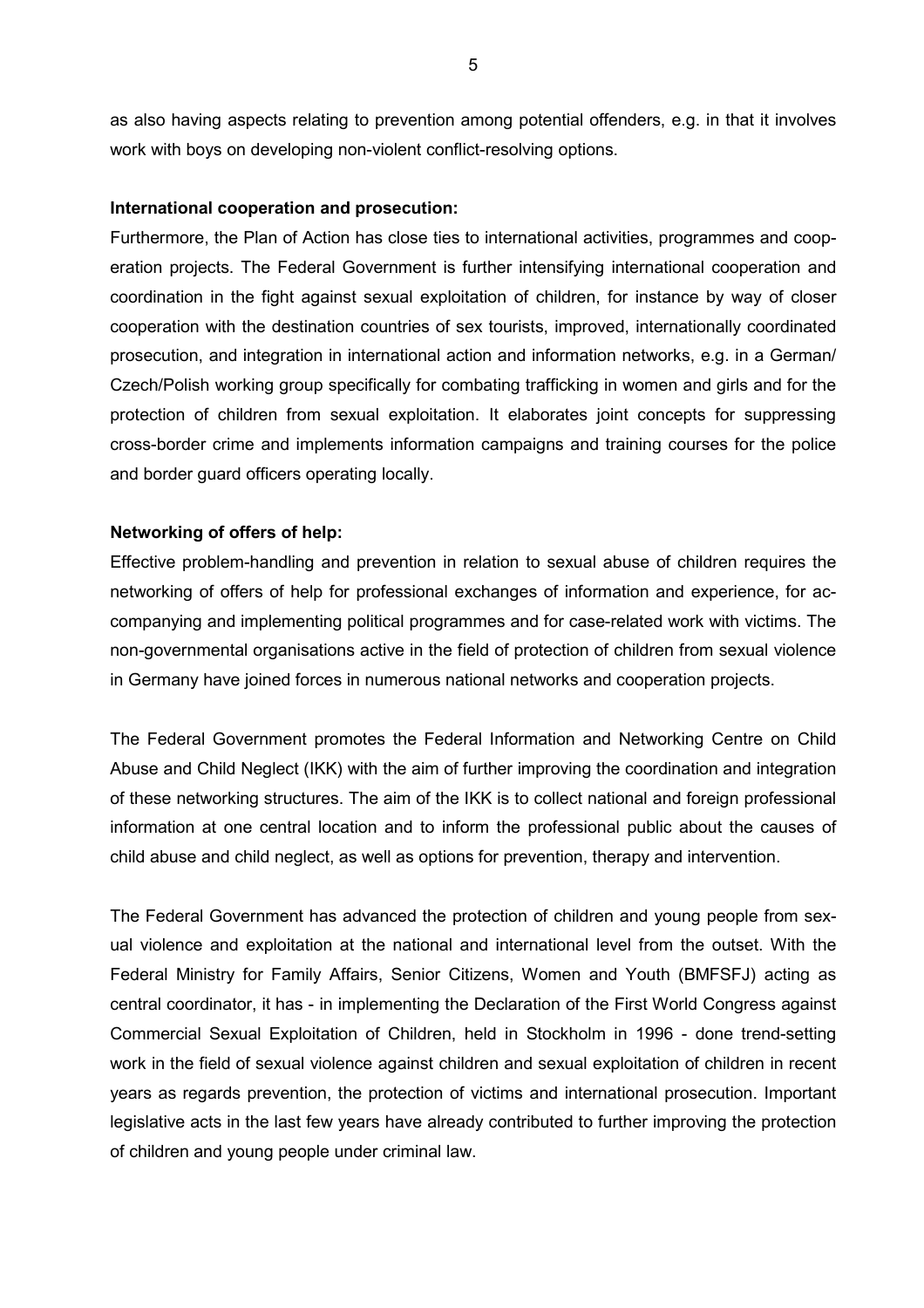The "Second World Congress against Commercial Sexual Exploitation of Children", held in Yokohama in December 2001, made it clear that greater sensitivity towards the problem of sexual exploitation of children has been achieved in the past few years and that numerous measures have been taken. There is nevertheless still a need to intensify national and joint international action as regards prevention, the protection of victims and prosecution, in order to effectively combat sexual exploitation of children.

Through its involvement in the competent bodies of the United Nations, the European Union, the Council of Europe and elsewhere, the Federal Government will continue to play an active role in shaping the protection of children and young people from sexual violence and sexual exploitation.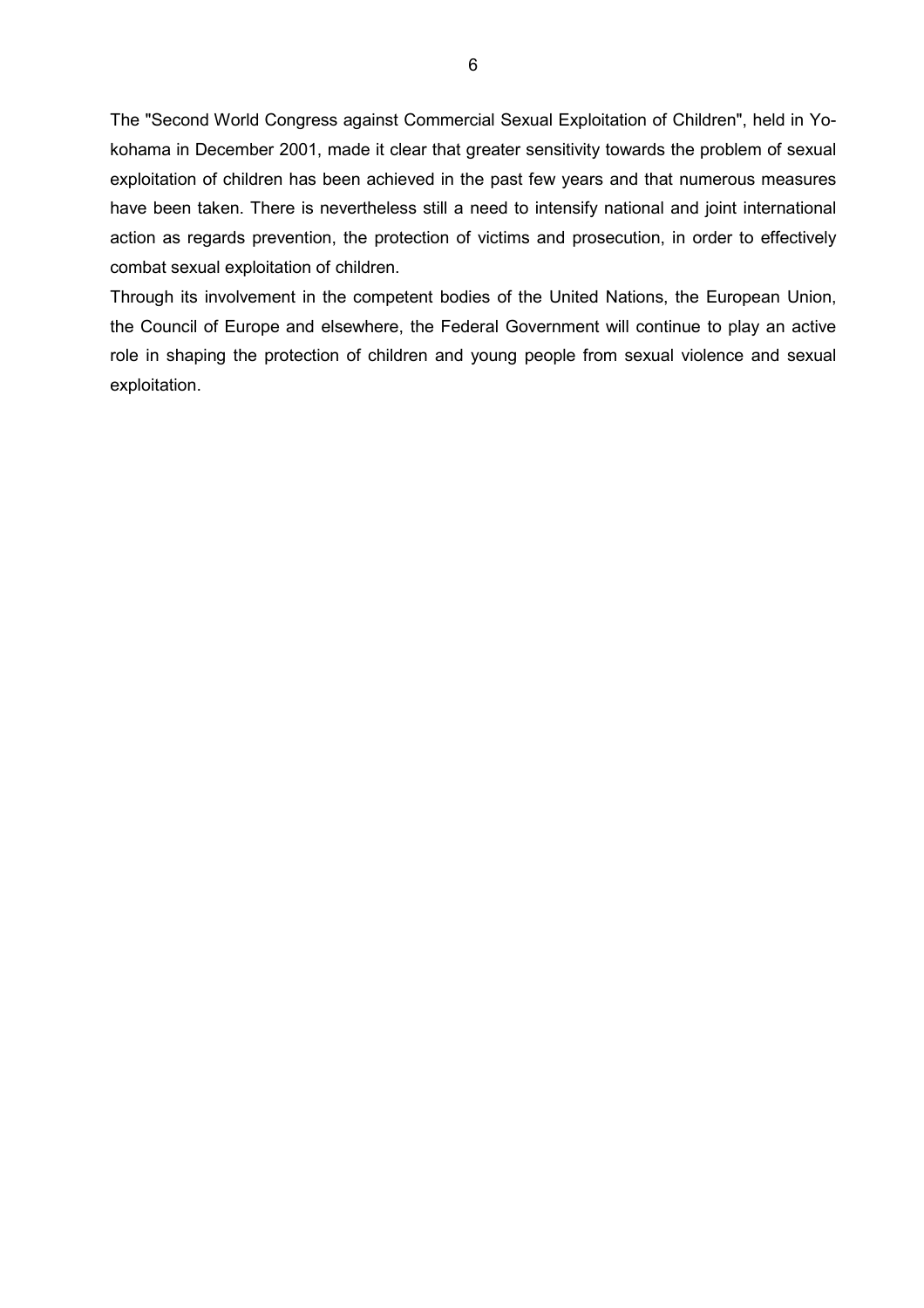## **B: Structure of the Plan of Action**

The "Plan of Action of the Federal Government for the Protection of Children and Young People from Sexual Violence and Exploitation" is guided by Article 34 of the UN Convention on the Rights of the Child, in which the contracting states undertake to protect children from all forms of sexual exploitation and sexual abuse.

With the present Plan of Action against sexual violence and exploitation, it is the intention of the Federal Government to effectively protect children and young people from sexual violence and exploitation, and to take appropriate measures and introduce the necessary means for providing targeted help, intervention and prevention. The measures in the Plan of Action focus on the following areas:

- I. Prevention and intervention
- II. Protection of children from sexual abuse under criminal law
- III. International cooperation and networking
- IV. Monitoring, research

The Plan of Action continues the numerous measures taken in recent years to suppress sexual abuse and sexual exploitation of children and young people, and places emphasis on new aspects. Since it is designed to be a process, the current form merely represents a snapshot of the current situation, which will serve as the basis for the ongoing further development of the problems it is to deal with. In Germany, this presupposes close cooperation between the responsible federal, Länder and municipal agencies, on the one hand, and the non-governmental organisations and the scientific community, on the other. This is why the Plan of Action provides for the establishment of a Bund/Länder Working Group, which is to steer and coordinate the implementation and further development of the Plan of Action.

In view of the continuing inadequacy of action regarding the affected children and young people, the Plan of Action gives particular consideration to the following fields of action:

- Child pornography on the Internet,
- Sexually deviant young offenders, and
- Protection from abuse in organisations and institutions.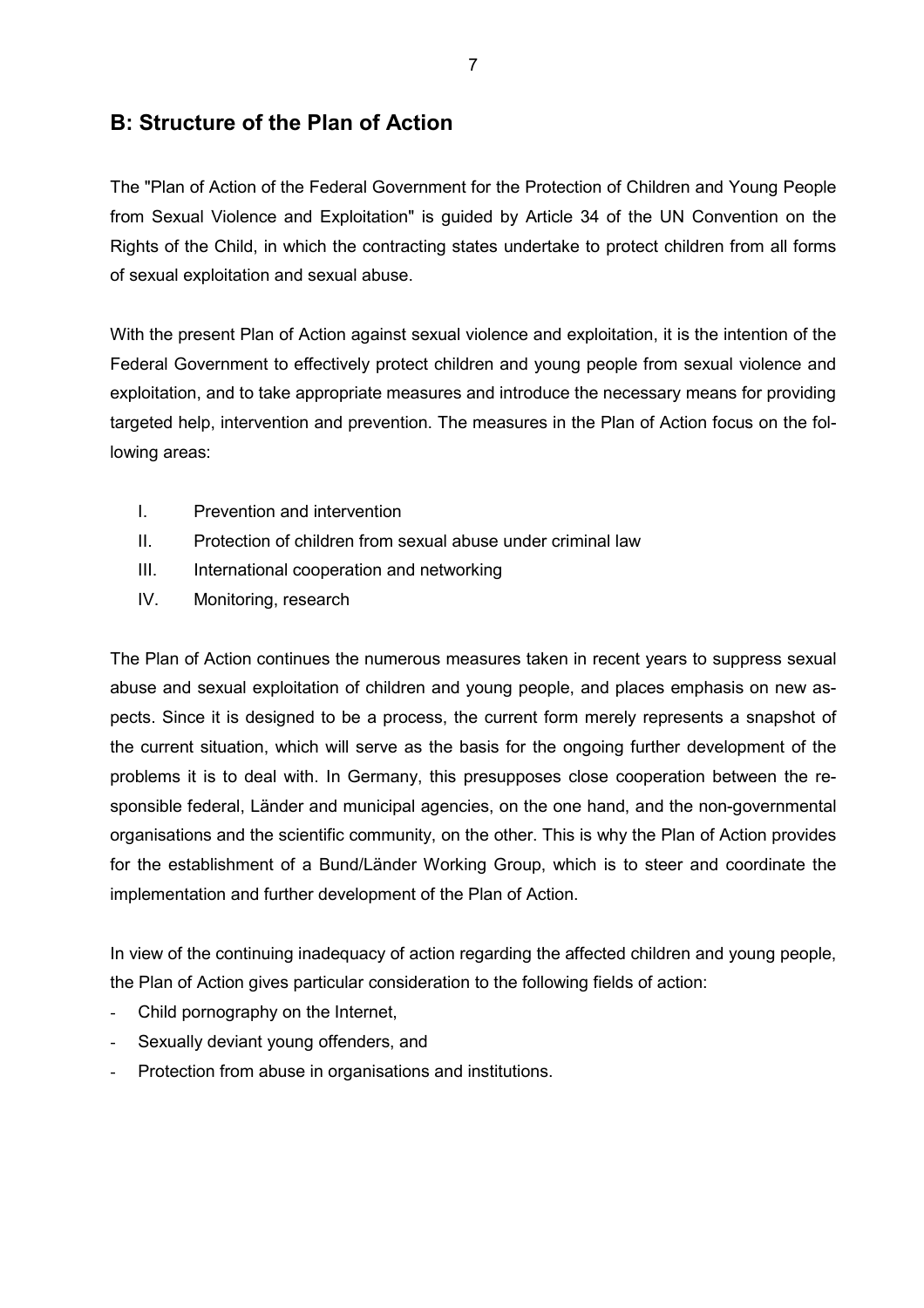### **C. Review of the current situation**

In the course of implementing the Stockholm Plan of Action, the past few years have seen encouraging progress being made in Germany in the fight against sexual abuse of children. Important legislative acts have led to further improvement of the protection of children from sexual exploitation under criminal law. The following can be mentioned as examples:

#### **1998: Sixth Law Reforming the Criminal Code**

As part of the follow-up to the First World Congress against Commercial Sexual Exploitation of Children, held in Stockholm in 1996, and in the framework of the endeavours to achieve the most comprehensive possible protection of the population, the Sixth Law Reforming the Criminal Code further improved the protection of children from sexual exploitation under criminal law. Among other things, the punishment for serious cases of sexual abuse of children and the commercial or gang-structured dissemination of child pornography publications was increased substantially and their classification under criminal law amended. Serious cases of sexual abuse of children are now classified as a crime (as opposed to an offence under the previous law) and, depending on the severity of the individual criminal act, regularly punished by a prison sentence of at least one year, or at least two or five years, up to fifteen years, this being the maximum permissible for fixed-term sentences. A uniform range of punishment of between one and ten years' imprisonment applied under the previous law.

The Reform Law expands Section 5 No. 8 Letter b of the German Criminal Code (StGB) to improve the prosecution of Germans who sexually abuse children abroad (cases of "child sex tourism"). Cases of this kind can now be prosecuted by the German judiciary even if the German offender has his basis of existence abroad. In addition to measures for tightening Sections 176 and 184 StGB, the Reform Law expanded the penal regulation on child stealing in Section 235 StGB, and a new penal regulation on illegal trafficking in children was introduced in Section 236 StGB, in order to improve the possibilities for taking action against sexual abuse of children in this way as well.

#### **1998: Law on the Combating of Sexual Offences**

Among other things, the "Law on the Combating of Sexual Offences and Other Dangerous Crimes", which likewise came into effect in 1998, expands the scope of application for the imposition of preventive detention for serious crimes and certain criminal offences against sexual self-determination and physical integrity. At the same time, the Law abolishes the absolute maximum limit for the duration of commitment, even in the case of first-time commitment to preventive detention. With regard to the suspension of a sentence on probation, the Law now ex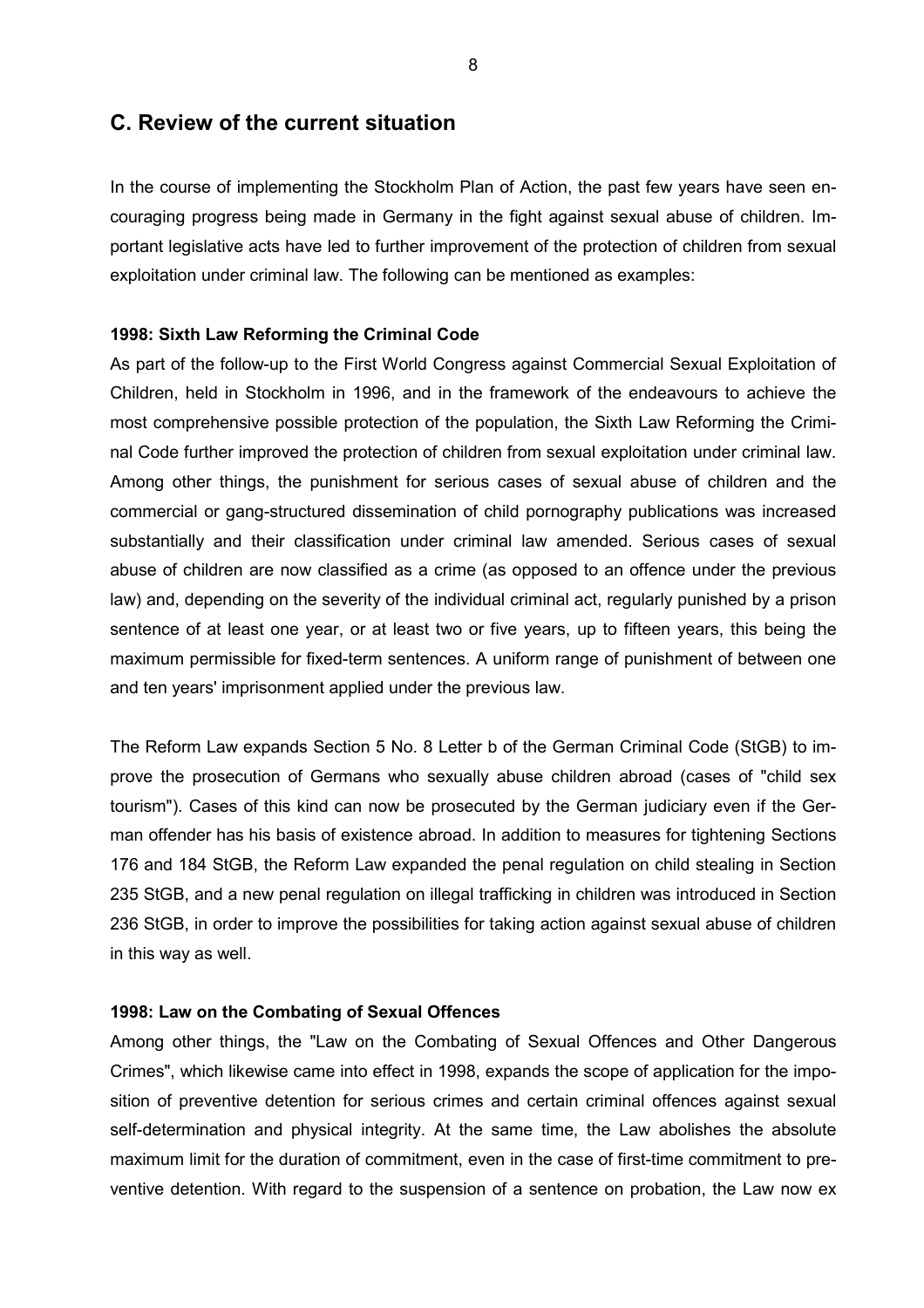pressly demands that a sentence only be suspended on probation if this is justifiable, considering the security interests of the general public.

The basis on which the courts reach a decision of this kind has been improved in that an expert report has to be obtained in the case of offenders at particular risk of reoffending. Moreover, the Law contains improvements in the field of supervision of conduct and provides for the obligatory transfer of treatable sex offenders to social therapy institutions as of 1 January 2003 following a transitional period.

#### **2002: Law Introducing the Reservation of Preventive Detention**

The Law Introducing the Reservation of Preventive Detention came into effect on 28 August 2002, its aim being to further improve the protection of the population from dangerous sexual and violent criminals. Under the Law, the trial court can, in certain cases, reserve the right to commit the offender to preventive detention, issuing the final order if the convicted person is found to be dangerous after completing part of the sentence.

#### **1986 - 2002: Victim protection laws**

Substantial progress was already achieved in this quarter in the past by means of statutory regulations. Based on the first Act for Improving the Standing of Victims in Criminal Proceedings (Victim Protection Act) of 18 December 1986, the protection of victims was further strengthened by the 30th Law Amending the Criminal Code of 23 June 1994, according to which the period of limitation for certain sexual offences is suspended until the victim reaches the age of majority, and by the Law on the Suppression of Crime of 28 October 1994, which attached greater importance to victim compensation and compensation for damages in adult criminal law (inter alia by the addition of Section 46a StGB). The Act on the Protection of Witnesses in Criminal Proceedings and for Improving the Protection of Victims (Witness Protection Act) of 30 April 1998 introduced the possibility for children and young persons appearing as victims in criminal proceedings to give evidence on videotape separately from the offender, as well as improved possibilities for accessory prosecution and the establishment of the function of witness adviser and victim's advocate. Furthermore, the Act Anchoring Victim Compensation in Criminal Law of 20 December 1999 served the interests of crime victims.

Quite a lot has also been achieved in the field of victim protection at the European level. For instance, the EU Framework Decision of 15 March 2001 established important minimum standards regarding the standing of the victim in criminal proceedings.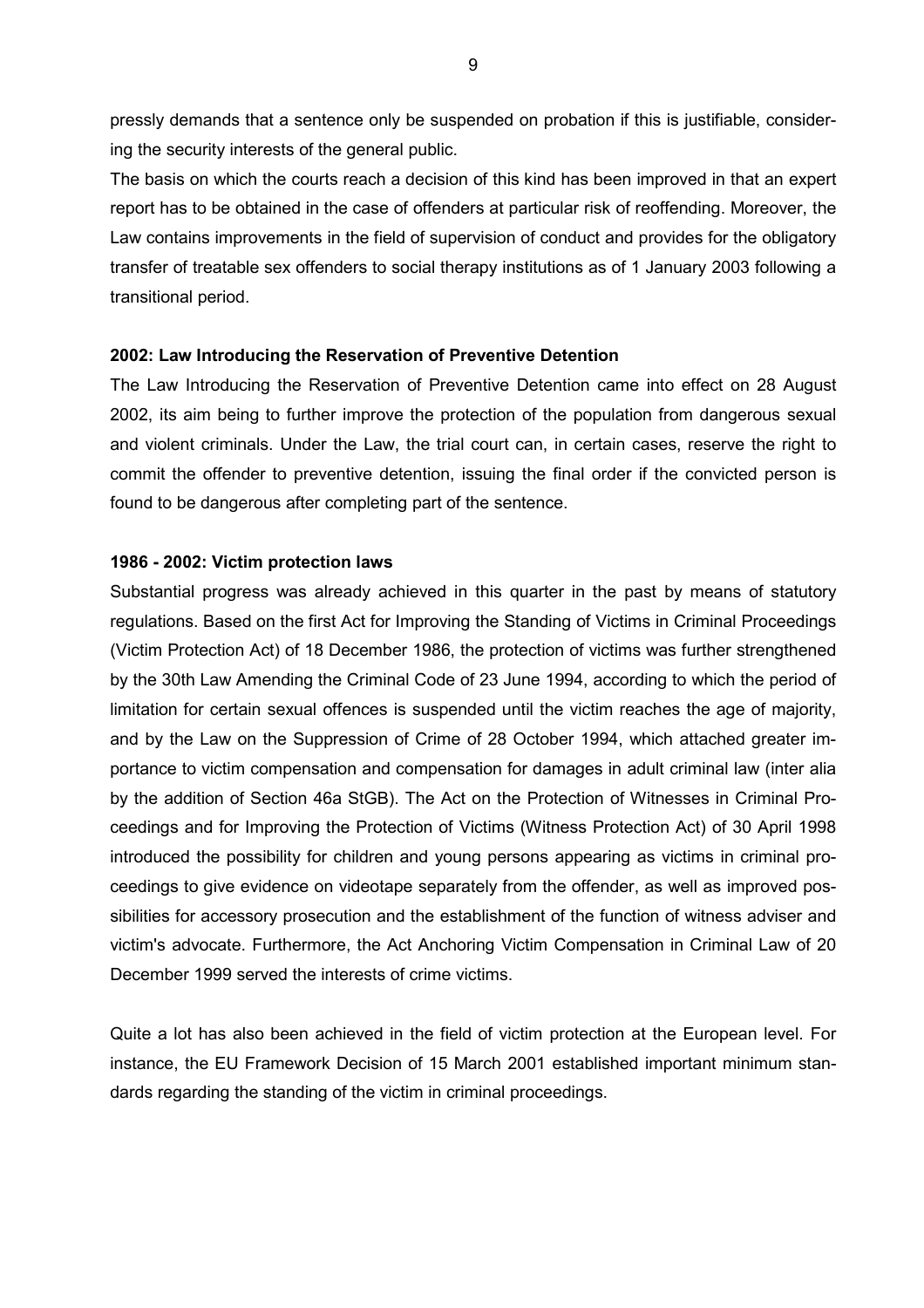#### **Child pornography**

Substantial progress has been achieved here, especially also as regards police measures for combating child pornography on the Internet and in the field of electronic information and communication services and the self-control of online enterprises. Examples in the sphere of the suppression of child pornography by the police include the following:

- Creation of police authority homepages with possibilities for citizens to make contact by e-mail and submit information and tips on Internet crime,
- Introduction of an area for the "BKA Central Office for Child Pornography" on the homepage of the Federal Office of Criminal Investigation (BKA) (Frequently Asked Questions, legal basis, responsibilities),
- Improved equipment of the criminal prosecution authorities,
- Creation of a Networked Child Pornography File at the BKA,
- Establishment of the "Central Office for Random Searches in Data Networks" (ZaRD) at the BKA at the end of 1998,
- Creation of "Child Pornography Contact Offices" at the Länder Offices of Criminal Investigation / Elaboration of a suppression concept at the federal and Länder level,
- Identification of offenders and victims of sexual abuse by broadcasting pictures from the Internet on television and publication on the BKA homepage (public search),
- Expansion of the reference database and licensing (for national and international prosecution authorities) of PERKEO software for detecting relevant objects of child pornography as an important tool, also for the commercial sector,
- Participation of the BKA in the feasibility study for an "International Image Database" Since December 2001, the Federal Office of Criminal Investigation has been taking part in an EU-funded feasibility study on the establishment of an international image database. The aim of a database of this kind is to pool the information of the participating countries in the field of child pornography in data networks, especially information on known offenders, investigation procedures and methods, thereby avoiding duplicate work on identical situations and, at the same time, making more effective use of the available personnel, technical and financial resources.
- In March 2002, the Crime Suppression Commission (KKB) set up a working group, coordinated by the BKA and involving experts from several Länder Offices of Criminal Investigation, to document current practice in the ascertainment of offenders and victims from child pornography media and elaborate proposals for improving the procedure in future on the basis of the results. As with the aforementioned feasibility study, one of the essential aims of this work is to identify and stop sexual exploitation of children and young people.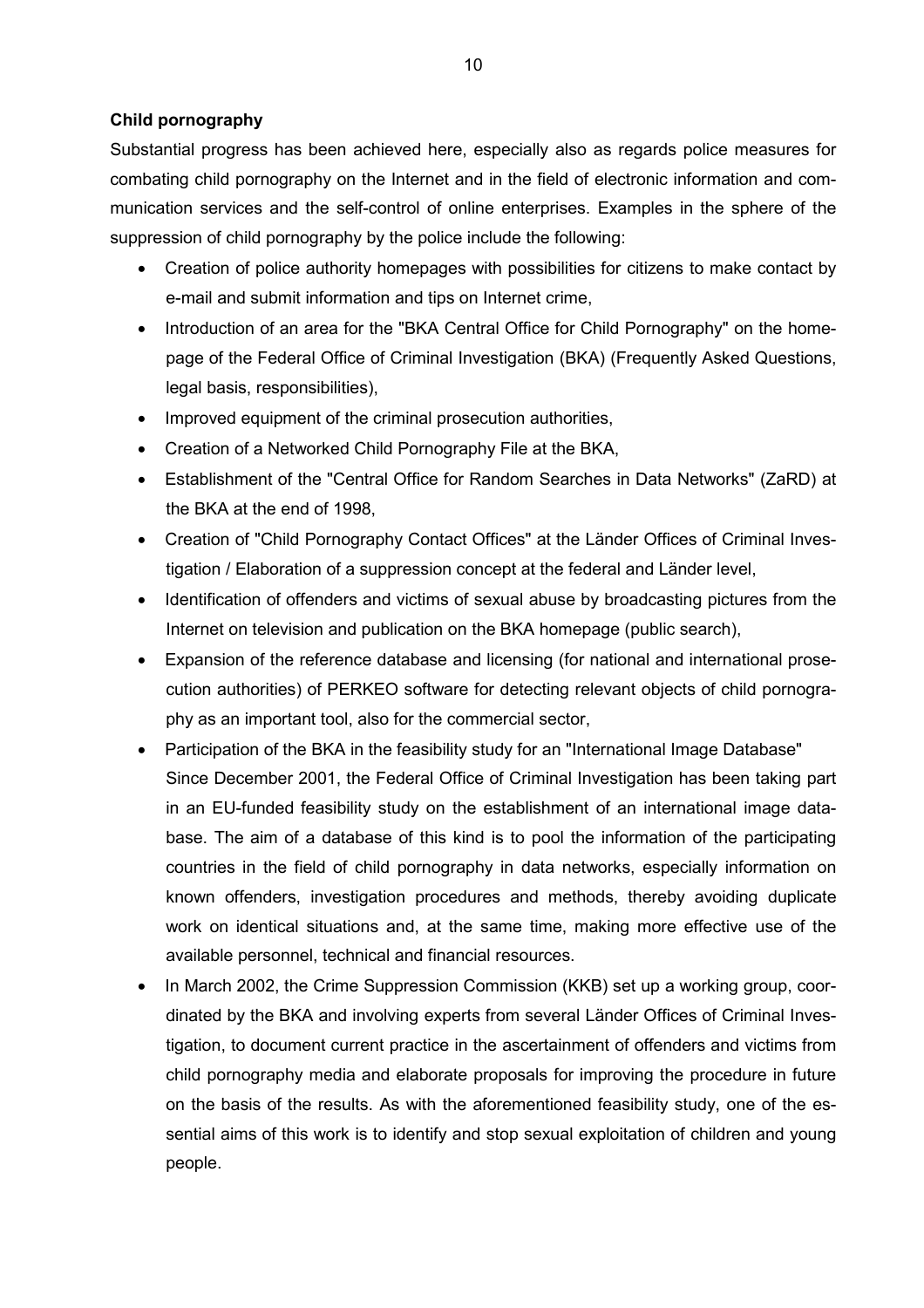The following are examples in the field of electronic information and communication services and self-control of online enterprises:

- 1 August 1997: "Information and Communication Services Act" and "Media Services State Treaty",
- Self-control of the online media by founding of the association for "Voluntary Self-Control of Multimedia Services" (FSM) in 1997 and establishment of the FSM Complaints Office,
- Creation of the Central Office of the Supreme Länder Authorities for Youth Protection in Media Services (jugendschutz.net),
- 21 December 2001: Amendment of the Act on Telecommunication Service Providers (TDG). Under this Act, telecommunication service providers bear full responsibility for their own information made available by them. Although they are not additionally obliged to monitor third-party information transmitted or stored by them, or to examine it for circumstances indicating illegal acts (Section 8 Para. 2 TDG), they must remove information or block access to it without delay if they become aware of illegal acts or information stored by them - for example, based on leads from prosecution authorities, youth protection institutions or members of the public. In particular, this offers the opportunity for regulatory authorities to demand by way of a corresponding order that network operators block illegal content.
- 1 July 2002: Amendment of the regulations of the Media Services State Treaty and the Act on Telecommunication Service Providers.
- 14 June 2002: Amendment of youth protection. Among other things, a regulation was introduced outside the framework of the Criminal Code regarding the abusive depiction of children and young people in unnatural, gender-emphasising poses. These depictions thus count as media morally harmful for young people, which are prohibited by law and subject to the restrictions on sale, distribution and advertising contained in the law.

#### **2000 - 2002: Laws on domestic violence**

Several laws designed to combat domestic violence have been passed in the last two years. The "Act Outlawing Violence in Upbringing" entered into force on 8 November 2000. To accompany it, the Federal Government launched a nationwide campaign on non-violent upbringing entitled "More Respect for Children". Moreover, the "Act for Improving Civil-Court Protection in Cases of Acts of Violence and Persecution, and for Facilitating the Surrender of the Marital Home in Case of Separation" came into effect on 1 January 2002. The Act prevents domestic violence against a parent and thus also protects the affected children.

Another clear signal regarding the protection of children from domestic violence and abuse came from the "Act for Further Improving Children's Rights", which has been in force since 12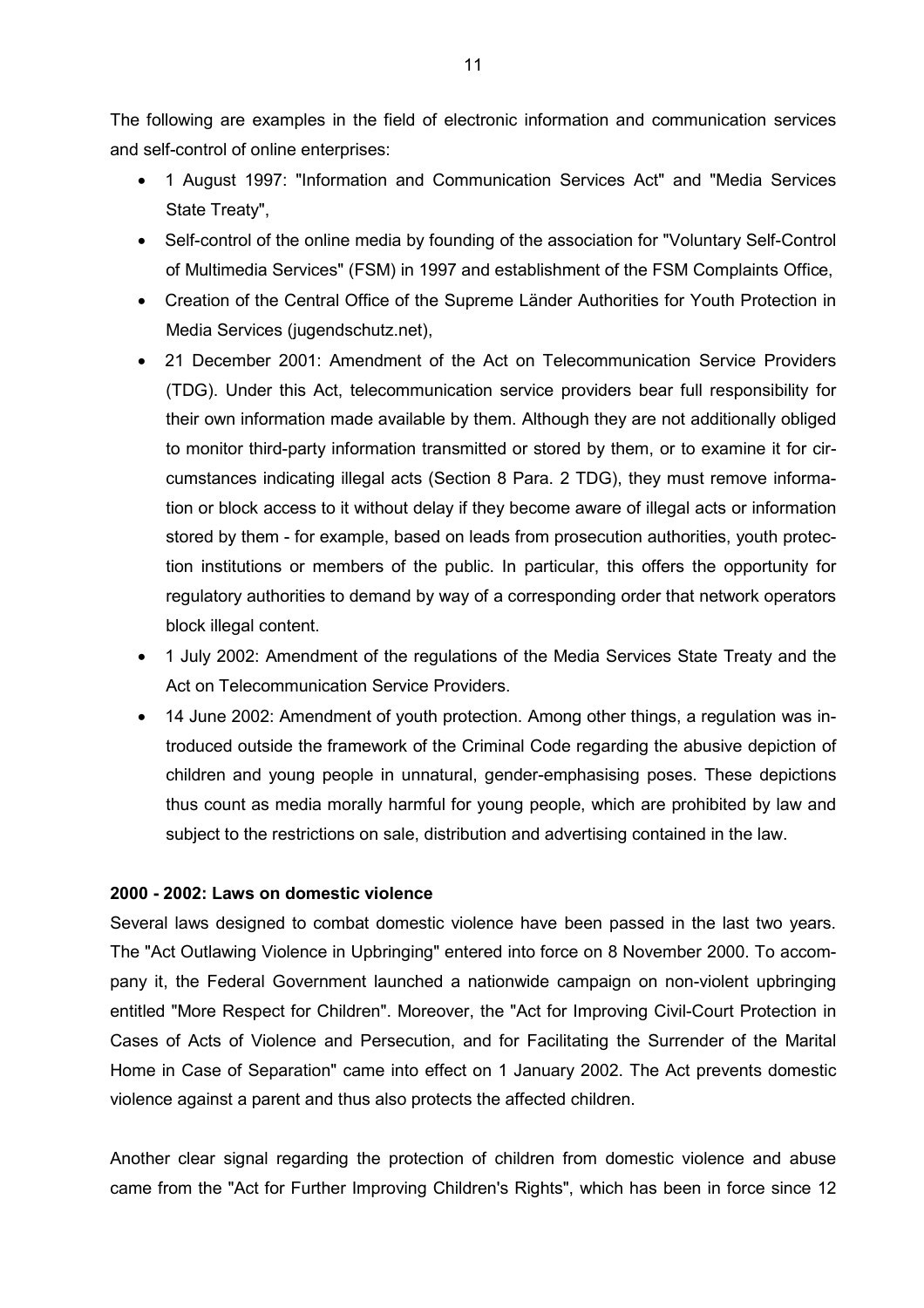April 2002. Under this Act, fathers, mothers, and also other people living in the home, can be banned from the home if they beat or abuse children.

#### **2000: International agreements**

The Federal Government has signed the United Nations Convention against Transnational Organised Crime with its Supplementary Protocols to prevent, suppress and punish trafficking in persons, especially women and children, and on the smuggling of migrants by land, air and sea, as well as the Optional Protocol to the Convention on the Rights of the Child on the sale of children, child prostitution and child pornography.

#### **Education and prevention**

The Federal Ministry for Family Affairs, Senior Citizens, Women and Youth supports education and prevention work by promoting individual measures, but also by providing financial assistance for central federal organisations. In addition, numerous events, professional conferences, expert meetings and working groups focusing on the exchange of experience and the further development of concepts relating to the subject of sexual abuse of children, have also been promoted for the continuing education of professionals. Examples include the following:

- Publication of the brochures "Sexual Abuse Prevention and Help", "Sexual Violence against Children and Young People - Where to Turn for Help", "Comic about Education and Prevention",
- Publication of the special letter to parents entitled "Preparing Children to Cope with Life - Preventing Sexual Abuse",
- Promotion of the film project entitled "I Have the Courage To say YES and NO",
- Publication of the LoveLine CD-ROM a multimedia education programme covering love, partnership and sexuality for young people aged 14 and older - which examines the issues of harassment, sexual encroachment, abuse and rape,
- Funding has also been provided since 1998 for the nationwide expansion of the network of child and youth emergency hotlines providing free, anonymous advice for children and young people, and, since March 2001, also for the establishment of a telephone counselling service for parents,
- Support has been provided since 1999 for the project of the German Child Protection Centre entitled "The Virtual Child Protection Centre - Interactive Assistance for Children and Parents". It provides information, contact and counselling services and the concept is integrated in the work of the Child Protection Centres. It sees itself as a communicative and innovative approach to facilitating the way to assistance services for children, young people and parents,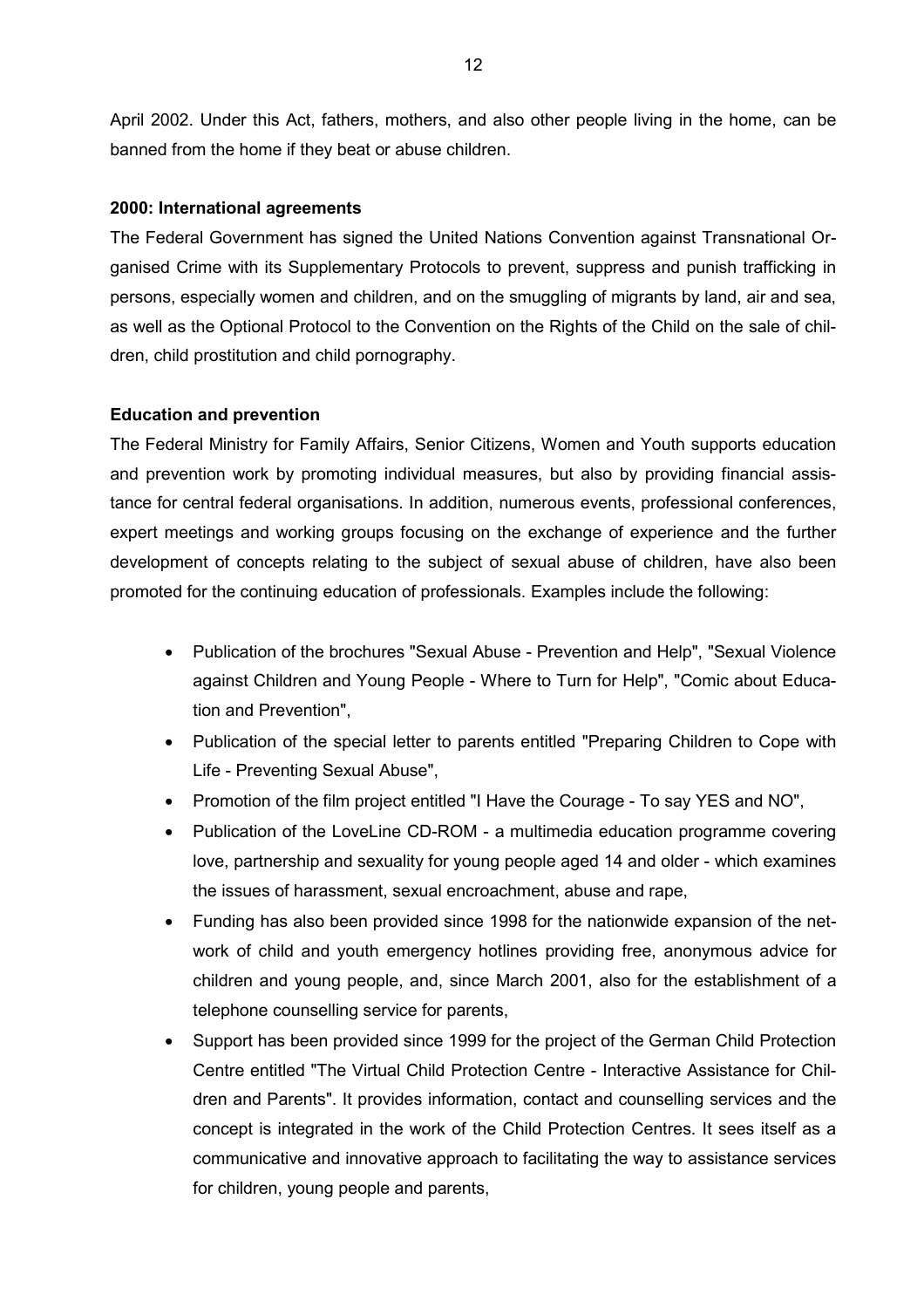- A multimedia programme for continuing education entitled "Sexual Child Abuse Prevention and Help": a video film ("Come on, Anna!") and an accompanying book,
- The Child Protection Forums of the Federal Association of Child Protection Centres,
- The National Working Group on Trafficking in Women,
- The Bund/Länder Working Group on the Suppression of Domestic Violence,
- Professional congress, professional meetings, expert meetings on the subjects:
	- "Child Pornography A Product of the New Media?",
	- "Children as Witnesses in Distress Victim Protection in Cases of Sexual Abuse",
	- "Offenders Differentiation, not Generalisation",
	- "Prevention of Violence", a course for parents,
	- "Quality Assurance and Sexual Abuse of Children",
	- "Prevention Projects for Young Parents",
	- "The Internet A Field of Action for Child Protection and Youth Assistance".

The Federal Centre for Health Education promotes model projects for gender-specific sex education and provides the following materials, among others, in the framework of continuing education measures:

- Love Tour: Mobile sex education in the new Federal Länder,
- Love Talks: Parents teachers pupils, partners in sex education,
- Peer Education: An approach by young people for young people on issues of love, sexuality and contraception,
- Basic brochure for parents and multipliers, entitled "Let's talk about sex",
- Issue No. 4 of the "Sex Education Forum" information letter, on the subject of sexual abuse,
- Sex education and prevention of sexual violence: annotated collection of books and materials for young people and professionals.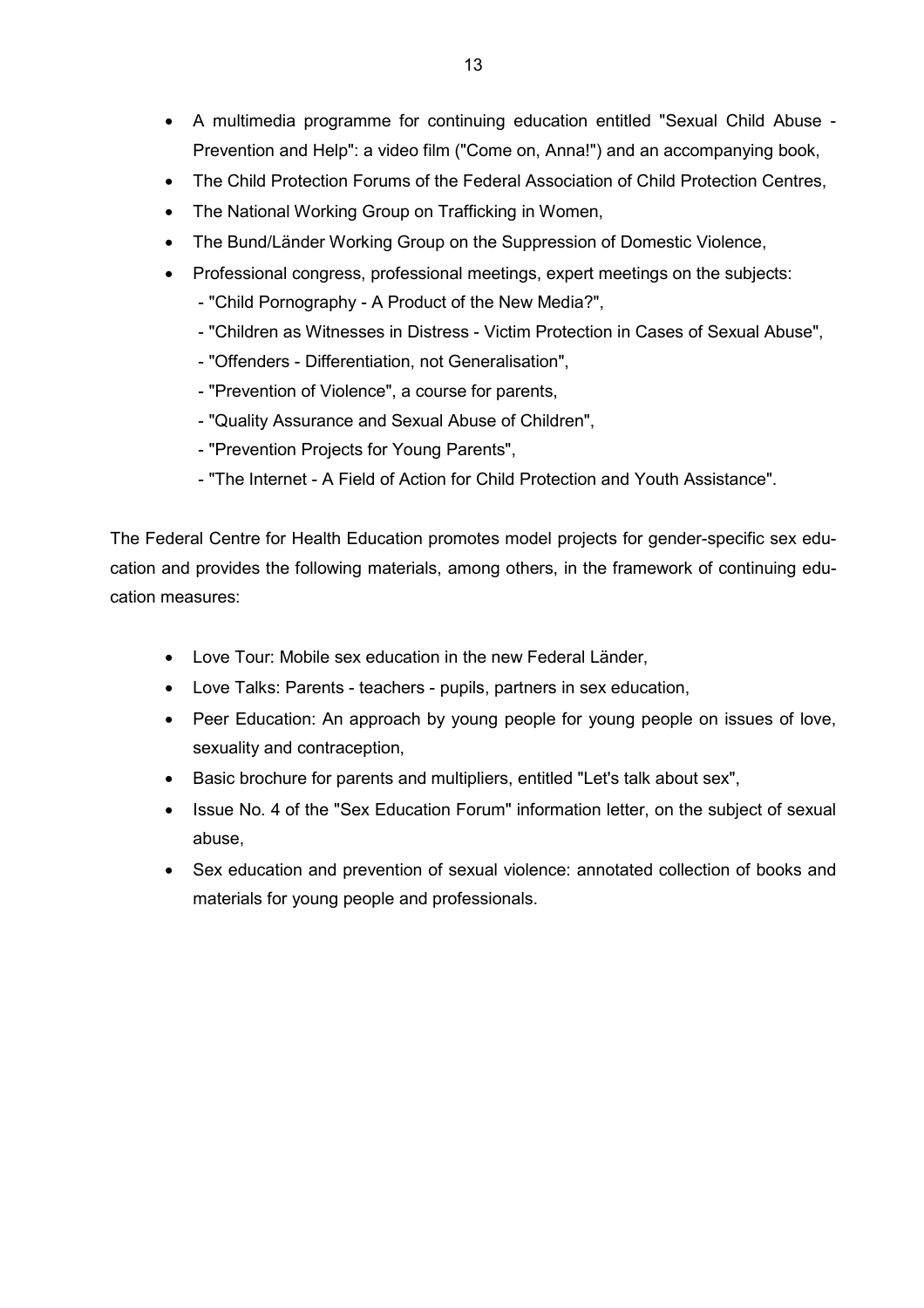## **D. Strategies**

A comprehensive overall strategy is necessary in order to develop effective and practical measures for protecting children and young people from sexual violence and sexual exploitation. In addition to prevention and intervention measures, there is also a need to identify and eliminate the causes of sexual violence and sexual exploitation. In cases of sexual acts with children, the perpetrators are regularly acting in areas of relevance to criminal law. Consequently, great significance must be attached not only to education and prevention, but also especially to improvements in the sphere of the Criminal Code, as well as in the field of victim protection and the harmonisation of European penal regulations.

The subject of sexual abuse and sexual exploitation of children has become a far stronger focus of public interest since the mid-1980s. Together with non-governmental organisations, the Federal Government has already done some trend-setting work. Nevertheless, there is still a need for action in various sectors of protection from sexual abuse and sexual exploitation.

The Police Crime Statistics (PKS) of the Federal Office of Criminal Investigation recorded a total of 15,117 cases of sexual abuse of children (Sections 176, 176a, 176b StGB) in 2001. This is a decline of 3% compared to the previous year. In addition, children were involved as the victims in 1,014 cases (compared to 1,009 cases in 2000) of sexual abuse of wards, or under improper exploitation of official status or a confidential relationship (Sections 174, 174a-c StGB).

The sparse information available from the questioning of victims likewise indicates that a decline in crimes of sexual violence against children can be expected in the long term, also in the area of unreported cases. Nonetheless, there is a lack of repeated, comparable studies of unreported crime to serve as a basis for judging the extent to which the changes recorded in the field of reported crime reflect developments in actual criminal activity.

It is a major concern of the Federal Government to increase even further the high detection rates in this field and also in relation to other offences against sexual self-determination. Better detection can primarily be expected to result from increased willingness of the victims and their social environment to report relevant offences. Independently of this, it is also a question of strengthening international cooperation between prosecution authorities in order to detect offences in the field of child pornography and cross-border crime, in particular.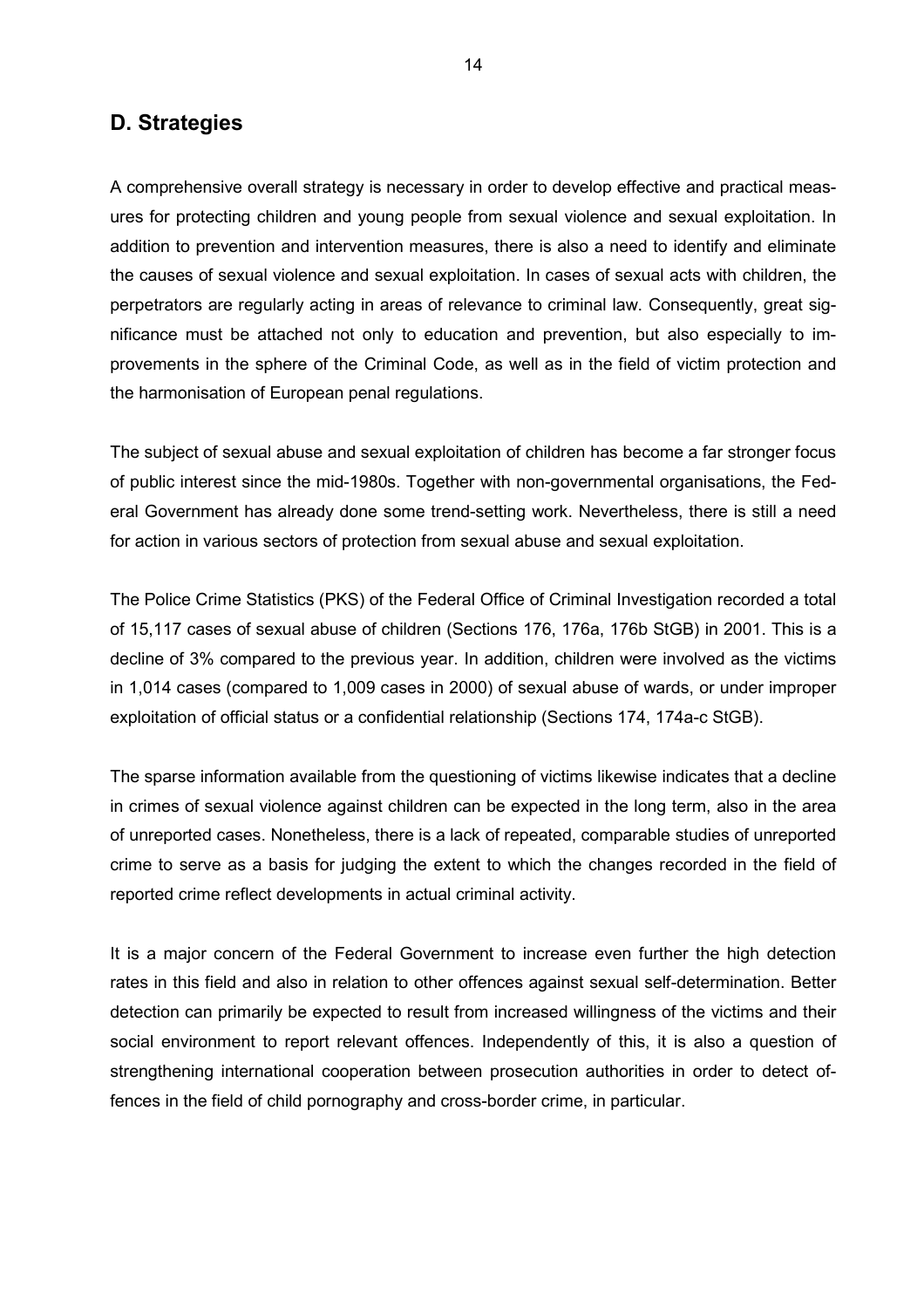### **I. Prevention and intervention**

The central aim of the policy of the Federal Government is to prevent sexual exploitation of children from the outset. Thus, work in the field of education and prevention is of particular importance. The numerous activities of the Federal Government and of non-governmental organisations have achieved decisive progress in this field of action in the past. The most important element in the field of intervention is efficiently functioning offers of counselling and accommodation. Alongside preventive measures, Germany today has an extensive and differentiated system of assistance and counselling services for victims of sexual exploitation.

The Federal Ministry for Family Affairs, Senior Citizens, Women and Youth (BMFSFJ) will continue to promote the development of target group-specific measures and projects in the prevention sector, as well as developments in the field of counselling and intervention.

An effective overall concept for prevention and intervention must, on the one hand, start with the individual causes. Specific victim and offender-related measures are required in this quarter. On the other hand, it also requires the examination of the aspects and causes of sexual violence and exploitation of children that relate to society as a whole.

#### **1. Individual approach**

#### **a. Victims**

Preventive measures have their starting point in the victim sphere, particularly in the special family and social situation in which children live. The aim is to exert an influence, particularly on the development of children who grow up either in families with various neglect and abuse problems or in situations of discrimination and poverty, or who are drug-dependent or come from war and crisis regions. As a rule, prevention involves education and sensitisation measures with aspects relating to prevention in general and society as a whole.

In the intervention field, the key element is an effectively functioning system of counselling and accommodation services. In addition to preventive measures, Germany nowadays has a broadbased, highly differentiated system of assistance and counselling for victims of sexual violence and exploitation. However, counselling or therapy can only be good and successful if it can do justice to the individual needs of the people who take up offers of this kind. Only a differentiated approach and sufficient treatment and therapy places can cater to the demand in this context. Consequently, the existing facilities must be preserved and expanded. In addition, there is a need to improve institutional cooperation between the various players in order to prevent further traumatisation of the victims and coordinate child-oriented, careful procedures. The forms of binding cooperation already tested in model fashion in connection the Plan of Action of the Fed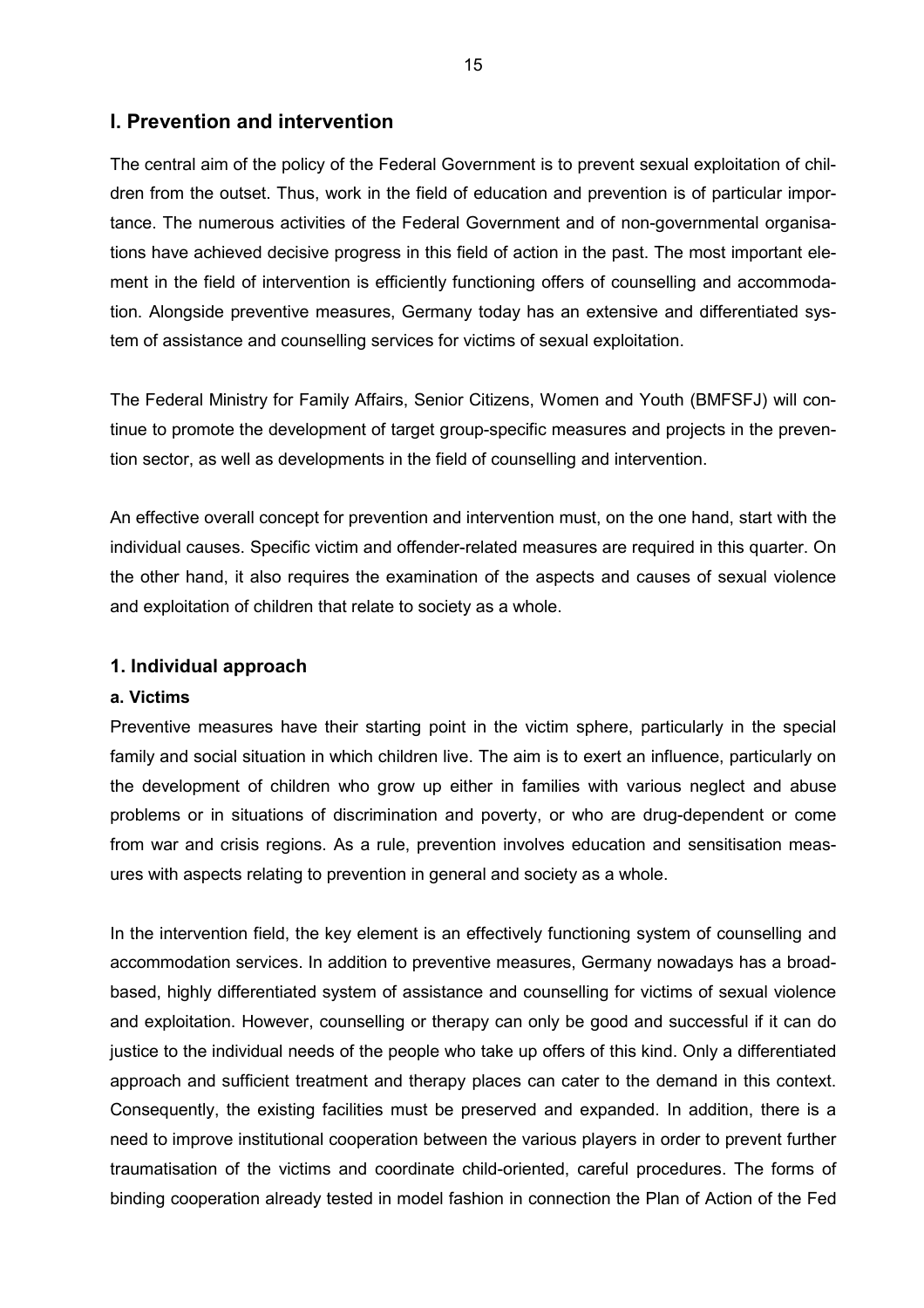eral Government for Combating Violence Against Women can be regarded as exemplary in this respect.

Of particular importance in this context are low-threshold counselling offers and contact centres for child victims of sexual violence, as well as for parents. The Child and Youth Emergency Hotline, which receives financial support from the BMFSFJ, offers children and young people of all age groups an opportunity to talk. The Child and Youth Emergency Hotline gives children and young people help and support in thinking about, and coping better with, situations, problems and developmental tasks. Children and young people can obtain advice on the same telephone number throughout the country: **0800-1110333**. All calls are free.

Since May 1998, the Federal Ministry for Family Affairs, Senior Citizens, Women and Youth has also been supporting the nationwide establishment of a Parents' Helpline within this framework. As with the Child and Youth Emergency Hotline, parents can call the Parents' Helpline for anonymous advice on the nationwide freefone number **0800-1110550**.

Since 1999, the BMFSFJ has been promoting the project of the Federal Association of Child Protection Centres (BAG) entitled "The Virtual Child Protection Centre - Interactive Assistance for Children and Parents". It provides information, contact and counselling services and the concept is integrated in the work of the Child Protection Centres. It sees itself as a communicative and innovative approach to facilitating the way to assistance services for children, young people and parents. The Internet address is: "www.youngavenue.de".

#### Aims and measures:

- By financially assisting the Federal Association of **Child and Youth Emergency Hotlines**, the Federal Government is promoting the extension of the counselling hours of the Child and Youth Emergency Hotline and the Parents' Helpline, as well as the continuing professional education of the personnel involved. The locations of the Child and Youth Emergency Hotlines, and especially of the Parents' Helplines, need to be continuously expanded, particularly in the new Federal Länder.
- The **Internet** has become the primary communication network for young people. It is also being increasingly used for personal counselling. The task of youth welfare in this context is to develop a professionally qualified offer capable of guaranteeing that anyone needing help and assistance in a problem or emergency situation can actually get it reliably and free of charge on the Web. Consequently, counselling offers must meet stringent **professional and**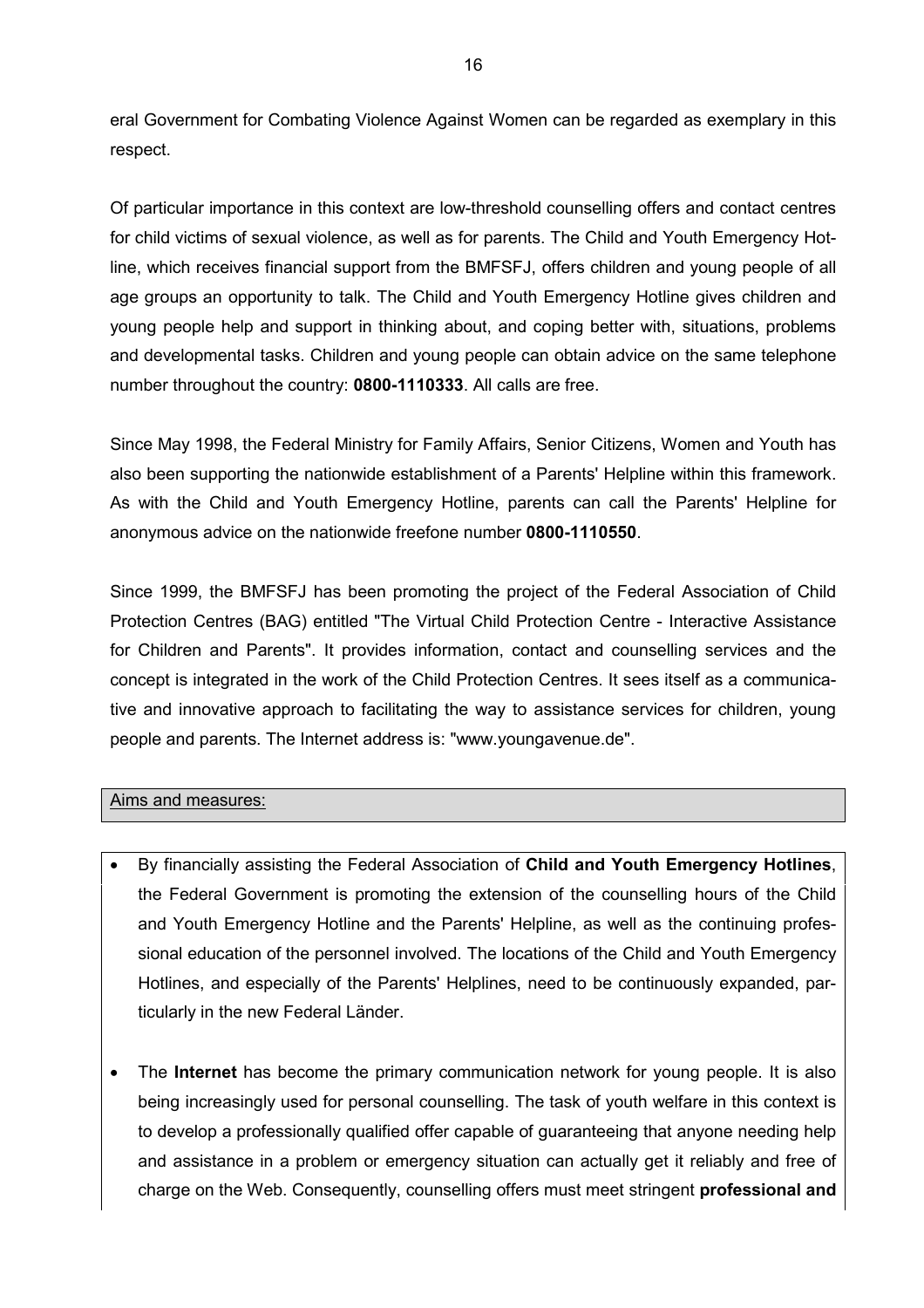**personnel standards**. The online offers currently have different approaches and methods for working on the Web. These need to be merged and qualified more effectively. Under the auspices of the Child Protection Centres, the BMFSFJ promoted a professional congress in November 2002 that intensified the merging of the different working approaches in the field of online counselling and elaborated benchmarks for necessary quality criteria. These are also to form the basis for a "seal of quality".

#### **b. Sexually deviant young offenders**

As can also be seen from the first Periodical Security Report (PSB), international research is increasingly addressing the problem of sexual delinquency among children, young people and adolescents. Although the foreign findings quoted there are not directly transferable to the Federal Republic of Germany, the figures in the 2001 Police Crime Statistics (PKS) also indicate that this is a problem that must certainly be taken seriously. According to the PKS 2001, the ratio of all recorded sex offences (PKS Code 1000) involving suspects of minor age was 12.6%, the figure for sexual abuse of children being 19.9%. According to American studies, a substantial proportion of adult sex offenders already have a record of sexual encroachment in their youth.

For this reason, professional activity in educational and psychological work must focus its attention on the area of children and young people as offenders in the framework of more extensive offender prevention, and should include measures for offender prevention at the earliest possible stage. This should not take the form of criminalisation, but more that of early intervention illustrating options for giving up injuring and threatening actions. In this context, it is also important to communicate to children and young people in their education that their bodies may not be used by other people as objects and one-sidedly for their own interests and needs, and that the physical integrity of other people must be preserved. The aim is to strengthen empathy and the skills for resolving conflicts constructively and without violence.

The problem area of sexual abuse of children and young people confronts staff of all institutions, such as counselling centres, homes, hospitals, youth welfare offices, departments of public prosecution, courts and the police. Consequently, an effective fight against sexual abuse requires close coordination and cooperation between all the agencies involved.

As regards institutional and individual handling of sexual abuse, professional counselling agencies, in particular, have increasingly drawn attention to inadequacies that still exist, especially in the cooperation between youth welfare and criminal prosecution authorities. Although the legislature has in the meantime established the legal regulations for the protection of victims, and at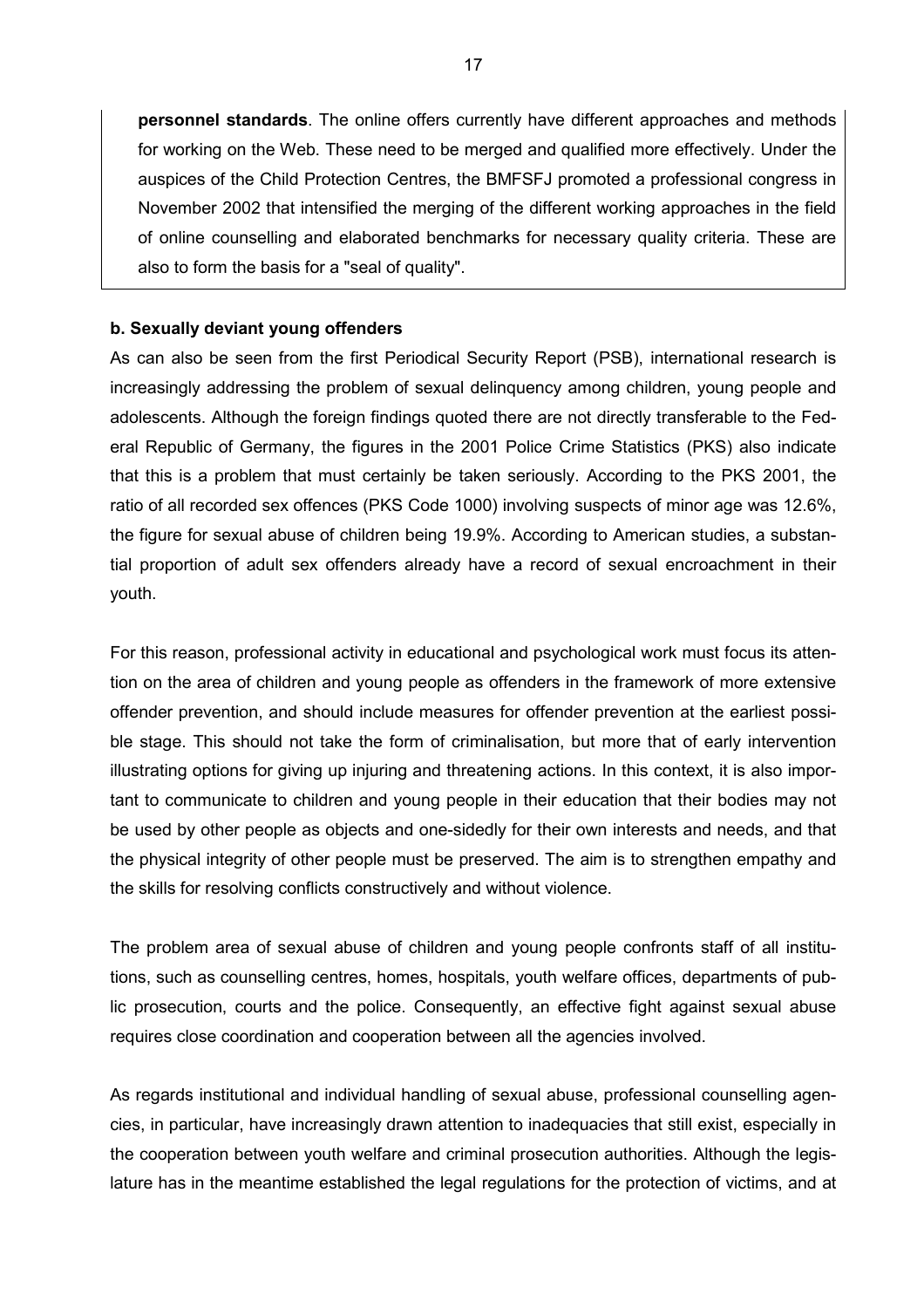the same time laid down the right of the child to assistance in the Child and Youth Welfare Act, neither has been put into practice very often to date, not least due to cooperation problems and insufficient knowledge of the operating methods of the respective other institution.

This is confirmed by more recent results of research into institutional reactions to sexual abuse. A scientific study conducted by Prof. Fegert, for example, revealed that the effective intervention instrument of taking into care pursuant to Section 42 of Book VIII of the Social Security Code (SGB VIII) was largely unknown in the prosecution field (Fegert et al. "Dealing with Sexual Abuse", Research Report, Münster 2001).

This dilemma becomes particularly apparent when dealing with the problem of sexual exploitation of girls and boys involving children and young people as the offenders. In isolated cases, the offences could signify the start of a long "career" as an offender. While youth welfare offices have now begun to offer the first outpatient and in-patient services for the therapeutic accompaniment of young offenders (such as the pilot trial in North Rhine-Westphalia), communication and cooperation with the judiciary in this context still need to be improved.

While proceedings may possibly be initiated against young people of criminally responsible age, offences committed by younger children are generally not even reported to the youth welfare office, even if they are known to the police. Consequently, the victims almost always receive no assistance either.

#### Aims and measures:

A **pilot project** is aimed at developing concepts for cooperation between the judiciary and youth welfare in dealing with offences against the sexual self-determination of girls and boys committed by **young offenders**.

In this context, the key areas of work of the scientifically monitored pilot trial are to be the **interdisciplinary qualification** of the various professional groups for dealing with the problem, and the development of interdisciplinary cooperation structures.

To illustrate ways towards institutionalised cooperation in the field of assistance for sexually deviant children and young people, the Federal Association of Child Protection Centres is planning a professional congress in October 2003 with the financial support of the BMFSFJ.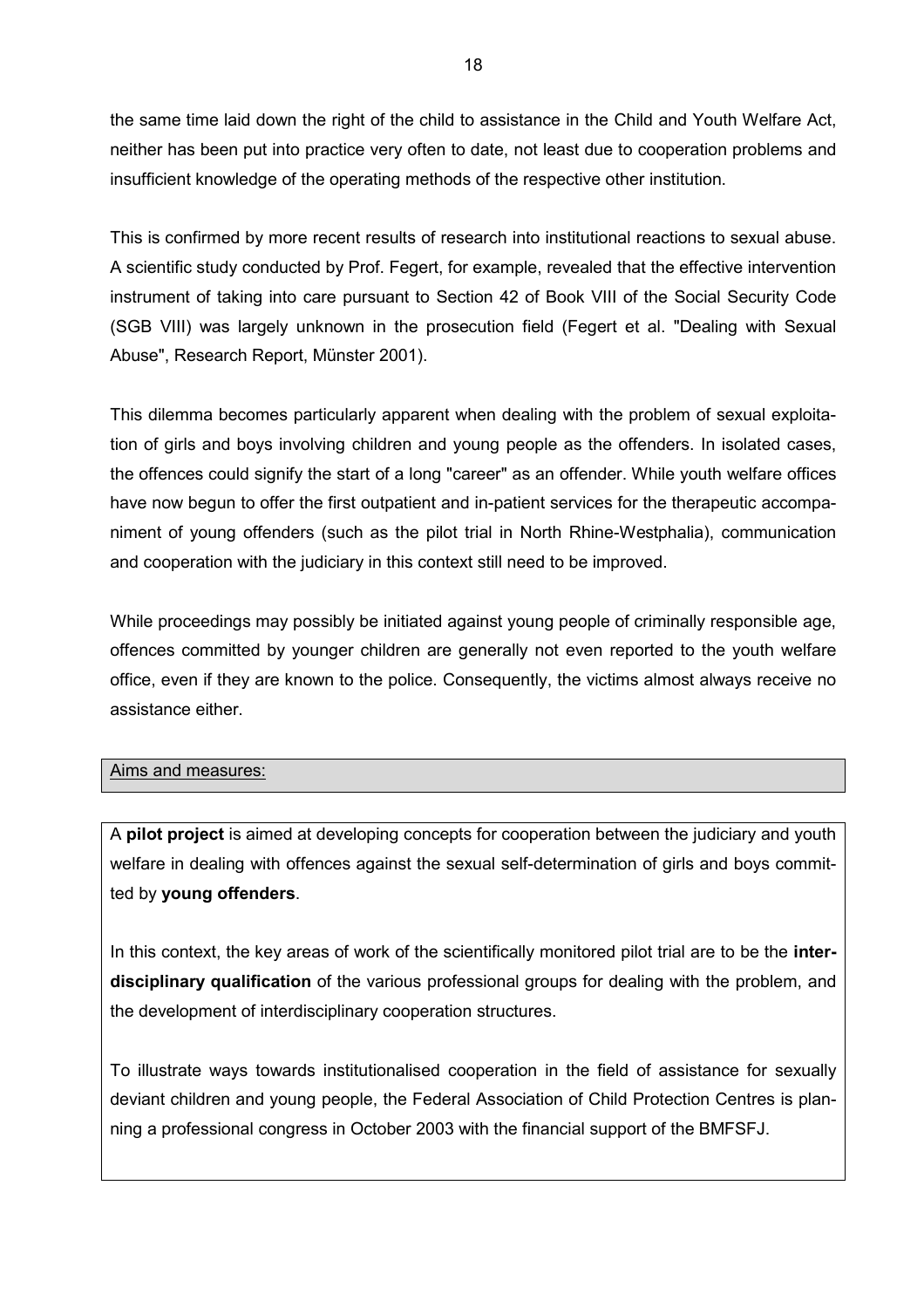Therapeutic **offers and assistance for offenders under the age of criminal responsibility** and their persons of reference are to be developed with the aim of preventing boys who commit sex offences from starting a long career as offenders.

In the framework of **advanced and continuing education programmes**, staff working in educational and psychosocial fields are to be taught action skills, so that they can recognise and name offences of sexualised violence as such, set limits to young offenders and offer options for giving up sexually violent behaviour.

#### **2. Approach geared to society as a whole**

An effective prevention concept requires not only the individual approach, but also an approach geared to society as a whole, which should, on the one hand, include targeted measures for specific occupational groups. It is particularly important in this context to integrate educational occupations and professionals, the private sector and the police, as well as the prosecution authorities and the ministries.

On the other hand, an approach geared to society as a whole should include accompanying measures relating to prevention in general. Despite the intensive gender mainstreaming efforts of the Federal Government aimed at promoting the factual equality of men and women, some structures still exist in various spheres of life in which an imbalance of power in favour of men prevails. The associated power gradient permits the abuse of power, which can express itself in the form of sexualised violence. Accompanying measures should therefore set in at the social and cultural causes and contexts, specifically of the development of sexual exploitation of children, by addressing poverty, unequal conditions of the sexes and generations, domestic violence, cultural patterns of exploitive male sexuality, male dominance and racism.

#### **a. Occupational groups**

The Federal Government considers it necessary that all occupational groups and circles of people confronted with sexual abuse and sexual exploitation engage in appropriate advanced and continuing education. Accordingly, continuing education programmes, training concepts and educational materials have been, and are being, developed in a multiprofessional context with the participation of non-governmental assistance institutions. Cooperation with the private sector, especially the travel and tourist industry, as well as the media and communication industry, including the providers of Internet services and search engines, is another important approach for education and sensitisation measures.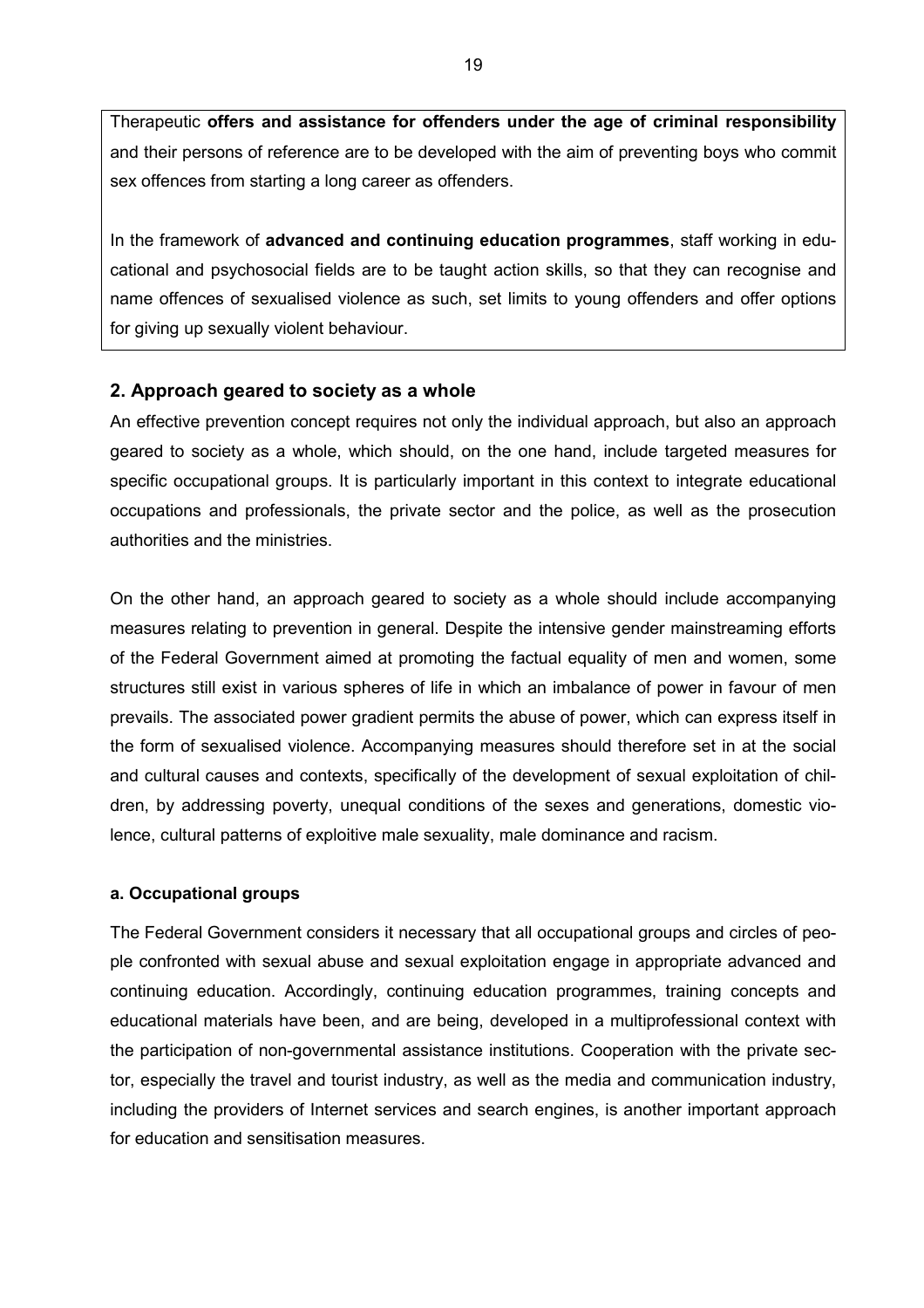#### **aa. Educational occupations and professionals**

One of the key areas of Federal Government promotion is the support of central, national programmes and projects for the basic and advanced training of multipliers, primarily on the subject of sexual abuse of children. Educational and psychosocial occupational groups and institutions engaged in work with children and young people - i.e. teachers, educators, community workers, youth group leaders, child and youth psychotherapists, paediatricians, sports clubs, child care facilities, schools, child and youth welfare services - as well as other groups of people who, through actually dealing with children and young people, have the opportunity to prevent or discover sexual abuse, are to be given background information on sexual abuse and sexual exploitation of children by means of training and continuing education programmes.

Education and prevention work in schools and child care facilities should be intensified. A corresponding subject focus should be an obligatory element of school instruction for all age groups, in the framework of sex education, for example. Likewise with the aim of extensively applying the available findings on the prevention of violence in school activities, the Federal Ministry of Education and Research particularly envisages the comprehensive linking and networking of the numerous scholastic and non-scholastic activities, also utilising the new media and specifically with regard to the "Getting Schools Online" programme.

#### **Abuse in organisations**

Sexual abuse of children and young people in organisations has increasingly become a subject for discussion in recent years. Although, according to the results of studies on unreported crime, most acts of sexual violence against children are committed in the family environment and the circle of acquaintances, some of the offences are also perpetrated in the framework of situations of medical and therapeutic dependence or by persons who care for children on a full-time or voluntary basis.

Practical experience confirms that paedosexual offenders specifically attempt to gain access to children by way of full-time and/or voluntary work in the educational, medical, therapeutic or spiritual care sector. This is a challenge for all relevant institutions that bear responsibility for the welfare of children.

Awareness of the problem of sexual violence committed by full-time and/or voluntary staff in institutions has grown in recent years. In individual cases, the institutions are increasingly endeavouring to rigorously reveal cases of this kind in their own institution.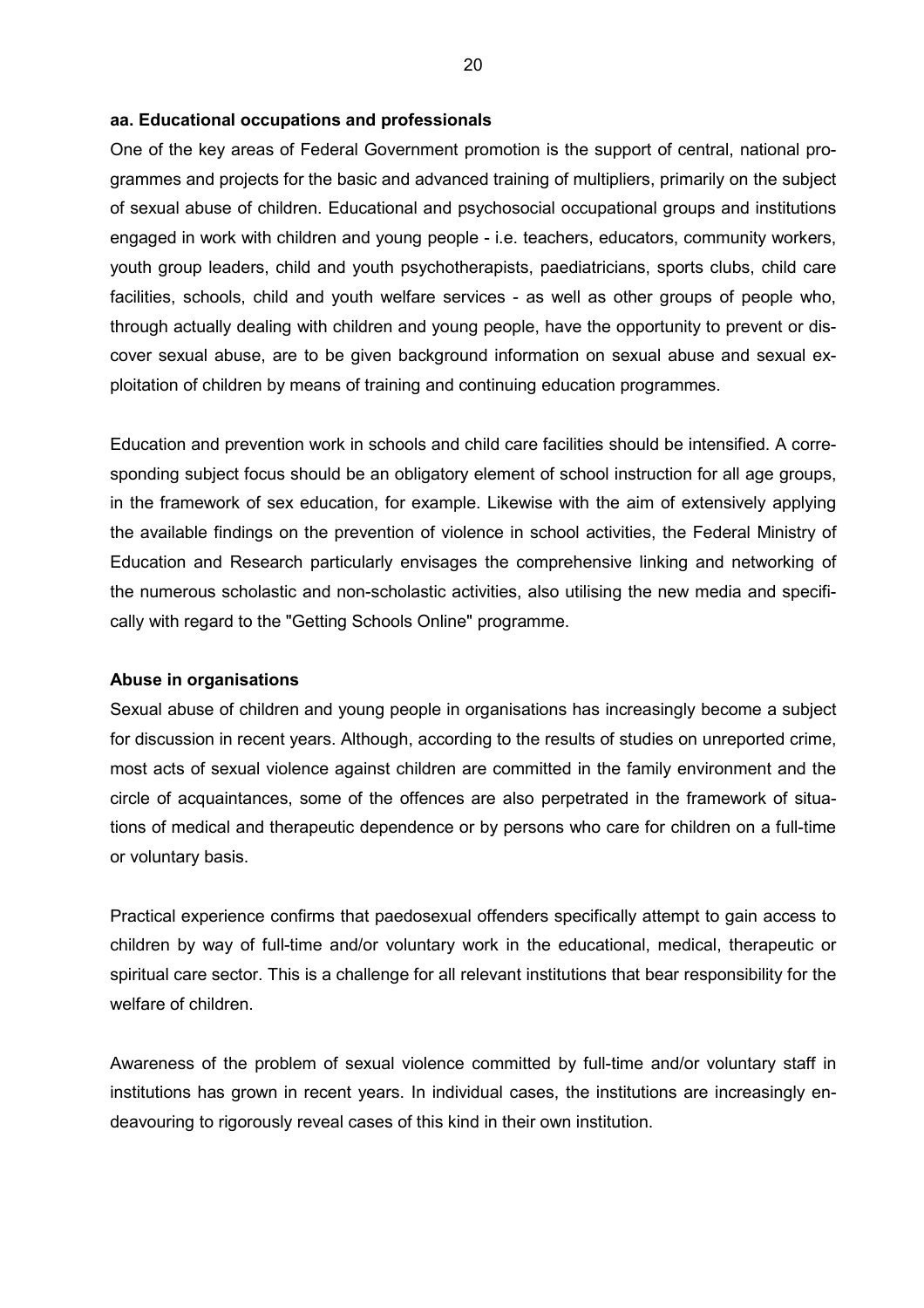In order to tackle the problem of abuse in organisations, it is also important, independently of the options for intervention under criminal and labour law, codes of professional conduct and youth welfare law, to preventively create appropriate structures and conditions in the facilities themselves, which rule out the possibility of encroachments as far as possible and provide for corresponding association reactions in the event of violations.

According to UN reports ("The Impact of Armed Conflicts on Children"), the problem of sexual exploitation of children has recently also increasingly been playing a role in connection with the deployment of international UN missions in crisis regions, according to which there was a marked increase in demand for children for the purpose of sexual exploitation.

In this connection, the Federal Government has therefore expanded the concrete training programme of German soldiers deployed in conflict regions in the framework of an international military mission to include special measures relating to aspects of sexual exploitation of children. Thus, the instruction given prepares the soldiers for this topic as follows:

- In law classes, in the context of the subjects "Legal standing of soldiers" and "Relationship with the population",
- On the subject of "Country and people", in the framework of the code of conduct for dealing with the civilian population,
- In "National studies" instruction, specifically in the subject of "Crime and the spread of prostitution",
- On the subject of "Coping with stress and imponderables", when dealing with the problems of "extended absence", "separation from the partner" and "sexuality as a stress factor",
- In political education, in instruction on "Why we serve Self-image of the German citizen in uniform and his impact on missions" and "The soldier as a representative of the Federal Republic of Germany and as a symbol of a democratic state".

During the instruction of superiors at the Internal Leadership Centre, the subject of "Sexuality" is dealt with in the context of various training events. In particular, a new instruction module on "Dealing with sexuality in special situations of soldiers" (working title) was elaborated and the question of "Faithfulness and dealing with sexuality" examined in greater depth, partly also in the context of military religious welfare. The superiors pass on this information to the subordinate soldiers in the framework of their instruction.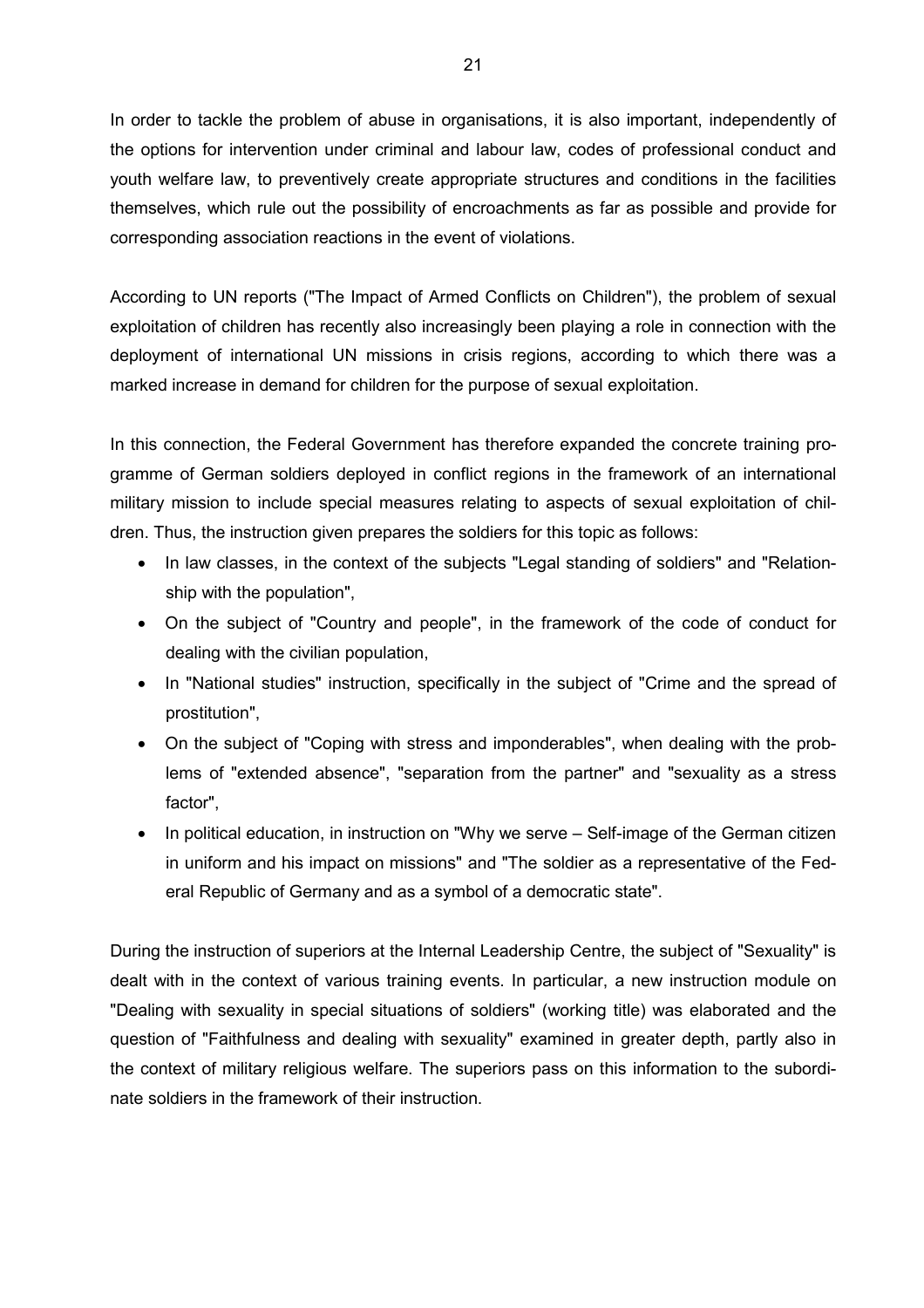#### Aims and measures:

- The BMFSFJ promoted an **expert hearing** with the aim of incorporating this subject into the discussions of the associations and elaborating prevention and intervention measures. The proposed measures elaborated at the expert hearing and the Round Table of the associations will shortly be published in a book.
- **Basic structures for a working aid** are being elaborated in a further step. The aim is to compile a **curriculum for a continuing education concept**.
- The Federal Ministry for Family Affairs, Senior Citizens, Women and Youth will continue to actively accompany the initiatives of the associations and, in this context, is also relying on the introduction of voluntary **codes of conduct** for dealing with the problem of sexual encroachments by staff within the associations.

#### **bb. Tourist industry**

Sensitisation of the tourist industry is of great significance in the fight against sex tourism involving child abuse, since tour operators, travel agencies, hotels, airlines, etc. are the people who have direct contact with the travellers. Intensive cooperation between the Federal Government and the tourist industry has led to decisive progress being made in recent years. The reports of the Federal Government on tourism policy to date include a separate section on the "Suppression of Sex Tourism with Child Prostitution", which is issued as a Bundestag publication.

In collaboration with the travel industry, brochures, flyers and baggage tags on the subject of "Prostitution at the holiday destination" and the cooperation project entitled "In-Flight Spot on Child Prostitution in Tourism" have been developed jointly by the Federal Government, terre des hommes and the European Commission.

In the framework of the project by ECPAT Germany - the Working Group Against Commercial Sexual Exploitation of Children - entitled "Prevention and Suppression of Child Abuse by Sex Tourists - Introduction and Testing of the Certified Code of Conduct for Tour Operators, A Code of Conduct with Control System and Training Measures for Tourism Professionals", the Federal Ministry for Family Affairs, Senior Citizens, Women and Youth, together with the European Commission, funded the publication of training materials entitled "Active Protection of Children from Sexual Exploitation" and agreed on a code of conduct encompassing the provision of information for travellers, the sensitisation and training of staff, and agreements with hotels. In the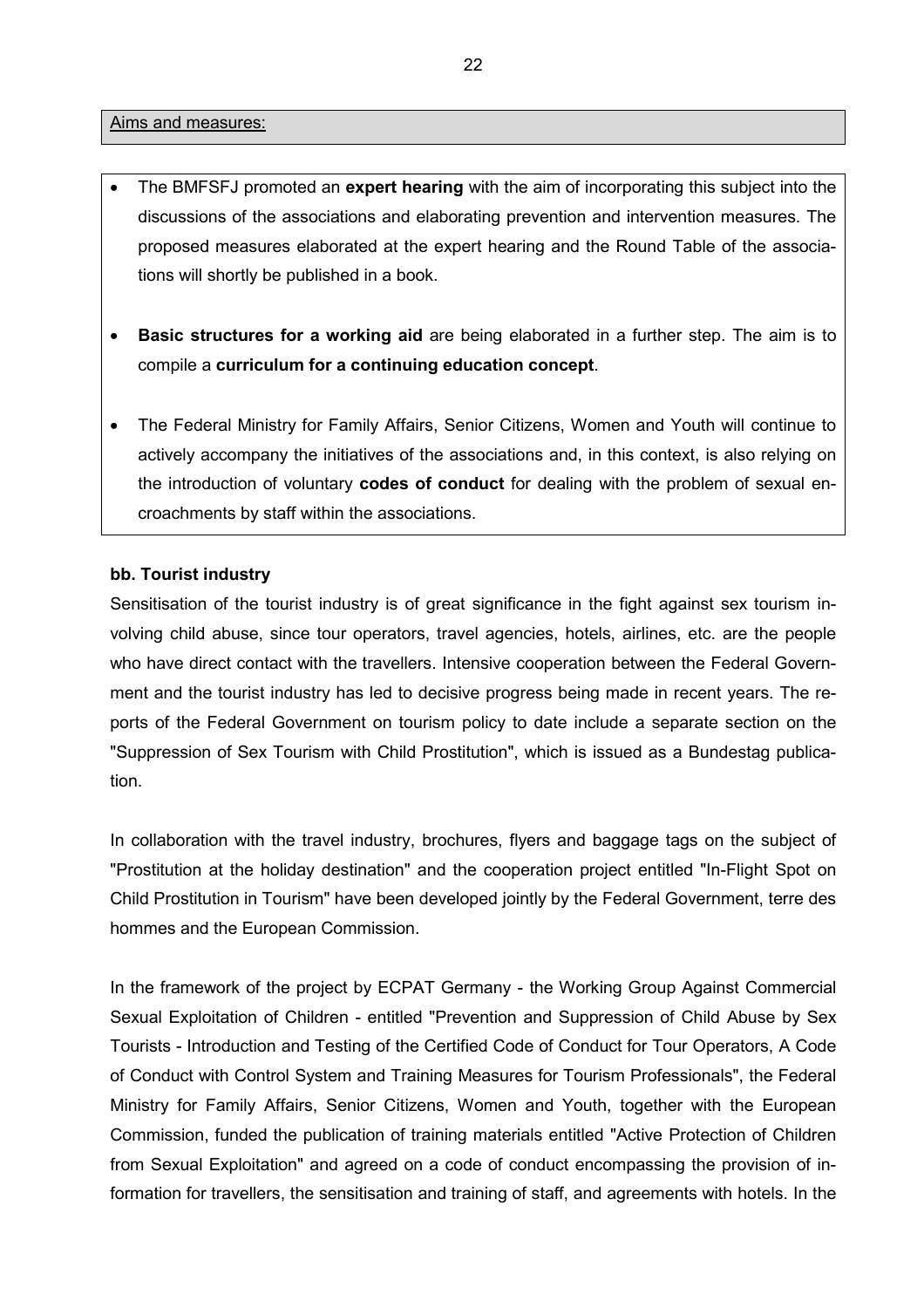further course of implementing this code, ECPAT Germany, the Association of German Travel Agents and Tour Operators (DRV) and the Offices of Police Crime Prevention of the Länder and the Federal Government, again with financial support from the Federal Ministry for Family Affairs, Senior Citizens, Women and Youth, published a six-page leaflet in November 2001, which has been given to departing German holidaymakers since the 2001/2002 winter season or distributed to German holidaymakers by tour managers in the destination country. The leaflet describes the problem of child prostitution in some destination countries and draws attention to institutions and persons who can be contacted with relevant information in case of suspected criminal acts. The code of conduct provides a good basis for prevention and education in the travel and tourism sector.

In this context, the Federal Government is also promoting the production of a German version of the "child-hood.com" website developed by the terre des hommes children's aid organisation. "Child-hood.com" is an Internet offering with concrete information on what travellers themselves can do to protect children if they encounter signs of child abuse when on holiday.

As a follow-up to the 1st World Congress against Commercial Sexual Exploitation of Children, the World Tourism Organisation set up a "Task Force for the Protection of Children from Sexual Exploitation in Tourism" at the International Tourism Exchange Berlin (ITB) in 1997. This Task Force, in which the Federal Government is also active, is an international network of representatives of governments, the tourist industry, international organisations and non-governmental organisations. It pursues the goal of drawing international attention to the problem of sexual exploitation of children in tourism, and of encouraging and supporting governments and the tourist industry in their fight against sexual exploitation of children by way of appropriate measures and campaigns.

#### Aims and measures:

- The joint prevention initiative of the DRV, ECPAT and the Police Crime Prevention Offices must be **further expanded and intensified**, especially by way of even greater, long-term involvement of the travel industry in the prevention and information campaigns currently in progress.
- Of importance in this context is the **involvement of additional project partners**, such as airport operators, airlines and transport companies. The ultimate goal must be for society as a whole to outlaw and fight sexual exploitation of children by Germans abroad.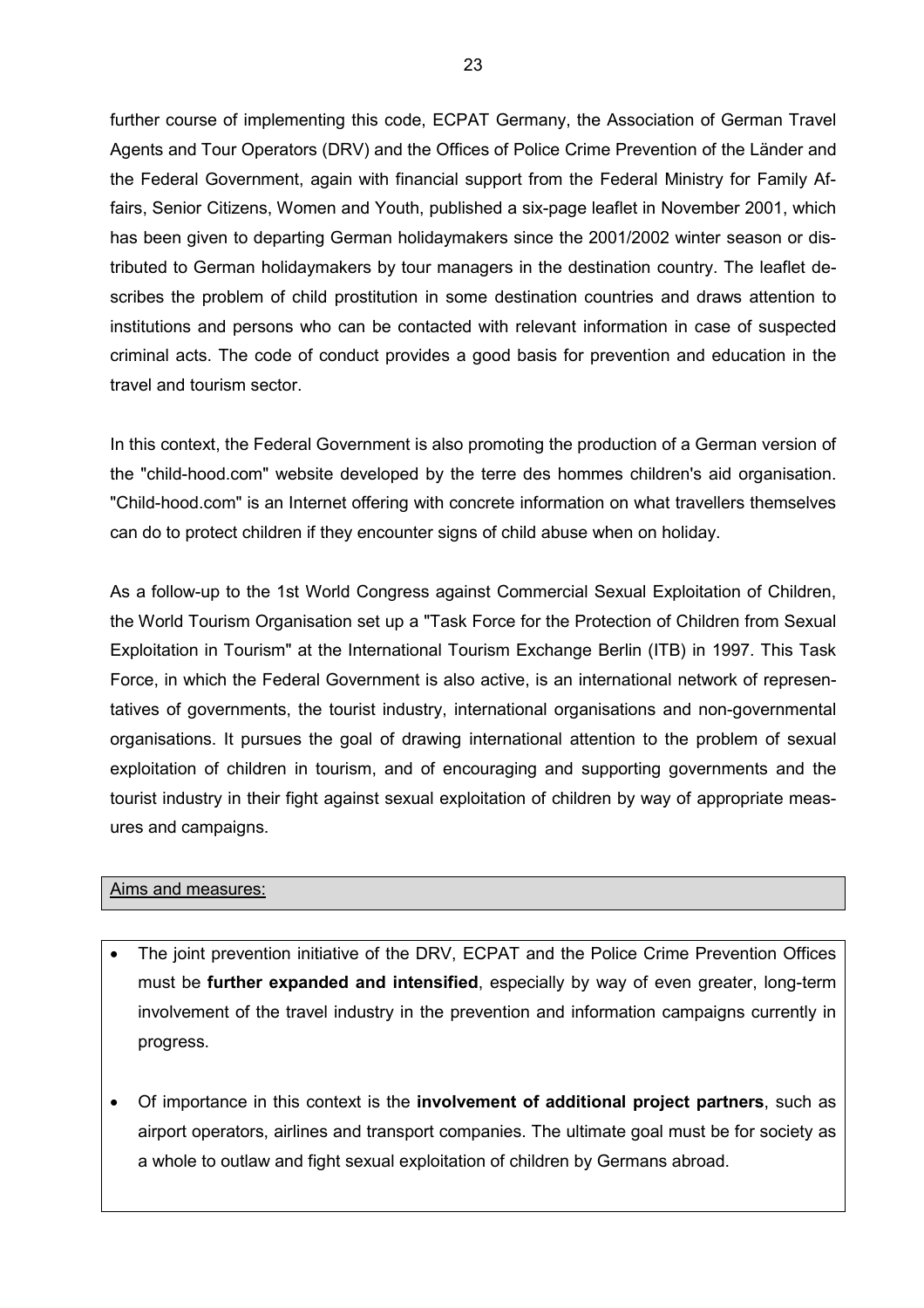In a new phase of the project, the Federal Government will therefore, together with the European Commission, promote the **further implementation of the code of conduct** by, among other things, targeted training of the travel industry and the involvement of airlines in the sensitisation measures and education campaigns.

#### **cc. Other occupational groups**

In order to ensure that offenders who sexually exploit children abroad and, by committing the offences abroad, deliberately attempt to profit from the difficulties involved in cross-border prosecution, can also be punished in Germany, the policy of the Federal Government aims to improve the possibilities for international prosecution. Consequently, Germany's diplomatic missions abroad have an important role to play in the run-up to the prosecution of German sex offenders abroad.

#### Aims and measures:

- The staff of German **diplomatic missions abroad** must be constantly sensitised to the problem of sexual exploitation of children and prepared for their work in problem countries. They must receive instruction on the sociological and psychological background of sexual abuse of children, prevention options, the relevant penal provisions in Germany and abroad, and the possibilities for mutual judicial assistance in prosecuting offenders.
- Following on from the training of the staff of German diplomatic missions abroad carried out jointly by the Foreign Office and the BMFSFJ in June 1998, the Federal Government intends to permanently integrate sensitisation and education measures of this kind into the training programme for the staff of the Foreign Office to be delegated to these missions.

#### **Police and offices of criminal investigation**

In recent years, staff of the police and the offices of criminal investigation have been sensitised and trained as regards dealing with commercial sexual exploitation of children. Substantial numbers of officers deal with child pornography on the Internet in the context of the "Central Office for Random Searches in Data Networks" (ZaRD) and in the field of detection of sex crimes at the Federal Office of Criminal Investigation (BKA).

The interdisciplinary professional seminar on trafficking in human beings, which was first held at the BKA in 1997, is updated every year and has since become an integral element of the continuing education programme of the BKA, taking the form of a two-week course.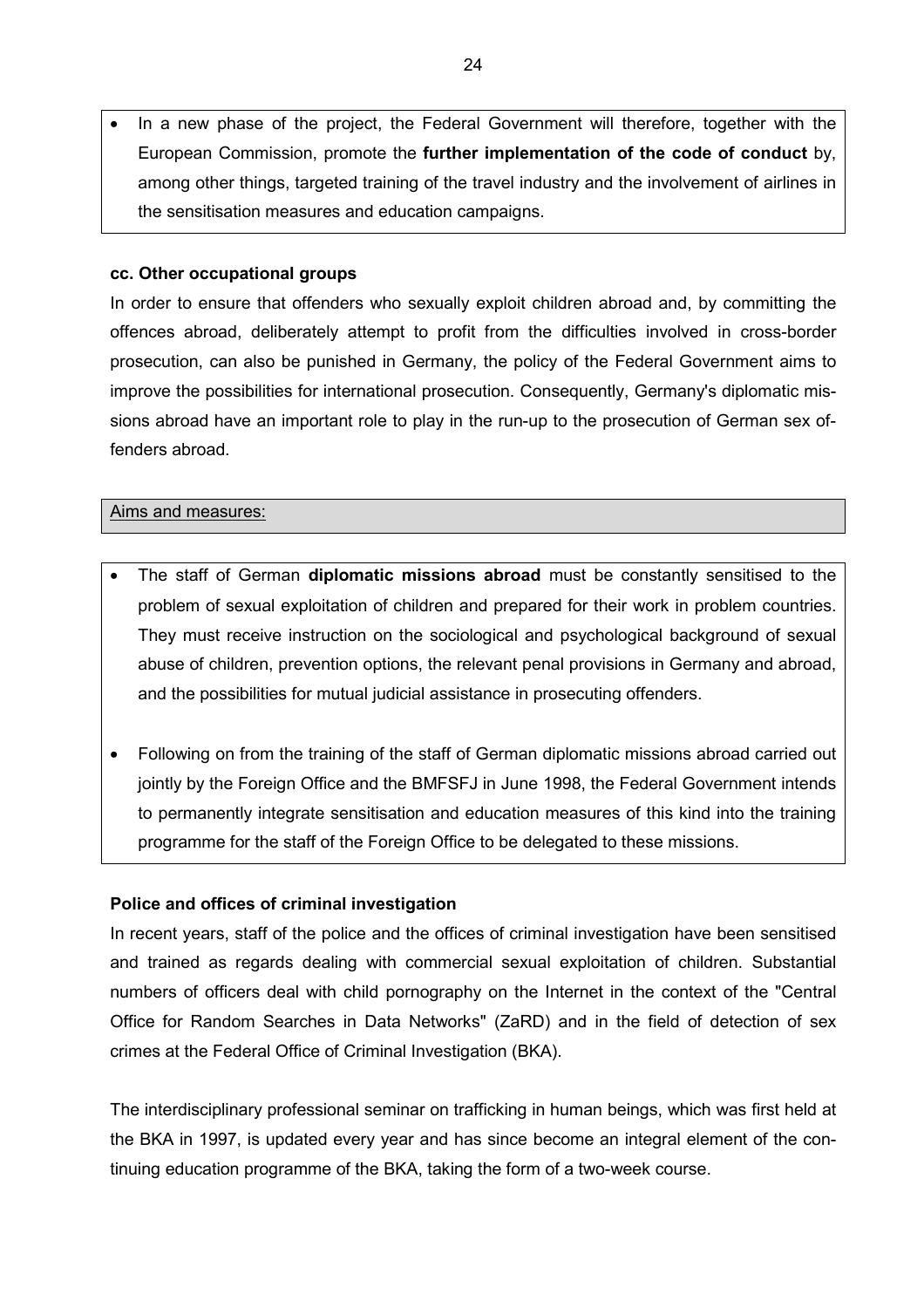Networking of the criminal prosecution authorities is a key focus in the prosecution of internationally travelling offenders. Interpol cooperation facilitates and accelerates collaboration. In addition, cooperation with non-governmental organisations, the Internet sector and the tourist industry is also of special importance. The Federal Office of Criminal Investigation actively seeks and promotes this cooperation.

#### Aims and measures:

- Existing measures, such as training for German and foreign police forces, equipment assistance for the police forces in the destination countries of sex tourists and interdisciplinary professional seminars, must be further intensified and - if this is not already the case - made integral elements of the **continuing education programme of the BKA**.
- In addition, a Technical Service Centre for Information and Communication Technology (TeSIT) has been set up at the BKA. The Technical Service Centre for Information and Communication Technology is currently in the development phase and will concentrate existing skills and tasks, as well as systematically expanding technical support for investigations on the Internet, in particular.

#### **b. Information and education**

In addition to the occupation-specific activities, measures are simultaneously being taken to strengthen the self-confidence and skills of children, as well as their participation. Children must be enabled to effectively defend themselves against all forms of violence, abuse and disrespect - also in a joint effort - and to avail themselves of appropriate options for assistance and counselling. In the same way, people who witness and observe sexual abuse and commercial sexual exploitation must be prepared not to look away and to resolutely testify against presumed offenders. The sensitisation of the population and the strengthening of the civil society is particularly important in this connection, since many victims are incapable of escaping from sexual violence by themselves.

The Federal Ministry for Family Affairs, Senior Citizens, Women and Youth promotes extensive, nationwide public relations work by issuing brochures. They promote the recognition and perception of sexually abusive situations involving children, and communicate how to react appropriately and for the good of the child in case of suspicion in different situations, as well as which supporting agencies can or must be notified. Education and public relations work for mothers and fathers aimed at preventing violence is also necessary in this context.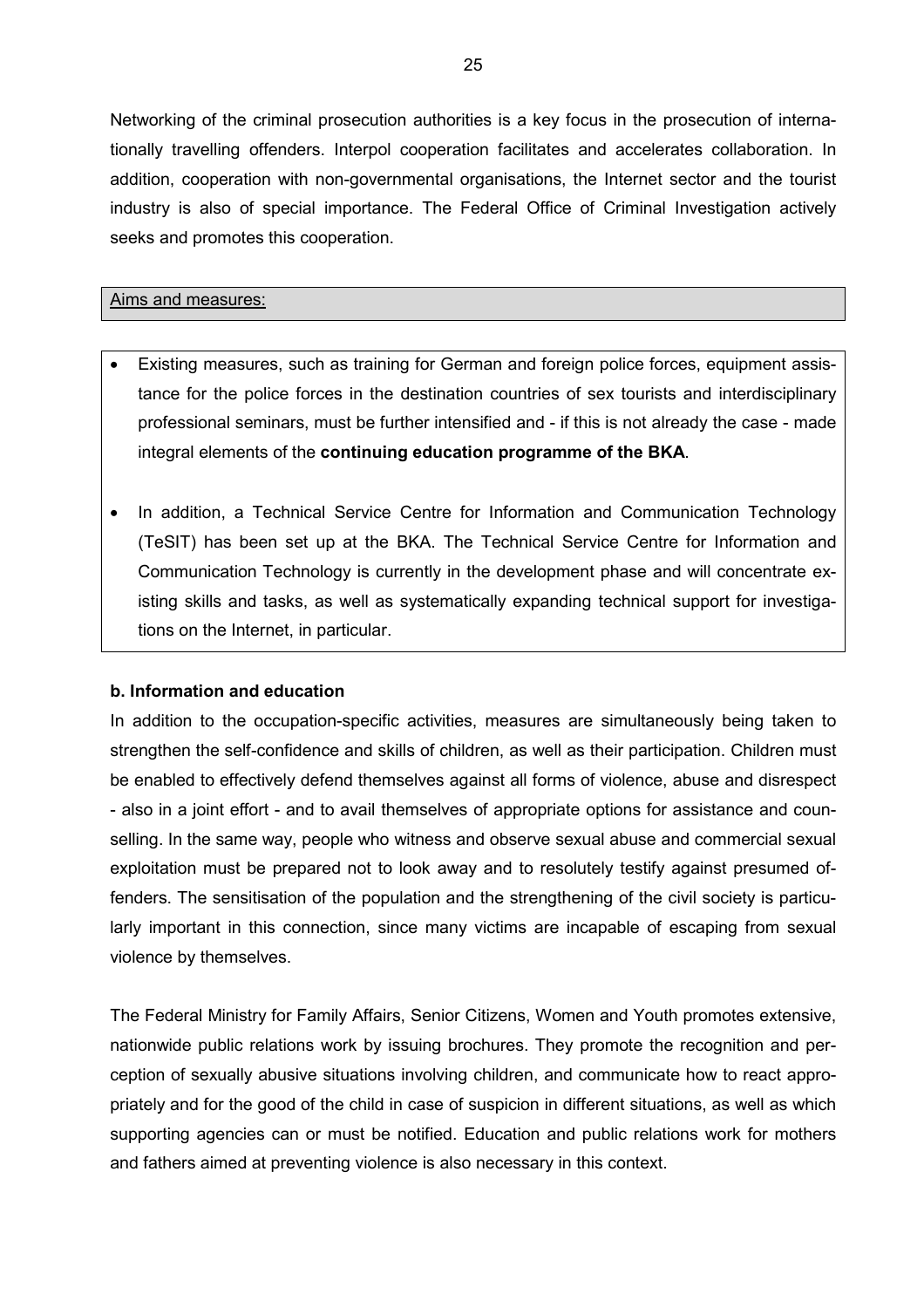The brochure entitled "Ask boldly - Act cautiously" is currently being produced in cooperation with the Federal Information and Networking Centre on Child Abuse and Child Neglect. The brochure provides professionally sound answers to questions relating to sexual abuse and sexualised violence, as well as on preventive action. It additionally serves as a guide for mothers and fathers whose children have become victims of sexual abuse.

#### Aims and measures:

- From the point of view of general prevention, broad-based **public relations and education work** on child abuse in families and sexual exploitation of children outside the family sphere is important. Also of decisive importance in this context is the strengthening of personal courage and action on the part of the public as a whole. This includes comprehensive social sensitisation and the promotion of a climate in which all forms of sexual violence and exploitation of children are rejected and in which the still widespread phenomenon of "turning a blind eye" is replaced by personal courage and active involvement.
- Consequently, the Federal Government will, with the involvement of non-governmental organisations, the media and other actors in this field, develop and implement a **nationwide prevention campaign** with the aim of promoting the perception and recognition of sexual violence against children, sensitising adults, especially those in the social environment of children, to sexual encroachments, and informing them of assistance and counselling offers.

#### **c. Domestic violence**

Domestic violence must be taken into account in all considerations regarding protection from sexual violence against children and sexual exploitation of children. It is known from research and practical work that sexual abuse often arises in a context of general willingness to use violence and abuse of power in families, and that it is directly related to other forms of violence and emotional neglect in families. Since measures necessary for suppressing sexual abuse overlap with measures in the field of domestic violence in many areas, exemplary, interdisciplinary cooperation is indicated in this field, in particular.

The December 1999 Action Plan of the Federal Government to Combat Violence against Women can also be seen in this context. It involves the amendment of numerous laws and a range of measures that contribute to actively suppressing domestic violence against women. Because of the similar starting situations of abused children and women, the Action Plan also displays fundamental similarities. In both cases, it is a question of breaking the cycle of violence across the generations, illustrating the options of the victims for taking action, and actually put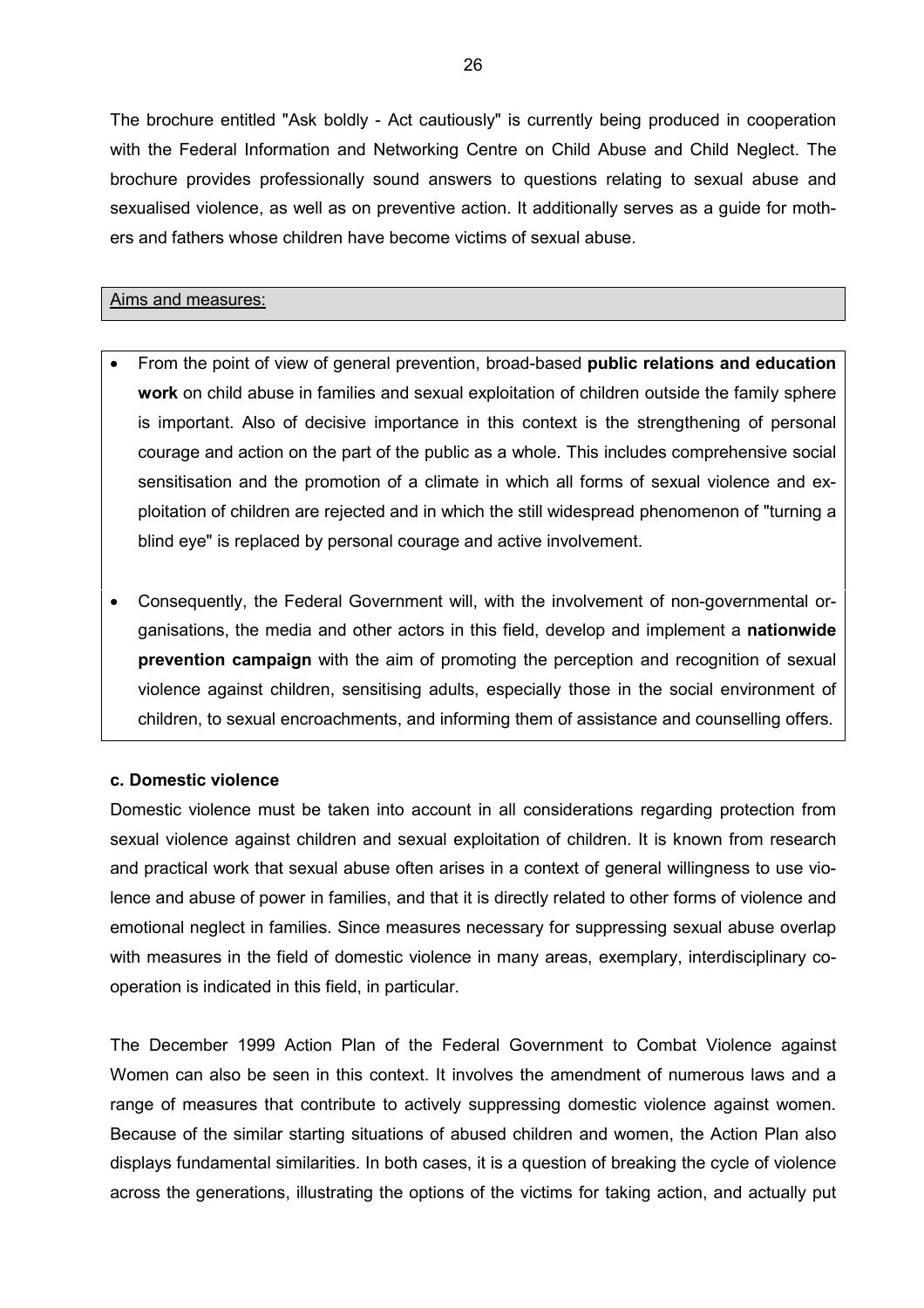ting these options at their disposal by way of corresponding offers. Pooling the information available from work in the field of violence against women and from the protection of children and young people is an important starting point for future work, also in the field of sexual abuse in families.

The Bund/Länder Working Group on the Suppression of Domestic Violence, which was set up to accompany the implementation of the Action Plan, therefore also devoted particular attention to the points of contact between the "Act for Improving Civil-Court Protection in Cases of Acts of Violence and Persecution, and for Facilitating the Surrender of the Marital Home in Case of Separation", on the one hand, and parent-and-child law or child and youth welfare law, on the other, and elaborated recommendations on this subject (BMFSFJ, Materials on Equal Rights Policy No. 90/2002). Moreover, the BMFSFJ has issued a brochure for children entitled "More Courage to Talk. Abused Wives and Their Children", which deals with the impact of violence between partners on children. In this context, reference is made to the results of the study by Prof. Bussmann, which indicate that the "Act Outlawing Violence in Upbringing and Amending Child Maintenance Law", which has been in force since 8 November 2000, has already led to a decline in the frequency of violence in families and that the goal of non-violent upbringing has met with widespread acceptance. It is now the aim to maintain this positive trend and intensify it by means of appropriate measures.

#### Aims and measures:

 The most important task of child and youth welfare is to take timely and effective action in relevant violent situations. The victims must be guaranteed lasting protection. In addition, the youth welfare office must be informed promptly and involved in decisions on the action to be taken. To achieve these aims, there continues to be a need for **mutual coordination, cooperation and development of suitable forms of collaboration between child and youth welfare, family courts, support institutions and initiative groups working with offenders**. To reinforce these demands, the Conference of Ministers for Youth welcomed the statutory initiatives for outlawing violence in the family and the realisation of the "Act for Further Improving Children's Rights" in its resolution of 6/7 June 2002. In addition to prevention work, it also sees a need to expand the programmes and assistance offered for affected children and young people, abused relatives and the offenders. The effective protection of children from violence and sexual abuse in the family requires intense cooperation between child protection institutions, youth welfare offices, courts and the institutions that work with women affected by violence. The research project of the German Youth Institute (DJI) entitled "Dangers to Children's Welfare and the General Social Service (ASD)", which is pro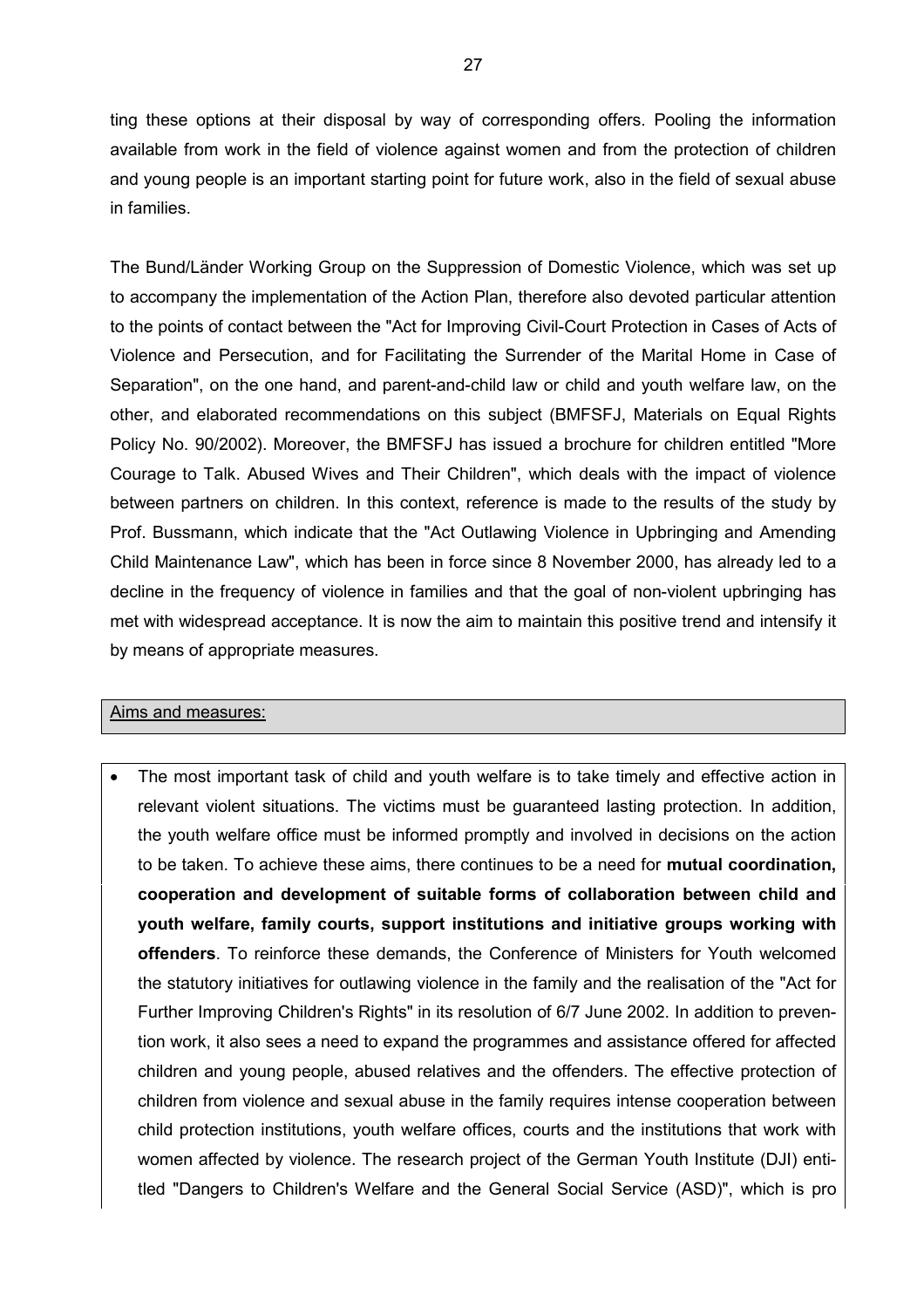moted and supported by the Federal Ministry for Family Affairs, Senior Citizens, Women and Youth, is intended, among other things, to develop suitable legal and structural framework conditions, as well as appropriate professional basic attitudes and methods, between the youth welfare services, the family courts and the endangered children and young people for the work of the ASD. This may give rise to generally applicable framework conditions for more intensive and successful cooperation between the different institutions.

 A **joint Working Group** of the Ministers and Senators for Youth and for Equal Opportunities is to develop proposals for the further implementation of the laws, particularly with a view to the situation of children, for use in practice. In this context, it will be crucial to effectively combine existing working structures and intervention projects, and to develop and implement joint pilot projects where necessary.

#### **d. Global fight against poverty**

Far more than in Germany, the fight against child poverty is a central starting point for prevention work against sexual exploitation of children in the destination countries of prostitution tourists, since sexual exploitation often emerges in a context of extreme poverty. Also, experience of domestic violence again often plays a decisive role in children later becoming victims of commercial sexual exploitation. Consequently, the prevention of sexual exploitation of children must also be a permanent element of the fight against poverty in the destination countries.

#### Aims and measures:

In the framework of the Plan of Action 2015 initiated by the Federal Government as a contribution to the **worldwide reduction of extreme poverty**, the Federal Government is intensifying its efforts, also at the European and multilateral level, to fight trafficking in women, forced and child prostitution throughout the world. It offers endangered children and women in developing countries special support to give them new prospects of employment and for the future. Therefore, the following points are to be given greater emphasis in the revision of the concretised implementation plan of the poverty campaign programme:

- Safeguarding the physical and emotional development of children by way of education, guaranteed employment opportunities, measures for suppressing domestic violence,
- Reduction of the indebtedness of developing countries,
- Strengthening the civil society and cooperation with non-governmental organisations in developing countries,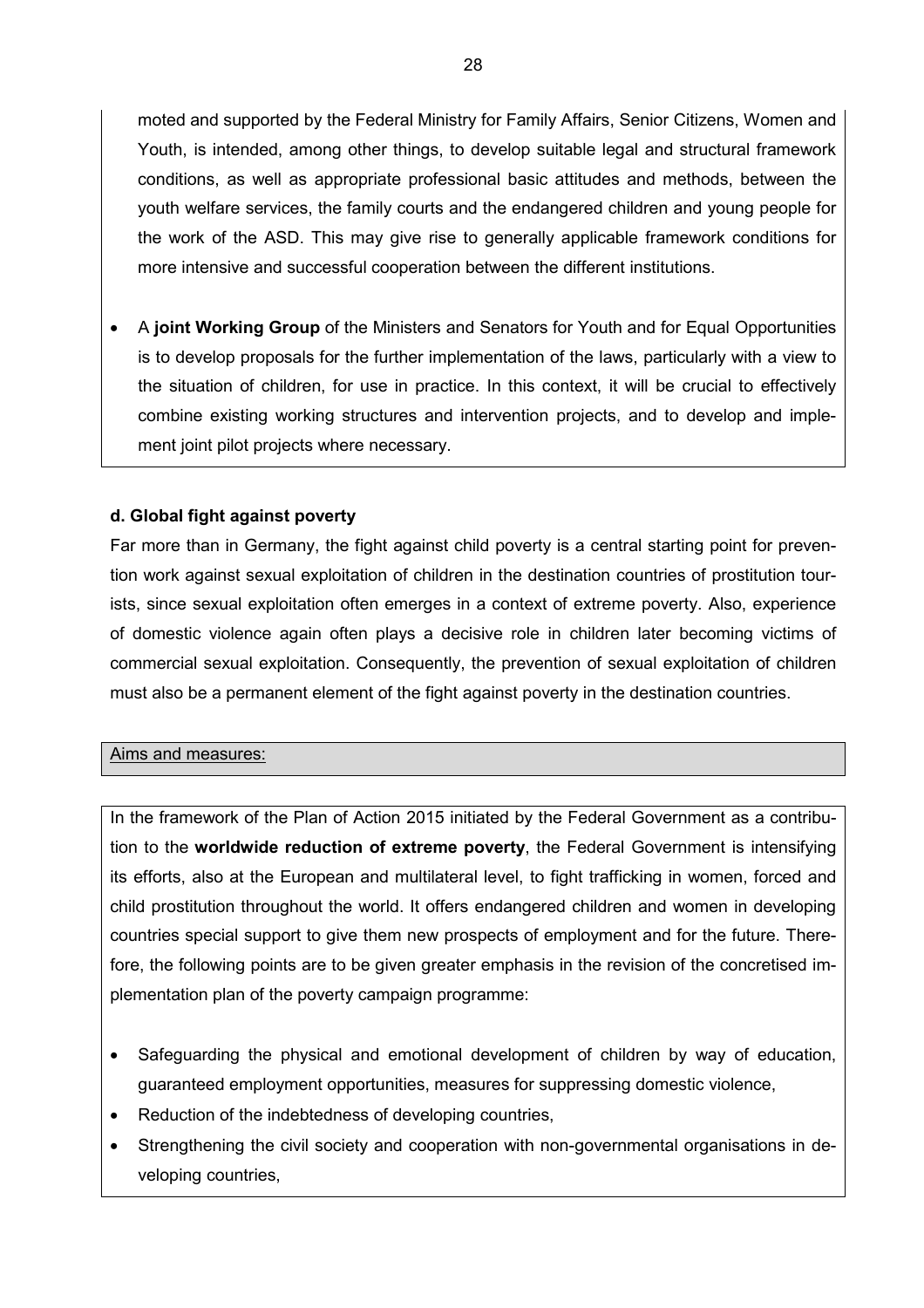- Strengthening of participative approaches in the fight against poverty, incorporating children and young people into the projects as subjects,
- Strengthening of community-oriented and integrative approaches in the fight against poverty, in order to reduce poverty in the family and the social environment,
- Strengthening of gender-oriented approaches that incorporate specific problem situations of girls and boys.

## **3. Participation**

Promotion of the participation of children and young people in all decisions affecting them is a key concern of the Federal Government and an integral element of its child and youth policy. Particularly in the field of prevention of sexual exploitation of children, special demands must be imposed on participative approaches, since severely traumatised children are often incapable of safeguarding their own interests and needs, let alone self-confidently articulating them. Sexually abused children must be recognised as the subjects of the events and must be protected by institutions. The aim is to assert and promote the rights of children, their coping strategies and their action skills. Depending on age and the extent to which they have mentally processed their experiences, possibilities must be created for responsible lobby and self-help work, as well as options for exerting an influence on policy.

In this context, participation means taking girls and boys seriously and incorporating their experience and ideas when developing protective structures.

#### Aims and measures:

- The Federal Ministry for Family Affairs, Senior Citizens, Women and Youth is planning to develop a **youth participation model** in the prevention of sexual abuse. Central questions relating to prevention and intervention, especially in the field of sexual abuse, are to be dealt with in the framework of a workshop with children and young people. The main aim in this context is to take the demands of children and young people seriously, assess their ideas and then actually put them into practice.
- The evaluation and documentation of the methods developed in the workshop is to be followed by the testing and monitoring of **pilot programmes at two locations**. In the longer term, the objective is to network youth participation initiatives against sexual exploitation of children and young people.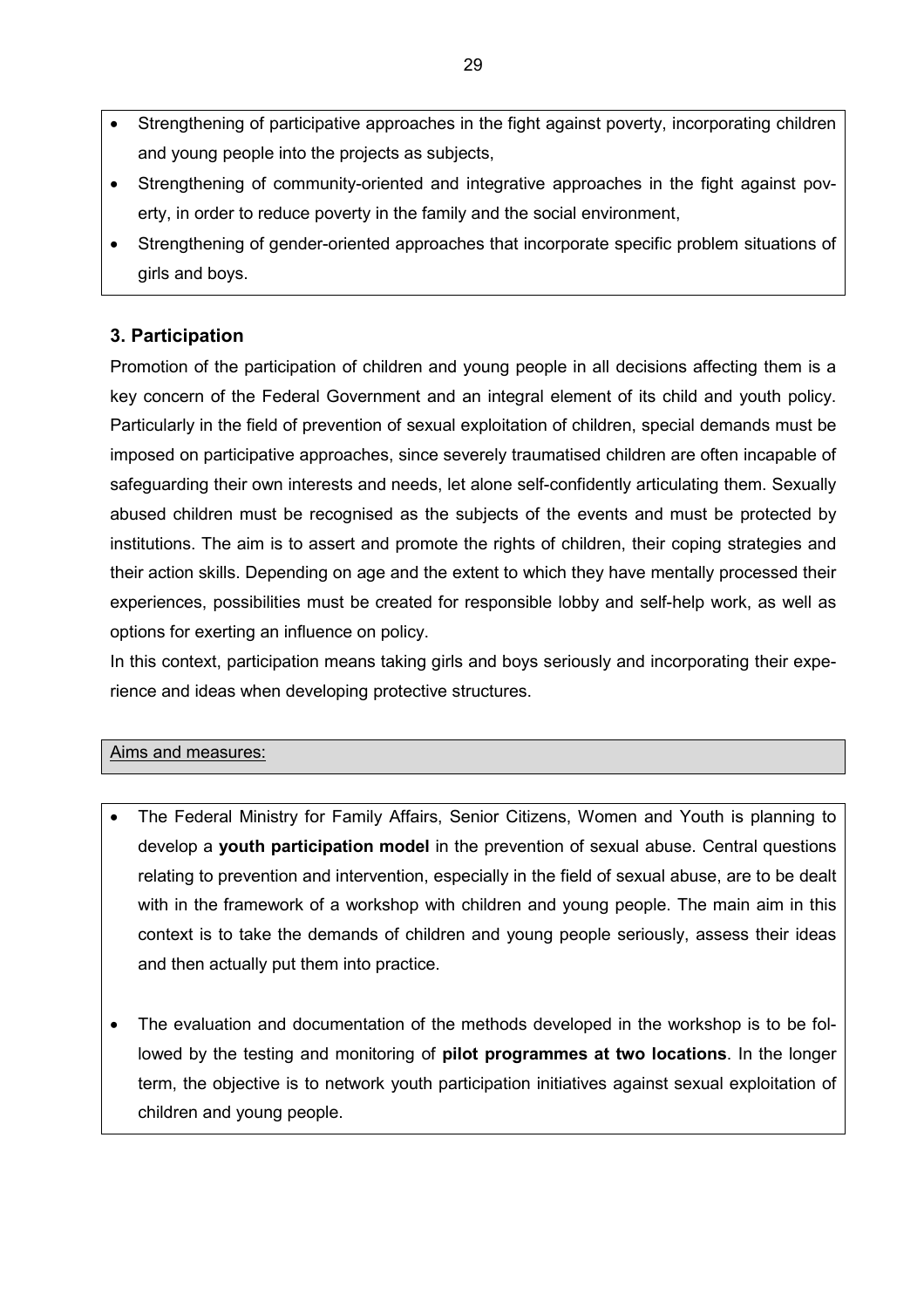## **II. Legislation**

### **1. Protection of children and young people under criminal law (including the law of criminal procedure)**

The protection under criminal law of children, young people and persons incapable of offering resistance needs to be updated in a further revision of the specific part of criminal law, not least in order to put greater emphasis on the particular culpability and wrongfulness of sexual abuse. This includes, among other things, the introduction of a range of punishment of not less than one year and up to fifteen years for particularly serious cases of sexual abuse of children, as well as the more effective coverage in criminal law of the initiation of contacts aimed at sexual abuse of children - especially in the sphere of Internet communication. In future, people are also to be liable to prosecution in certain cases if they are aware of planned crimes in the field of sexual abuse of children and fail to report them, as is anyone who rewards or publicly sanctions these crimes.

In particular, the new opportunities offered by the Internet for committing crimes require appropriate reactions on the part of criminal law.

Despite the spectacular successes of the investigating authorities in the recent past, which have led to the discovery of internationally organised child pornography rings, the spread of child pornography on the Internet is increasing. Estimates assume that up to three million child pornography photographs are available on the Internet. There is also a steadily growing demand for more and more brutal portrayals of violence. This also increases the danger of children actually falling prey to sexual violence, because the consumers could be encouraged to themselves abuse children.

The dissemination of child pornography publications (Section 184 Paras. 3 and 4 StGB) is often prepared or committed via the Internet or using modern information and communication technologies. The Police Crime Statistics indicate marked increase rates in the field of possession/ procurement and dissemination of child pornography, in particular. For instance, the number of recorded crimes in the field of possession/procurement of child pornography pursuant to Section 184 Para. 5 StGB rose by 72% (2,745 recorded cases in 2001, as opposed to 1,596 cases in 2000). Compared to the previous year, the dissemination of child pornography (Section 184 Para. 3 StGB) increased by 60.8% (1,619 cases in 2001, in comparison with 1,007 cases in 2000). However, this increase may be partially attributable to the intensified efforts undertaken to discover and prosecute offences of this kind.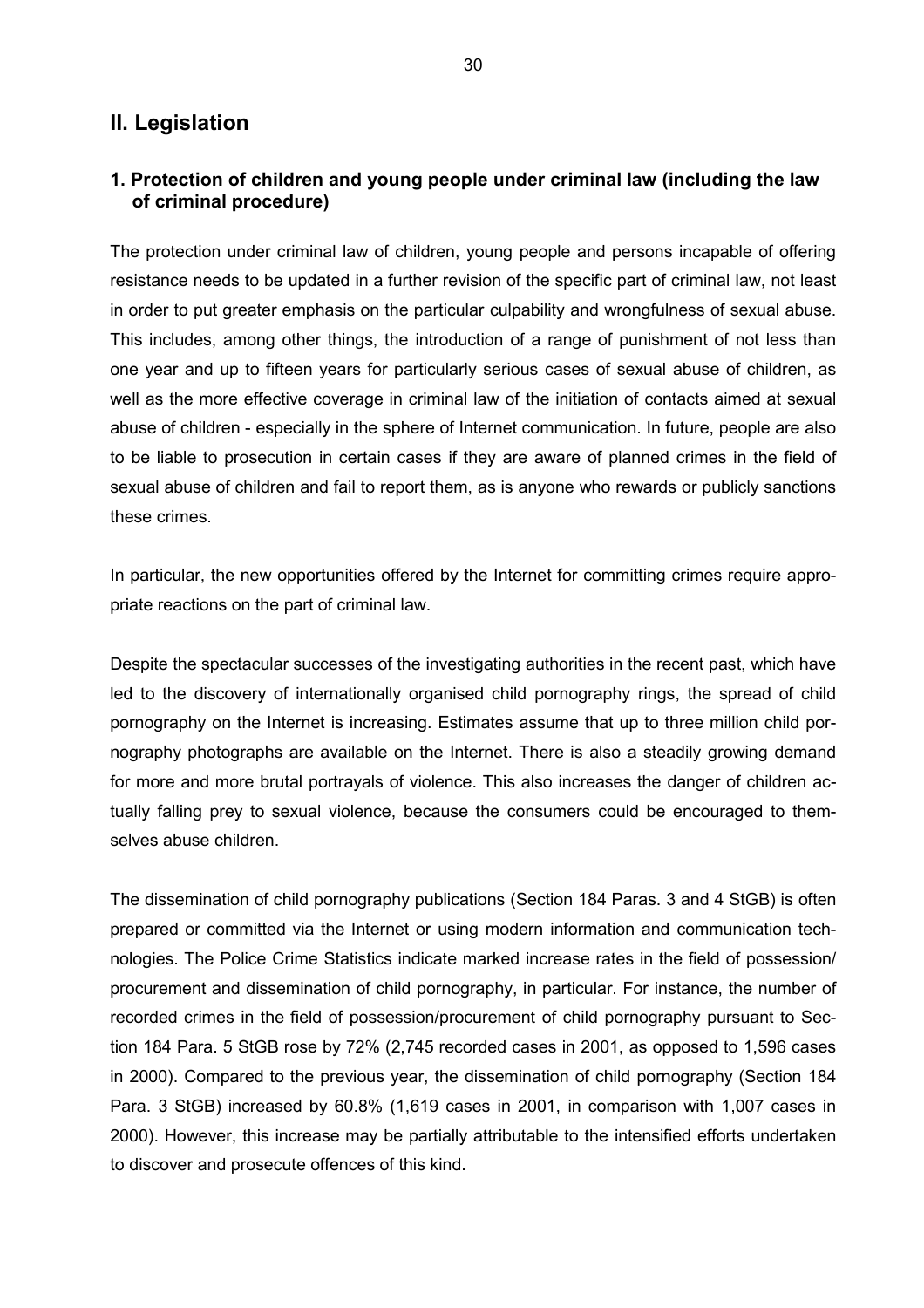In addition, as a result of the rapid development of the Internet, new forms of communication are increasingly coming to the fore, such as the Internet Relay Chat (IRC) system, which offer the possibility not only of exchanging photographs of child pornography, but also of offering children for sex acts. Above all, the forwarding of child pornography publications to and within closed user groups must also must be covered more effectively under criminal law and punished accordingly.

Finally, the increasing spread of child pornography publications on the Internet must also be countered more effectively under criminal law. The maximum prison sentence for the acquisition and possession of child pornography publications pursuant to Section 184 Art. 5 StGB is to be increased from one year to two for this purpose.

In order to allow the criminal prosecution authorities to consistently prosecute the initiation, by e-mail or in chatrooms, of contacts with children, or concrete agreements on the procurement of children, for purposes of sexual abuse, thus preventing cases of sexual abuse of children even before accomplishment of the offence, the German Bundestag adopted the "Sixth Act Amending the Prison Act" on 13 June 2002. Among other things, it provides the possibility of issuing an order for the surveillance of telecommunications pursuant to Section 100 a Code of Criminal Procedure (StPO) in certain cases of serious sexual abuse of children (Section 76 a Paras. 1, 2 and 4 StGB), in instances of sexual abuse of children with fatal outcome (Section 176 b StGB) and is cases of commercial or gang-structured dissemination of child pornography (Section 184 Para. 4 StGB).

#### Aims and measures:

To guarantee comprehensive protection of children from sexual violence and, in particular, from the dissemination of child pornography on the Internet, the following amendments, among others, are envisaged in the field of criminal law on sexual offences:

- Stiffening of the punishment provided in the penal regulations for sexual abuse of children (Sections 176 and 176 a StGB),
- The inclusion in criminal law of influencing a child by way of publications with the intention of encouraging it to engage in sex acts, as well as promising to procure a child for offences of sexual abuse,
- Expansion of the penal regulations on failure to report planned offences (Section 138 StGB) and on the rewarding and sanctioning of offences (Section140 StGB) to include offences involving the sexual abuse of children,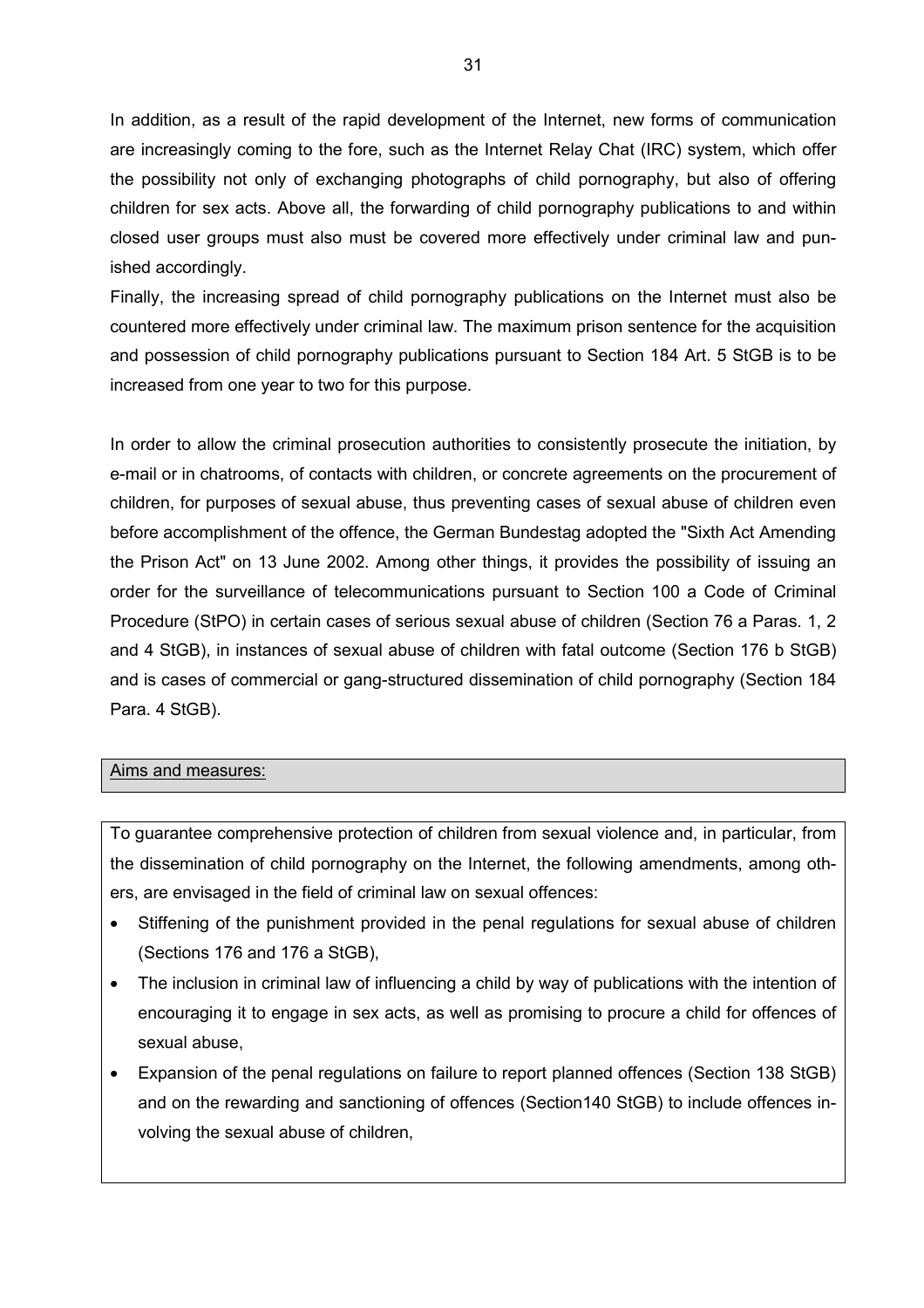- Increasing the range of punishment for the forwarding of child pornography publications to a third party (Section 184 Para. 5 Sentence 1 StGB),
- Increasing the range of punishment in Section 184 Para. 5 StGB,
- The inclusion of wards and protected persons in the sphere of protection of Section 236 Para. 1 StGB (trafficking in children) and increasing the age limit for protection from fourteen years to eighteen in Section 236 Para. 1 Sentence 1 StGB.

In the sphere of the law of criminal procedure:

- Better utilisation of DNA analysis by expanding the catalogue of offences occasioning use of the measure to include all offences against sexual self-determination.
- In the light of the study on the "Legal validity and efficiency of telecommunications surveillance pursuant to Sections 100 a, 100 b StPO and other undercover investigation measures", which is currently being conducted by the Max Planck Institute for Foreign and International Criminal Law on behalf of the Federal Ministry of Justice, the Federal Government will examine whether the scope of telecommunications surveillance can be expanded to also include cases of simple sexual abuse of children and serious child abuse in less serious cases (Section 176 and Section 176 a Para. 3 StGB) and the dissemination of child pornography (Section 183 Para. 3 StGB).

#### **2. Protection of victims**

The Witness Protection Act, the Victim Protection Act and the Act Anchoring Victim Compensation in Criminal Law introduced important regulations for protecting the victims of sex offences. The victims were brought even more to the forefront of the criminal proceedings and their standing further improved, from being mere items of evidence to parties to the proceedings. This refers, on the one hand, to the regulations concerning the witness adviser and victim's advocate, and, on the other hand, to the introduction of various options for videotaping witness statements and playing them back or transmitting them by video link in place of examination in court. The decision regarding the use of video recordings is left to the discretion of the court. Video recordings will only be used if this really makes sense. Particularly in cases of child pornography, where these media are used as means for committing the offence, there is a risk of children being re-traumatised and intimidated by the use of video examinations. Therefore, children should always be comprehensively and openly informed about the purpose and use of video examinations in advance.

Especially from the point of view of taking the welfare of the child into account in court proceedings, special conferences and training programmes for the judiciary and public prosecutors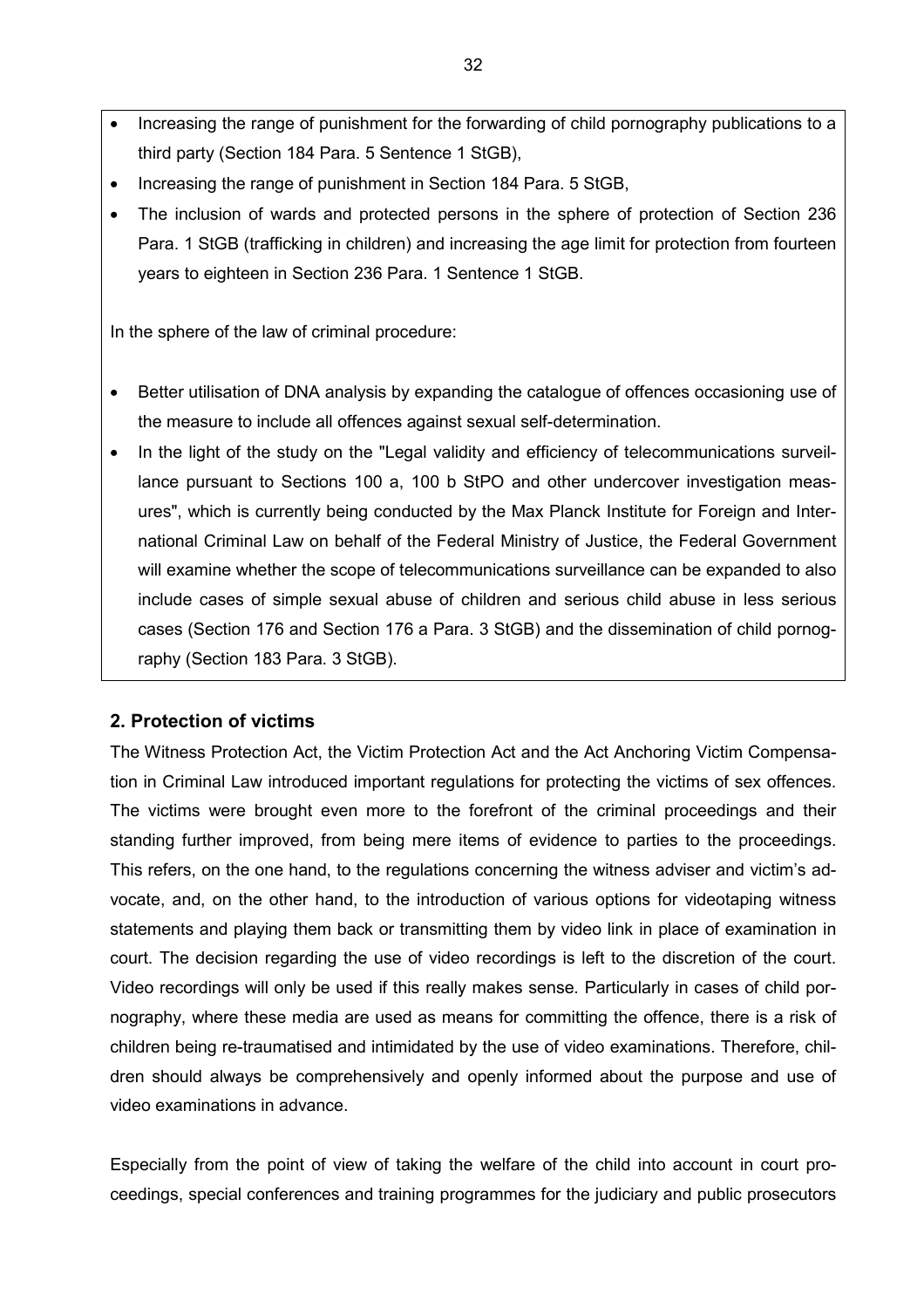have established an important prerequisite for improving examination techniques and the appropriate handling of child victims acting as witnesses. Examples include the continuing education measures of the German Academy of Judges on problems involved in the questioning of child victims as witnesses in criminal proceedings:

- "Dealing with victims of sexual violence in criminal proceedings, especially with children and young people",
- "Children and young people as victims of sexual violence",
- "Children and young people as victims of sexual abuse",
- "Protection of parties in criminal proceedings, especially witness and victim protection",
- "Witness and victim protection in criminal proceedings",
- "Statements by children in court proceedings",
- "Violence against women and children",
- "Special aspects of proceedings involving sex offences".

Work in this direction is being continued and further developed on an ongoing basis.

The Federal Ministry of Justice also informs the judicial administrative authorities of the Länder about conferences being held in other European countries, thus enabling German judges and public prosecutors to participate in international continuing education events. In addition, in the framework of bilateral cooperation, the Federal Government holds conferences on the subject of "The child as a victim of violence in the criminal justice system", e.g. with France in 1997 and Poland in 1999. There are plans to also continue these measures in the future.

When appearing as the accused in criminal proceedings, most young people and adolescents receive targeted juvenile court assistance. This is, however, not standard practice for victims of sex offences of minor age.

To improve the protection of under-age victims acting as witnesses, efforts have been stepped up to install intervention options for under-age victims acting as witnesses, outside the framework of the law. The witness assistance programme run as a pilot project in Schleswig-Holstein shows, for example, that assisted children are judged to be less emotionally stressed and the probative value of their statements to be higher. In addition, qualified assistance by community workers in proceedings has been offered, e.g. in Berlin, on the basis of the Child and Youth Welfare Act (Book VIII of the Social Security Code).

Both institutions involve supporting the child or young person before, during and after the trial in the criminal proceedings, in order to recognise the situations that actually stress an individual witness, and to minimise them by giving them a knowledge of the law in keeping with their age and stage of development and teaching them coping strategies in the framework of community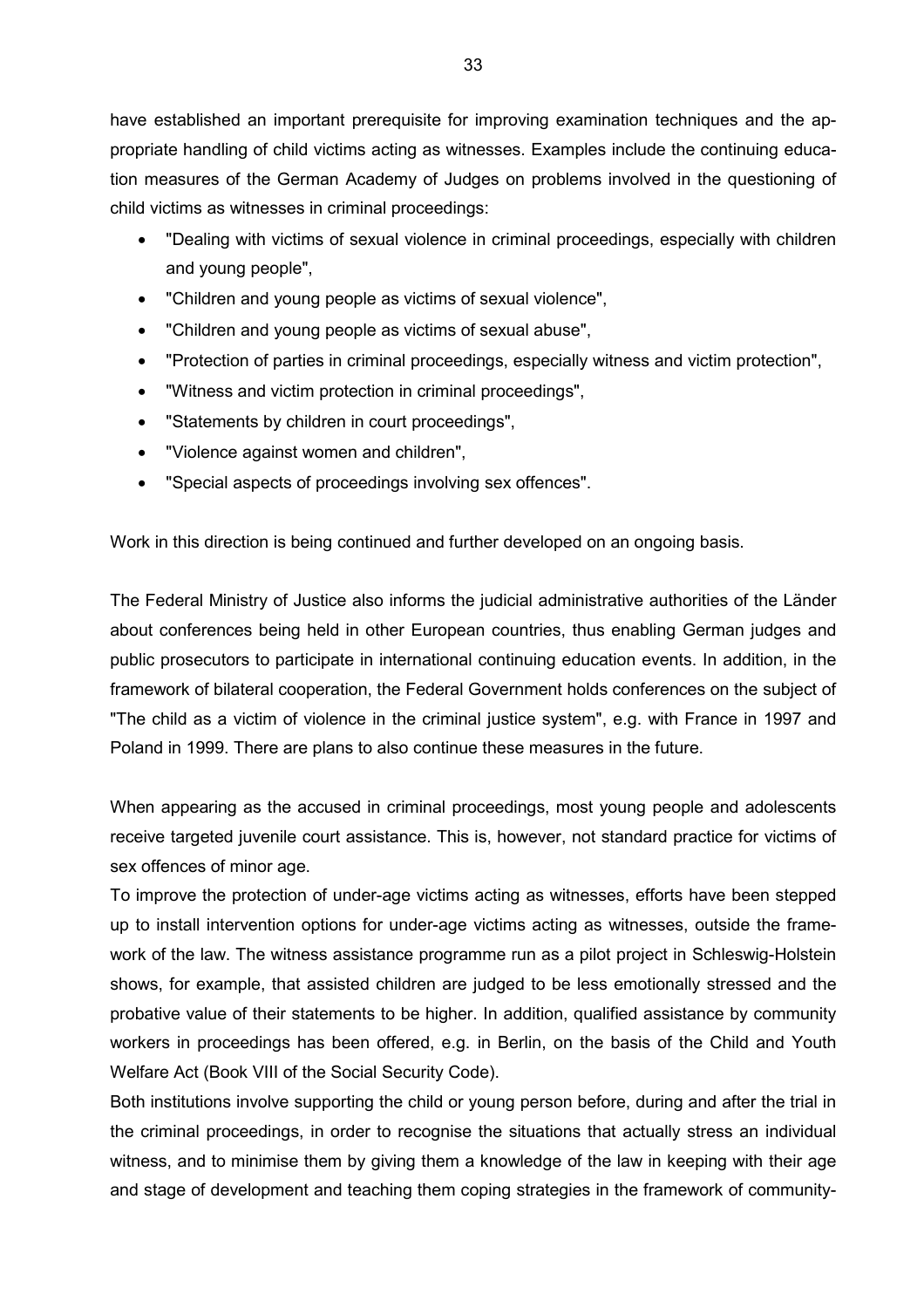work support and in cooperation with all occupational groups involved in the criminal proceedings. Corresponding witness assistance programmes and community-work support in court proceedings have proven to be successful and a useful supplement to police work in practice. Ensuring optimum support of minor-age victims acting as witnesses requires the regular qualification of representatives of psychosocial occupational groups for this work and the strengthening of interdisciplinary cooperation with all occupational groups involved in the criminal proceedings.

#### Aims and measures:

- Affected children and their relatives need protection, counselling and long-term support in order to avoid further re-traumatisation. Therefore, measures for detection, investigation and prosecution, witness/victim protection and psychosocial and medical assistance and support are to be coordinated better. Only by **improving the possibilities and abilities of children to make statements** will it be possible to consistently and effectively prosecute offences even in the early stages. It should thus be generally ensured that children and young people receive child-friendly, sensitive treatment in court proceedings by way of specifically trained personnel, assistance in the proceedings and psychosocial support and assistance, regardless of the residential status of the children in question.
- For the Federal Government, victim protection is a key aspect in the reform of the Code of Criminal Procedure. It intends to further improve the **standing of victims in criminal proceedings** and cater to their justified interest in receiving compensation and satisfaction. Their possibilities are to be improved for pressing claims for damages even in the criminal proceedings (adhesive procedure). In particular, further injury to the victim is to be avoided to the greatest possible extent while the criminal proceedings are being held. Also, victims are to be informed even better of the progress of the criminal proceedings.
- To further improve the protection of victims, the coalition parties have tabled a bill for reforming sanction law (Bundestag Publication 14/9358). Among other things, this bill is intended to improve assistance for victims. For example, it provides for ten percent of every fine to go to a recognised, non-profit organisation providing assistance for victims. Also, the compensation claims of victims are to be given priority when enforcing fines.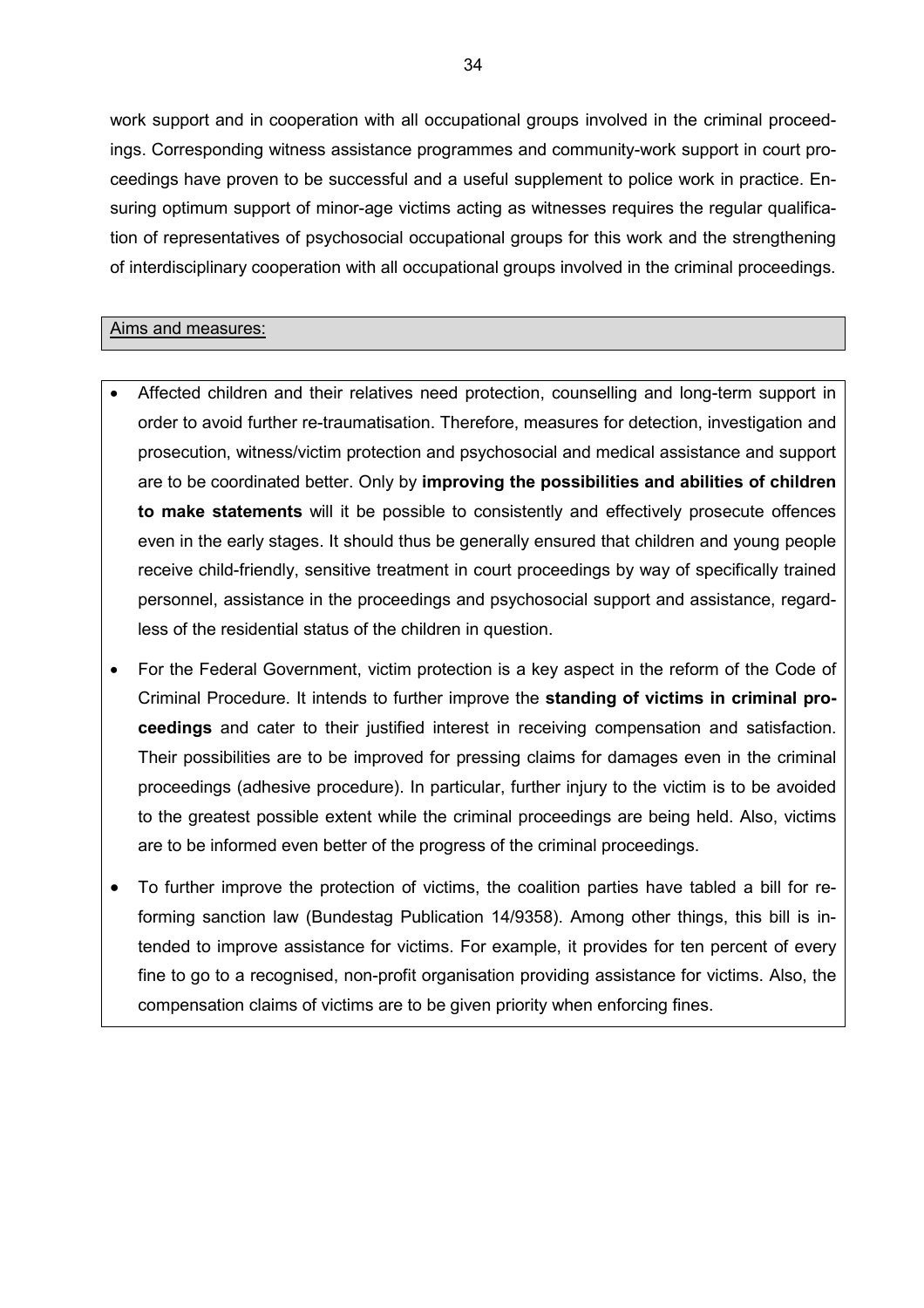### **III. International cooperation and networking**

#### **1. International conventions and prosecution**

In the field of international conventions, substantial progress has been made in recent years in the fight against trafficking in children, child prostitution, child pornography and sexual abuse of children.

#### **a. United nations**

The Federal Government was one of the first to sign the **UN Convention against Transnational Organised Crime with its Supplementary Protocols to prevent, suppress and punish trafficking in persons, especially women and children, and against the smuggling of migrants by land, sea and air**. This Convention provides for close cooperation between the prosecution authorities of the States Parties. The Supplementary Protocol against trafficking in persons obliges states to take the age of the victims into particular account, especially when it comes to preventive and victim protection measures.

In September 2000, the Federal Government signed the **Optional Protocol to the UN Convention on the Rights of the Child on the sale of children, child prostitution and child pornography**, that had been adopted by the General Assembly of the United Nations on 25 May 2000 and came into force on 18 January 2002. The Optional Protocol aims to improve the protection of children worldwide - a child being defined as any person under the age of 18 - from trafficking in children, child prostitution and child pornography. It defines the terms of trafficking in children (or the sale of children), child prostitution and child pornography and obliges the states to make such acts liable to punishment. The Optional Protocol covers the responsibility of legal entities, the prosecution of offences committed abroad, cooperation in the context of criminal law (extradition and legal assistance), confiscation and seizure, victim protection in criminal proceedings, measures of crime prevention, support and compensation of victims, and international cooperation and coordination.

On 18 April 2002, Germany ratified **Convention No. 182 of the International Labour Organisation (ILO) Concerning the Prohibition and Immediate Action for the Elimination of the Worst Forms of Child Labour**. The requirements imposed by the ILO Convention as regards the prohibition of, and action against, the worst forms of child labour are met in Germany by the regulations of the Criminal Code and the Employment of Young Persons Act.

In cases of adoption, Article 21 of the UN Convention on the Rights of the Child obliges the States Parties to particularly observe the principles of examining the welfare of the child, con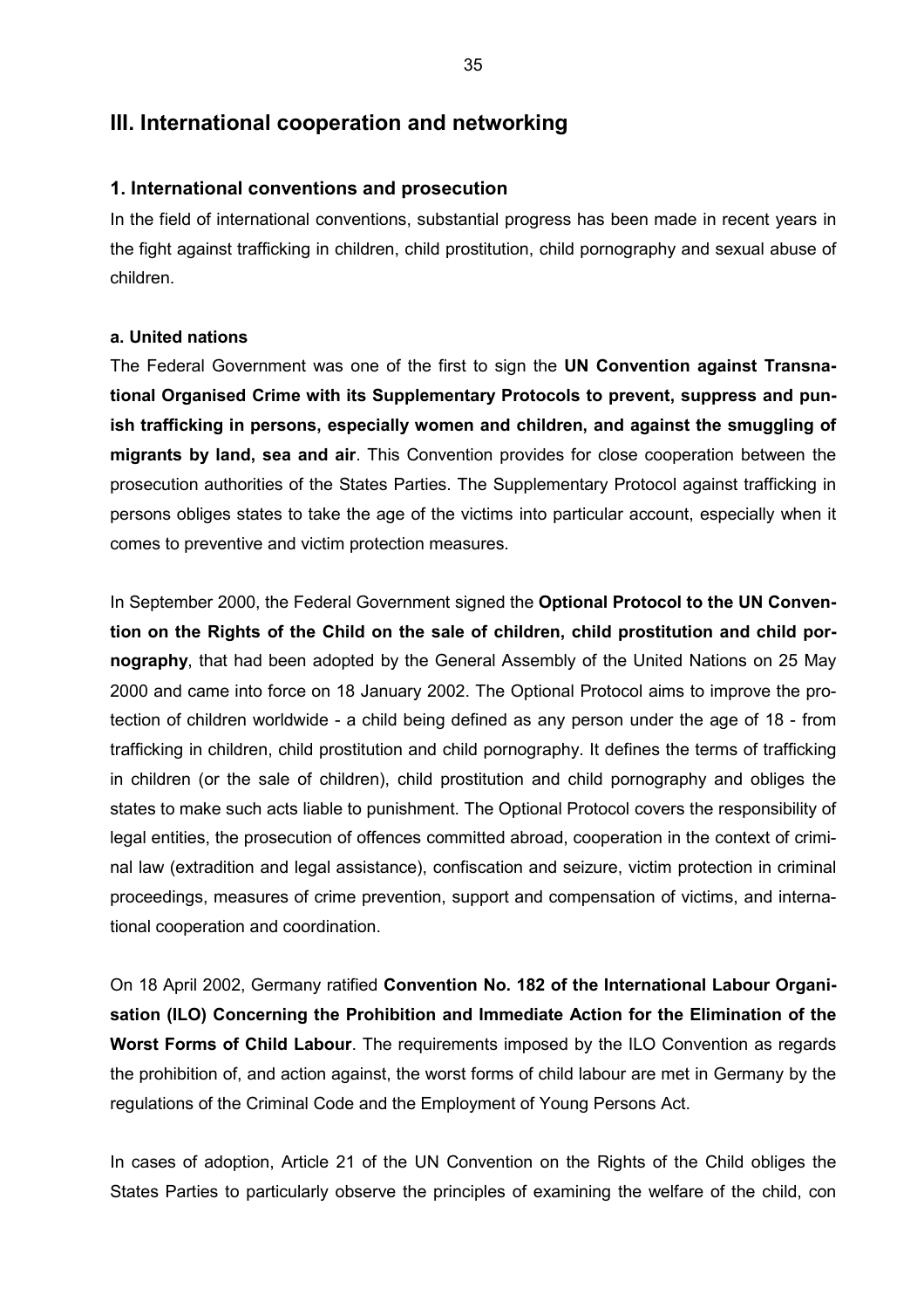sent of the natural parents and state monitoring of national and international adoptions. Achieving worldwide applicability of these principles in adoption procedures is the objective of the **Hague Adoption Convention of 29 May 1993**. Germany signed this Convention in November 1997 and ratified it on 22 November 2001.

As part of the implementation of the Hague Adoption Convention, the **"Act Regulating Legal Matters in the Field of International Adoption and for Further Developing the Law on Placement for Adoption"** entered into force on 1 January 2002. The Act includes important new regulations for the adoption placement process, especially also for international adoption from countries that have not signed the Convention. A new procedure was introduced for the recognition of adoption pronounced abroad. Thus, a decision binding on all persons can for the first time now be taken regarding whether a foreign adoption is valid in Germany.

#### Aims and measures:

#### **Ratification and national implementation**

- of the UN Convention against Transnational Organised Crime with its Supplementary Protocols to prevent, suppress and punish trafficking in persons, especially women and children, and against the smuggling of migrants by land, sea and air, and
- of the Optional Protocol to the UN Convention on the Rights of the Child on the sale of children, child prostitution and child pornography are being prepared.

#### **b. European Union**

To further improve international cooperation in the fight against trafficking in human beings, sexual exploitation of children, and child pornography, and particularly also to ensure the prosecution of corresponding offences in all Member States, it is of central importance to establish minimum standards in these fields in criminal law in the European Union. This is the aim of the Framework Decisions of the Council of the European Union on Combating Trafficking in Human Beings and on Combating Sexual Exploitation of Children and Child Pornography. The Framework Decision on Combating Trafficking in Human Beings was issued on 19 July 2002 and entered into force on 1 August 2002. The Council of the European Union reached political agreement on the draft of a Framework Decision on Combating Sexual Exploitation of Children and Child Pornography in October 2002; its formal adoption can be expected in the near future. The Framework Decisions define the concepts of trafficking in human beings, sexual exploitation of children and child pornography, obliging the Member States to make such acts liable to punishment and to make provision for certain maximum punishments for serious crimes. The Framework Decisions cover the responsibility of legal entities, national jurisdiction and prosecution of offences committed abroad and victim protection. It should be emphasised that both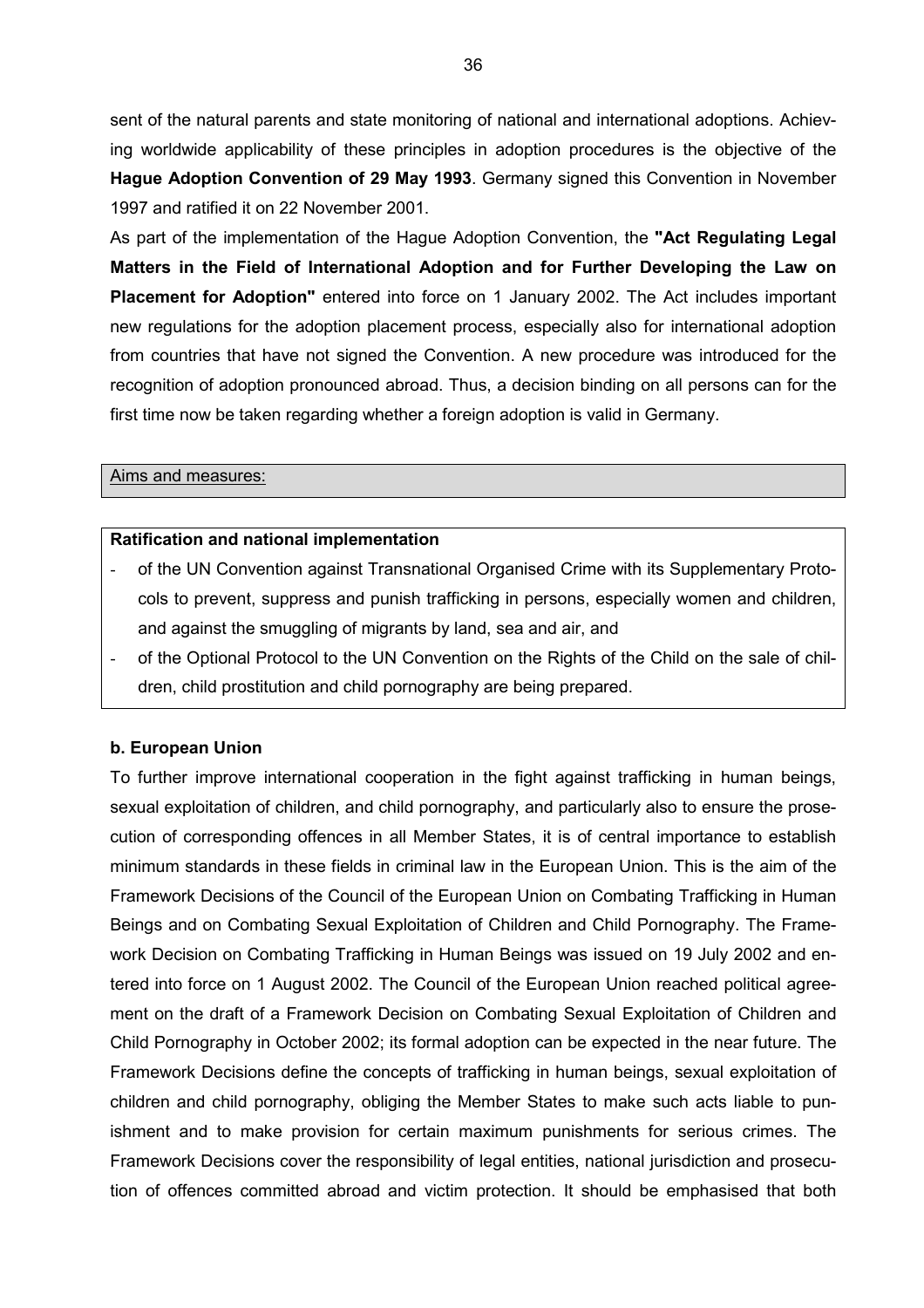Framework Decisions include the stipulation that any person under the age of 18 is to be regarded as a child.

#### Aims and measures:

The Framework Decision on Combating Trafficking in Human Beings is to be implemented in national law. It provides a period of two years for this purpose.

The Framework Decision on Combating Sexual Exploitation of Children and Child Pornography still needs to be formally adopted by the Council of the European Union. It likewise provides a period of two years for implementation in national law.

#### **c. Council of Europe and G 8 countries**

The Federal Government played a decisive part in advancing the elaboration of the **Convention of the Council of Europe on Cybercrime**. Germany signed this Convention in late 2001. It contains provisions regarding the establishment of common minimum standards in substantive criminal law in the field of computer and telecommunication crime, also including a provision on the liability to punishment of child pornography offences committed by using computer systems (offering, dissemination, production, possession, etc. of depictions of child pornography). At the same time, it creates a common basis for effective and swift criminal investigations in computer systems and improved international cooperation in relevant criminal matters.

For efficient structuring of joint activities against child pornography on the Internet, one important thing is also to improve the exchange of information on the dissemination of child pornography and its tracking on the Web. Experts of the G 8 countries were commissioned to examine whether a database can be set up for pooling data on suspects and lists of source references from all participating countries.

#### Aims and measures:

The Federal Government is convinced that the signing and ratification of the Convention on Cybercrime by as many countries as possible (the Convention is also open to non-members of the Council of Europe for signing) would greatly facilitate the fight against such crimes. This applies not only because of the necessary harmonisation of substantive law, but also, and in particular, due to the adaptation of the range of instruments required for the prosecuting authorities in this field, as well as regulations concerning legal assistance. This will greatly facilitate practical co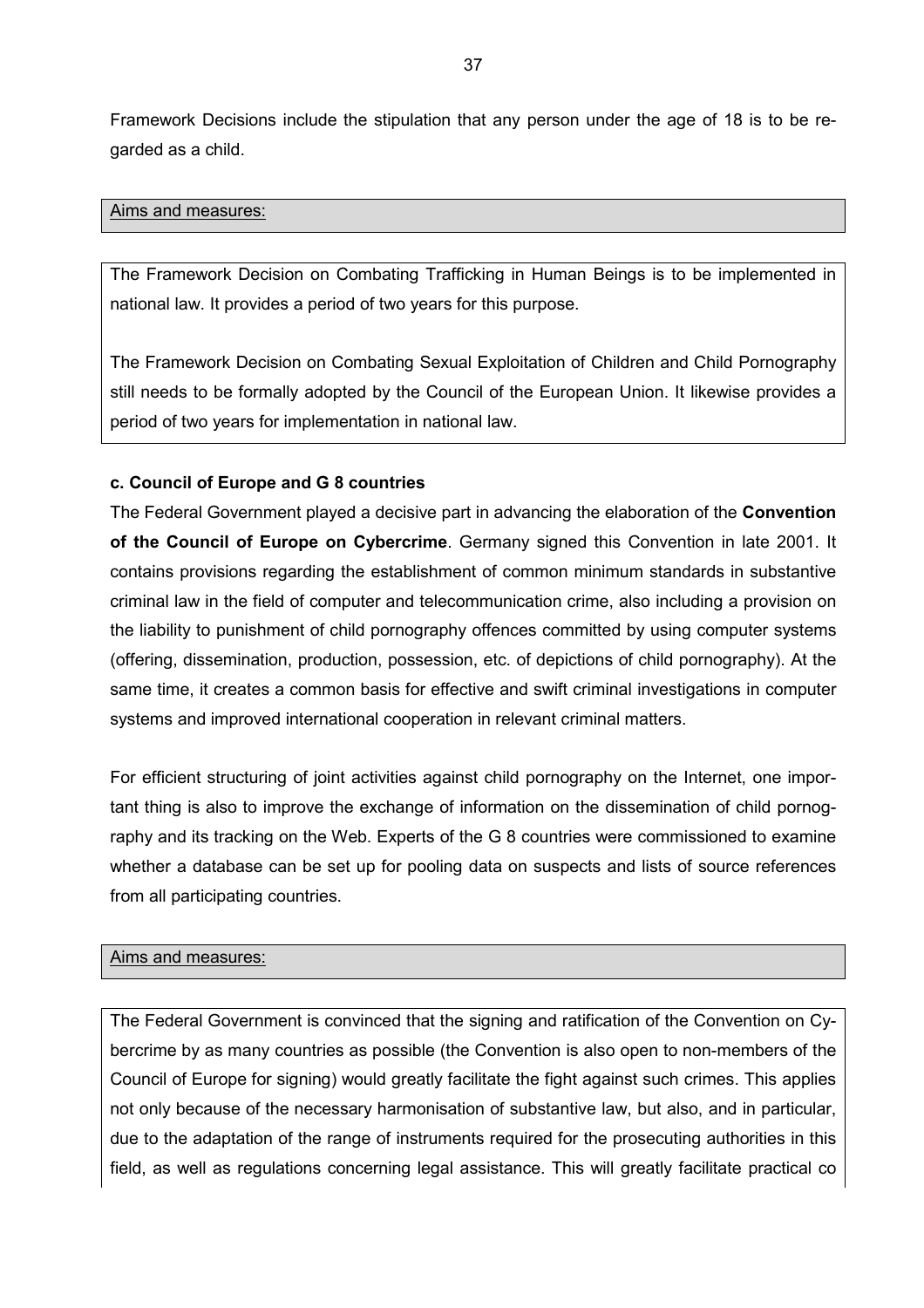operation, which is becoming increasingly important as a result of the transnational nature of these offences.

### **2. Networking**

National and international networking for the exchange of information and professional experience, for monitoring and implementing political programmes and for case-related work with victims is necessary for adequate and effective problem-handling, suppression and prevention of sexual abuse and sexual exploitation of children. The non-governmental organisations working in the field of protection of children from sexual violence in Germany have joined forces in numerous national networks and cooperation projects, or are affiliated to international networks.

With the aim of coordinating and merging these networking structures even better, the Federal Government has been promoting the operations of a Federal Information and Networking Centre on Child Abuse and Child Neglect (IKK) since 1999. The aim of this institution is to pool domestic and foreign expert information, inform the professional public about causes, prevention, therapy and intervention in relation to child abuse and child neglect, and develop active networking structures. The establishment of the IKK has succeeded in specifically collecting expert information and creating an effective coordination and information centre, particularly in the context of evaluation and research projects and in the framework of the publication of information and education materials.

In the follow-up to the First World Congress Against Commercial Sexual Exploitation of Children, Sweden and Norway decided, in spring 1999, to improve cooperation and the exchange of experience between experts in the Baltic region by means of an internet-based network. This "Children at Risk" project (www.childcentre.baltinfo.org) is supported by all the members of the Council of the Baltic Sea States (CBSS), including Germany.

Since January 2002, the "Child Centre" has been formally integrated in the work of the Council of Baltic Sea States through the establishment of an independent "Working Group on Child Cooperation" (WGCC).

#### Aims and measures:

The suppression of sexual abuse of children, child prostitution and trafficking in children demands an increasing degree of **international cooperation** and networking among all agencies dedicated to the protection of children.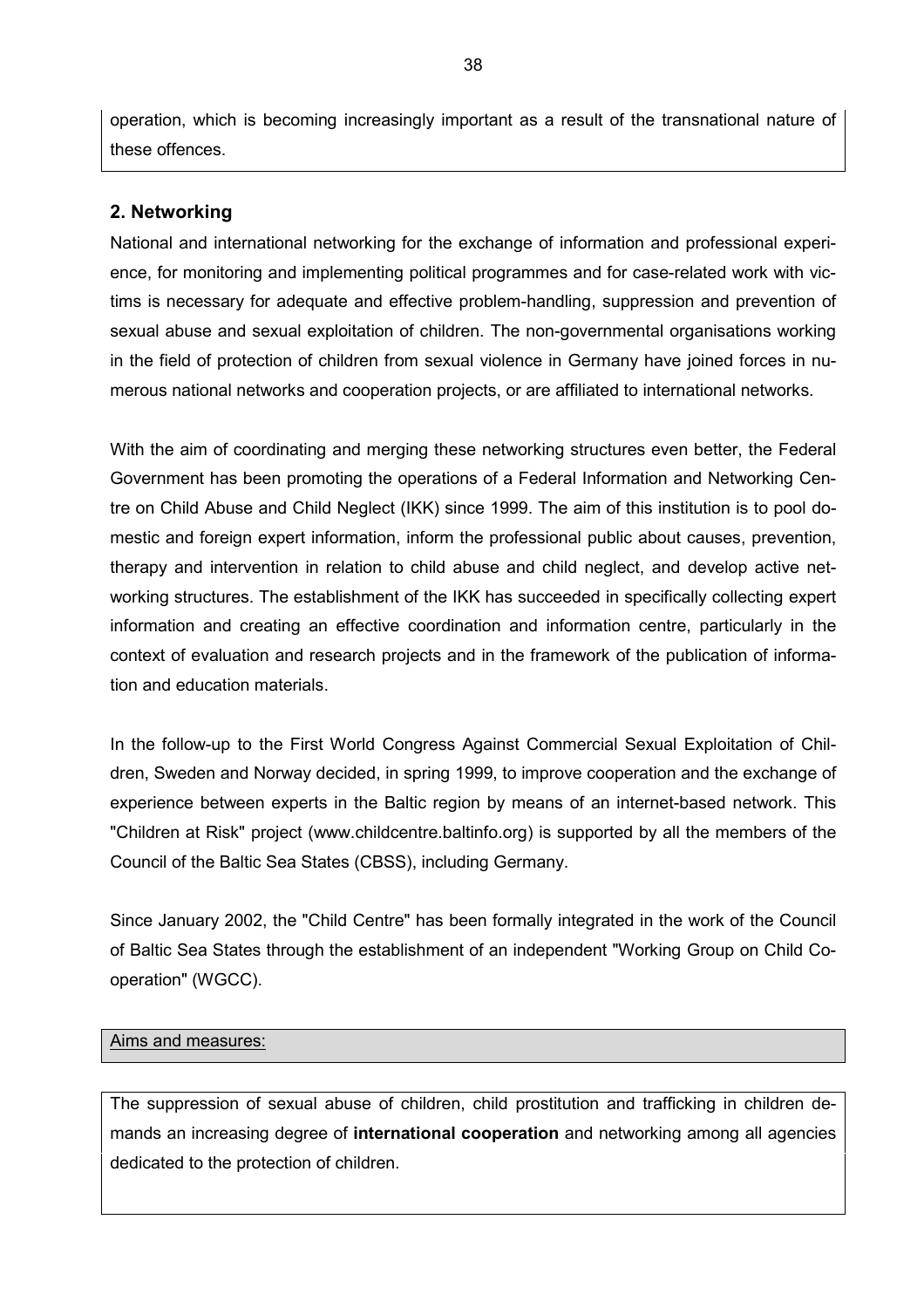At its meeting on 18/19 April 2002, the "Working Group on Child Cooperation" agreed on the following key fields of work and laid them out in a Plan of Action for 2002 and 2003:

- Protection of children from all forms of sexual exploitation and sexual abuse, as well as from trafficking in children,
- Street children and children with no family,
- Children in distress and children's rights in institutions,
- Young offenders and self-destructive behaviour of children.

The key fields of work for the Plan of Action 2002 – 2003 include, among others:

- Continuous further development of the "Child Centre" IT network,
- Suppression of trafficking in children in the Baltic region,
- Hearing on the situation of street children in Russia,
- Expansion and further development of cooperation between the CBSS, the Council of Europe, the Nordic Council and non-governmental organisations.

To suppress transnational sexual abuse of children, the Federal Ministry of the Interior and the Federal Ministry for Family Affairs, Senior Citizens, Women and Youth, in cooperation with the Länder Bavaria and Saxony and the "Karo" and "Helsinki Citizens' Assembly" non-governmental organisations, implemented a project entitled "Suppression of Sex Tourism by German Offenders in the Border Regions of the Czech Republic" (KISS project).

To expand and deepen the experience gained with previous forms of cooperation in the field of suppressing transnational crime in relation to the smuggling of migrants, trafficking in human beings, particularly trafficking in women, and the prevention of, and protection of children from, sexual exploitation, a German/Czech/Polish Working Group held its constitutive meeting in Prague on 27 March 2002. In addition to the Federal Ministry of the Interior, which coordinates the work on the German side, the Working Group also includes representatives from the Federal Ministry for Family Affairs, Senior Citizens, Women and Youth, as well as the Foreign Office.

Moreover, in the event of investigations abroad with links to the Federal Republic of Germany, liaison officers of the Federal Office of Criminal Investigation (BKA) are called in, who work locally and are generally responsible for the exchange of information with the authorities of the host country on matters of crime suppression. There are currently 58 liaison officers at 46 locations in 43 countries around the world. These employees of the BKA working abroad also support investigations in the field of child pornography and child sex tourism.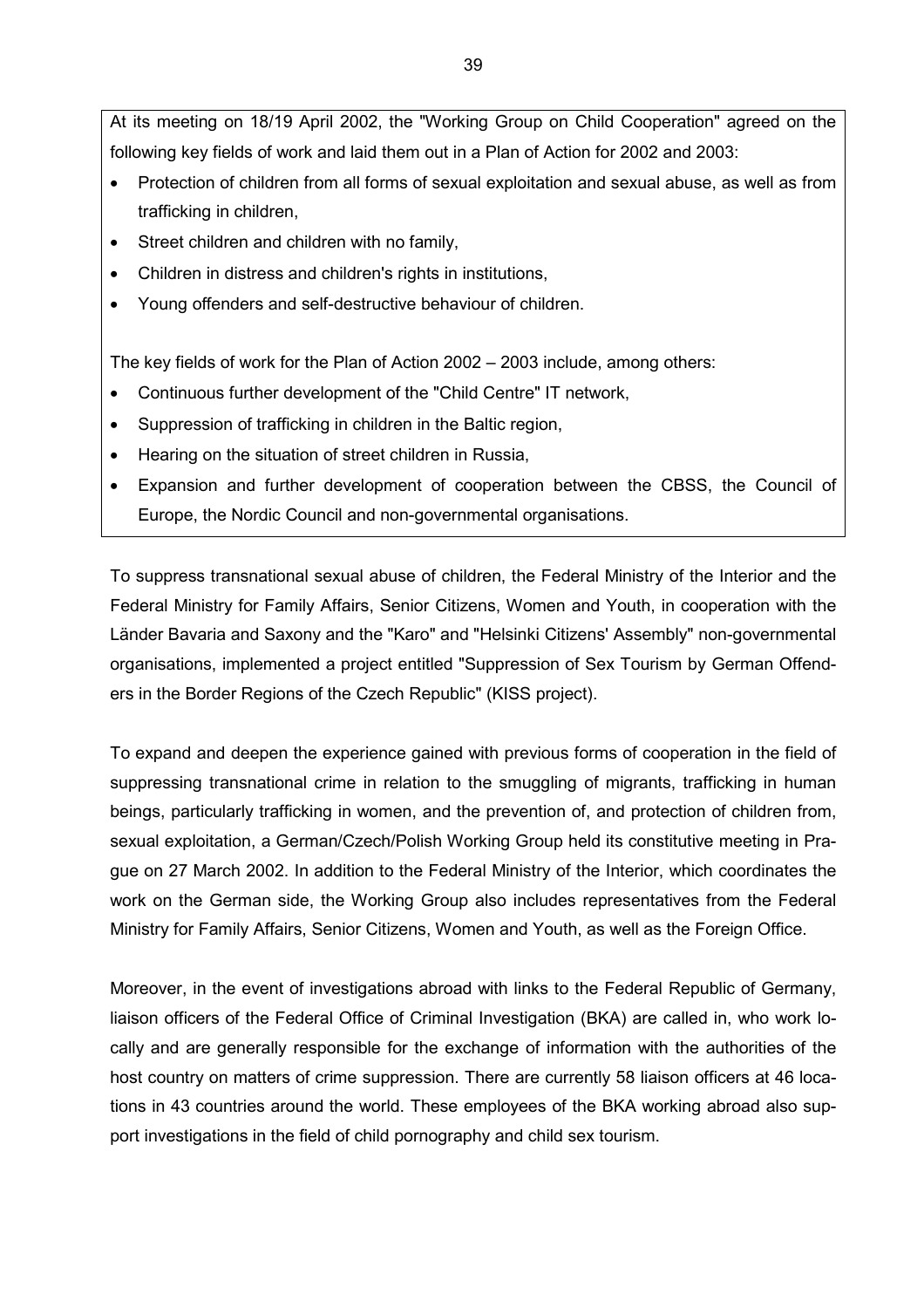#### Aims and measures:

- The Federal Government will further expand the network of liaison officers. In addition, cooperation in the framework of bilateral agreements on mutual judicial assistance and international police and judicial working groups will be continued and permanently expanded.
- The aim of the trilateral German/Czech/Polish Working Group is to **deepen** and expand **cooperation** between the police and border police. This cooperation is based on the German-Polish agreement on cooperation between the police and border guard authorities in border regions, and the German-Czech treaty on cooperation between the police and border guard authorities. To achieve intensive trilateral cooperation, there is a need to mutually exchange information and harmonise the structure and methodology of the analysis and evaluation procedure. This requires the development of a cooperative partnership between the institutions of public administration, the scientific community, the prosecution authorities, the police forces and the civil society of the partner states. Agreement has been reached on the following measures, among others:
- Elaboration of joint concepts for suppressing cross-border crime,
- Information campaigns geared to reducing the demand for sexual services, with particular regard for human and children's rights,
- Establishment of an anonymous hotline for giving information in connection with child abuse and violence committed in connection with prostitution,
- Training of the social workers, police and border guard officers working locally to increase their sensitivity in reference to sexual exploitation and the protection of victims,
	- Holding of discussion forums at the common borders.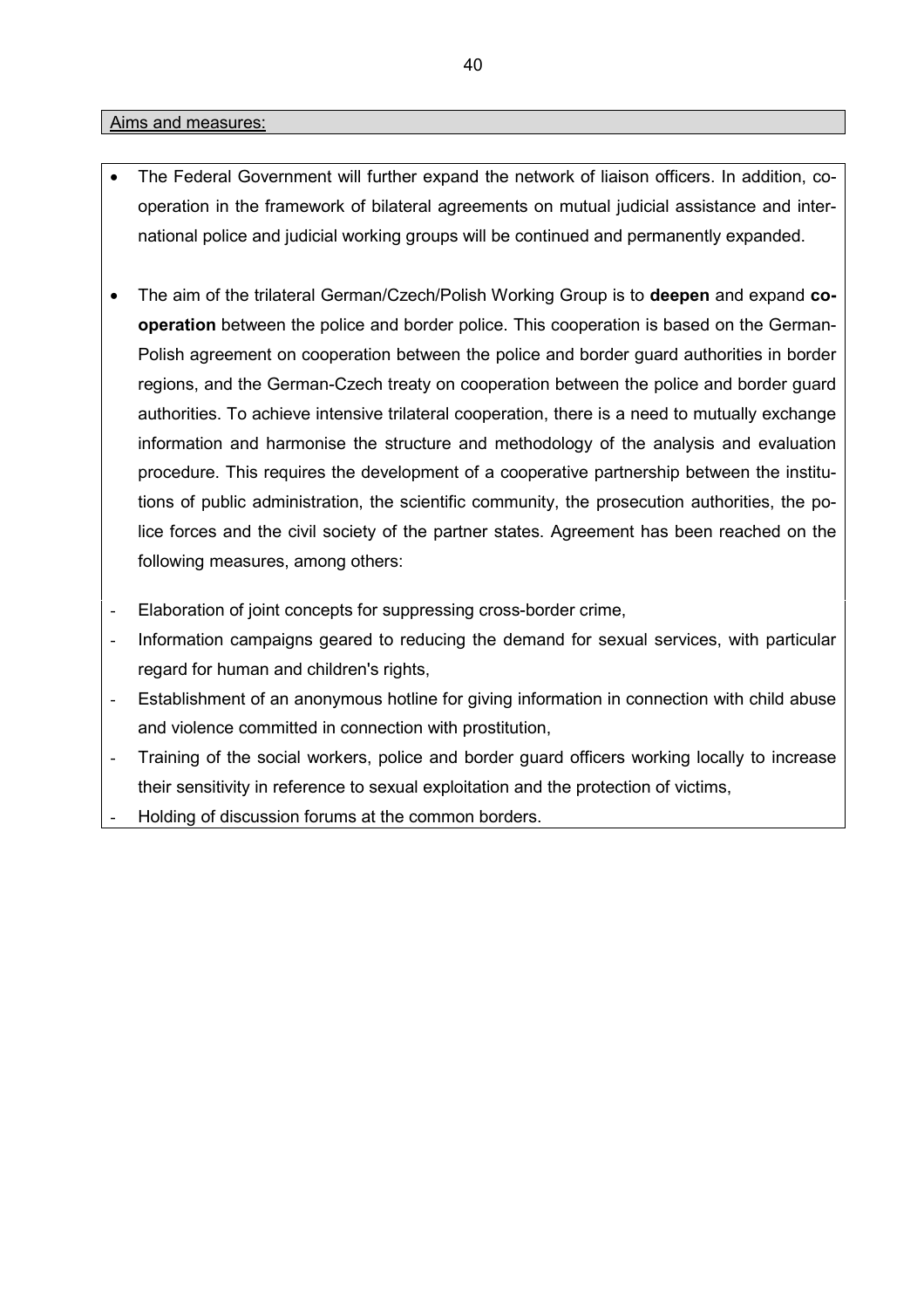## **IV. Research**

The availability of long-term studies relating to reported and unreported offences is indispensable for assessing the effectiveness of the measures taken. The most accurate information possible concerning the extent, victims, offenders and contexts in which offences are committed, on framework conditions that encourage or discourage violence, on measures taken and their effectiveness, as well as on experience in the field of prosecution and criminal proceedings is the prerequisite when developing future measures and successful procedures.

The Federal Government presented a comprehensive picture of the crime situation in Germany for the first time by elaborating the First Periodical Security Report 2001 (PSB). The Report provides a multi-facetted overview of the current situation, linking the data from the statistics on crime and the administration of criminal law to the results of scientific analyses and knowledge on forms and causes of crime.

Section 2.2 of the PSB, "Other offences against sexual self-determination", evaluates the data from the Police Crime Statistics in this sphere, as well as data obtained from questioning victims, results of studies on unreported crime and information from court proceedings. This knowledge is of fundamental importance when developing effective approaches for protection from sexual violence against children and sexual exploitation of children.

#### Aims and measures:

The Federal Government intends to close existing gaps by way of the following research projects:

- Institution of regular, nationwide studies on unreported crime, also including questions relating to becoming a victim of sex offences,
- A research project for investigating the determinants of the numbers of cases recorded by the police in connection with trafficking in human beings,
- Long-term studies on the recidivism of sex offenders.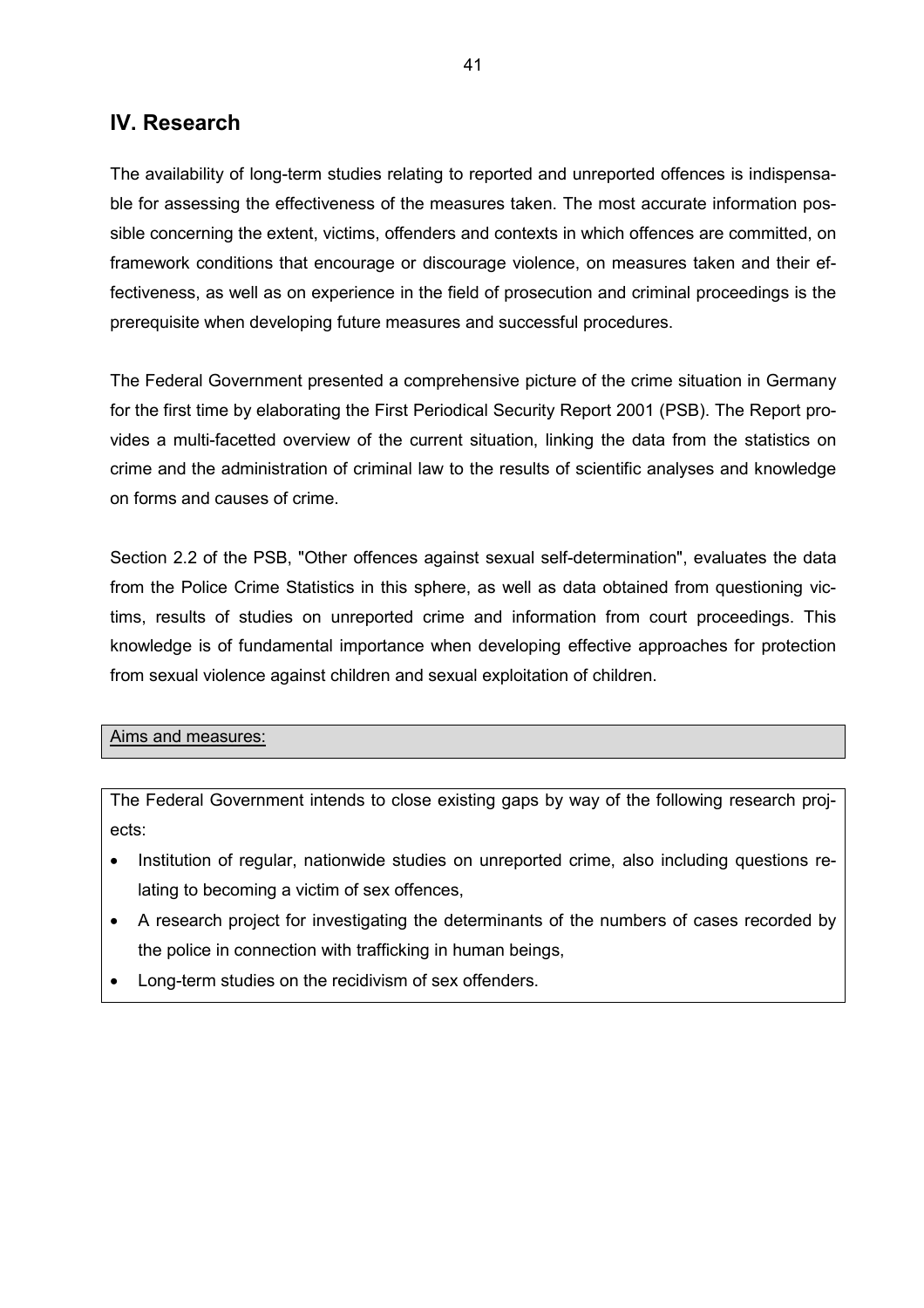## **V. Monitoring**

The Plan of Action sets priorities and names specific aims and measures for the next few years. As part of success monitoring, it must be examined whether and to what extent the specified measures have been implemented and whether the targeted aims have been achieved. Finally, the strategy itself must also be adapted and developed further.

Programmes and projects of central federal institutions for child and youth welfare in the field of prevention of sexual violence against children and young people also require a continuous improvement in quality. In this context, it is particularly a question of what effects are achieved by promoting prevention offers, assistance and intervention measures, and of what instruments can be used for systematic evaluation of the programmes and projects.

Aims and measures:

The implementation and process-oriented further development of the present Plan of Action presupposes not only international cooperation, but also close collaboration in Germany between the competent agencies at the Federal Government, Länder and municipal levels, on the one hand, and the non-governmental organisations and the scientific community, on the other.

- For this reason, the Federal Government will establish a **Bund/Länder Working Group** for the suppression of sexual exploitation of children, which - based on the overall strategy laid down in the Plan of Action - is to monitor, steer and coordinate the implementation and further development of the Plan of Action. Non-governmental organisations will also be represented in the Working Group.
- Indicators for quality assurance in connection with programmes and projects for the prevention of sexual violence against children and young people are to be developed in a cooperative dialogue with the responsible organisations. The aim is to optimise the use of resources for maximum impact.
- In the framework of existing reporting obligations, e.g. based on the Final Document of the Conference of the Council of Europe on "Protection of Children from Sexual Exploitation", held in Budapest on 20./21.11.2001 in preparation for the Second World Congress against Commercial Sexual Exploitation of Children, the Federal Government will provide information on past and future measures, developments, successes, deficits and further necessary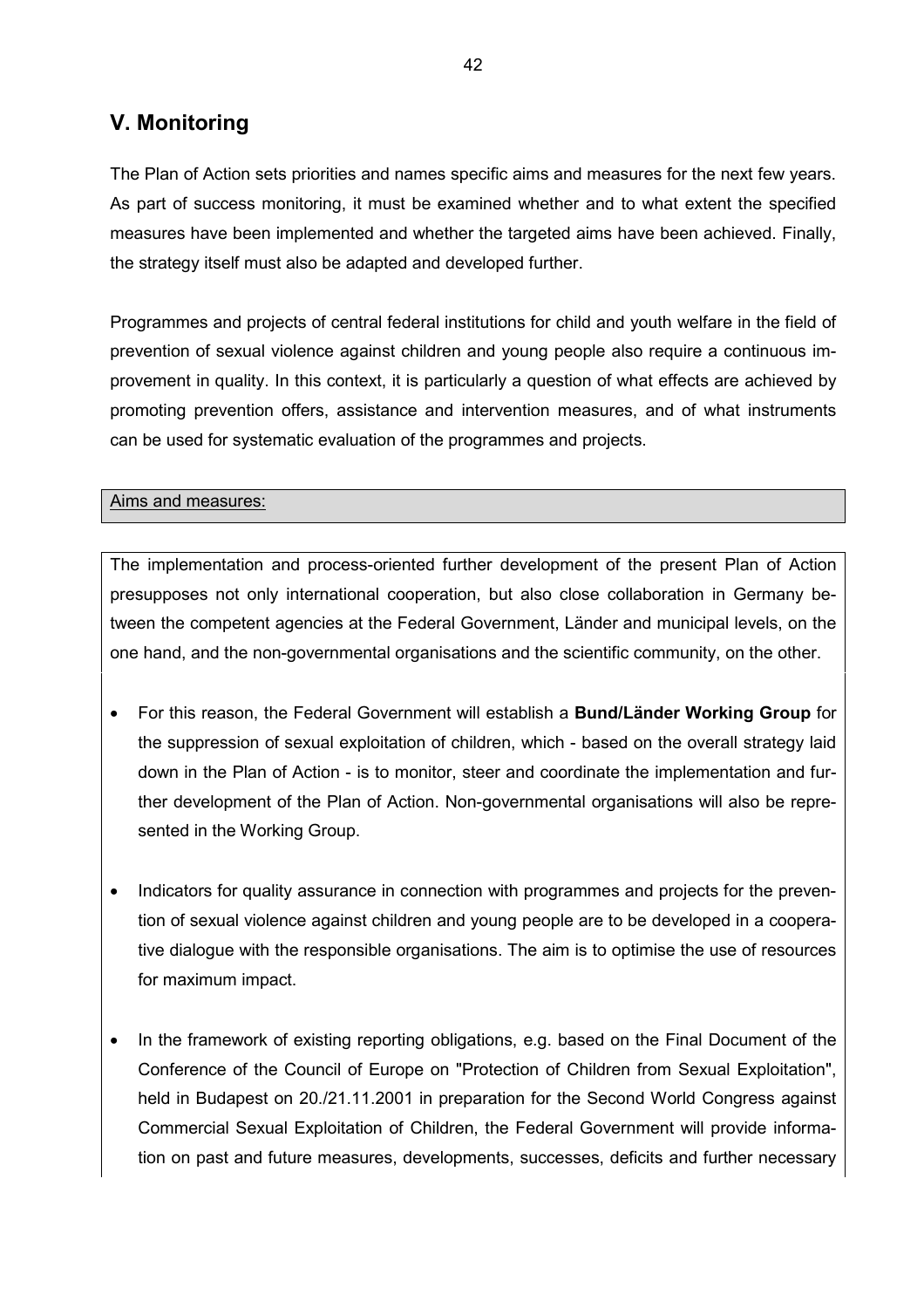steps, in order to be able to guarantee continuous further development from the national point of view, as well as effective success monitoring.

The following tabular presentation of the various fields of action, measures, objectives and time frames of the Plan of Action constitutes the basis for reviewing its implementation and impact in the form of an ongoing process, i.e. for necessary adaptations, the updating of aims, and other necessary measures.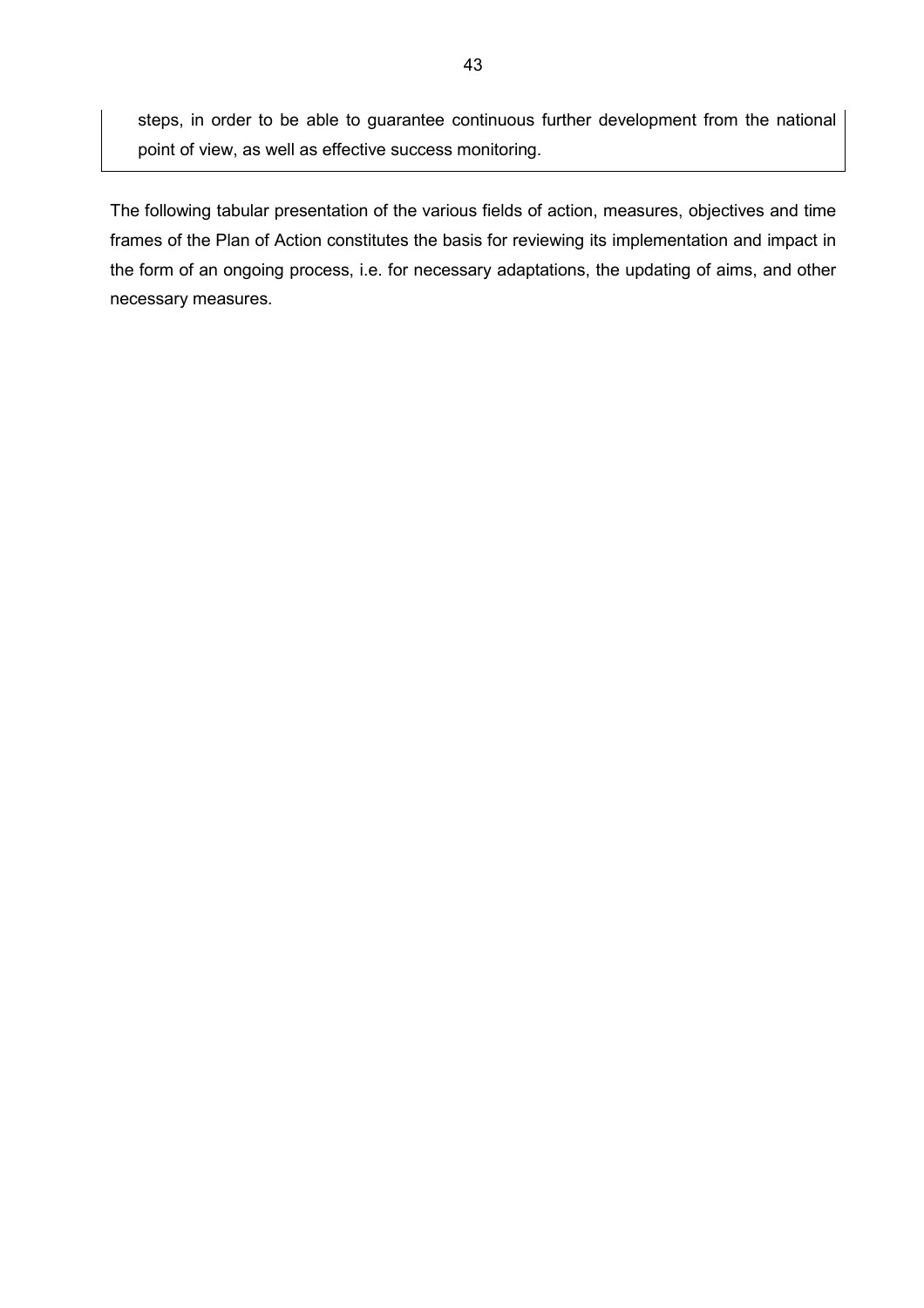## **Tabular presentation of the Plan of Action of the Federal Government for the Protection of Children and Young People from Sexual Violence and Exploitation**

| <b>FIELD OF ACTION</b>                                                                                                                                                | <b>MEASURE</b>                                                                                                                                                                                                            | <b>AIM</b>                                                                                                                                                                        | <b>PERIOD</b>     |  |  |
|-----------------------------------------------------------------------------------------------------------------------------------------------------------------------|---------------------------------------------------------------------------------------------------------------------------------------------------------------------------------------------------------------------------|-----------------------------------------------------------------------------------------------------------------------------------------------------------------------------------|-------------------|--|--|
| <b>I. Prevention</b>                                                                                                                                                  |                                                                                                                                                                                                                           |                                                                                                                                                                                   |                   |  |  |
| Emergency hotlines/helplines for<br>children, young people and parents                                                                                                | The Child and Youth Emergency<br>Hotline is a low-threshold counsel-<br>ling offer and thus an important<br>point of contact for victims of sex-<br>ual violence.                                                         | Extension of the counselling hours,   2003 - 2005<br>professional continuing education<br>of the staff and expansion of the<br>offers, especially in the new Fed-<br>eral Länder. |                   |  |  |
| Adults, especially mothers and<br>fathers, must be introduced to the<br>subject of sexual abuse of children<br>and given comprehensive informa-<br>tion and education | Brochure for parents: "Ask boldly -<br>Act cautiously"<br>The brochure was produced in<br>collaboration with the Federal In-<br>formation and Networking Centre<br>on Child Abuse and Child Neglect.                      | Strengthening of the child-raising<br>skills of parents and sensitisation to<br>the possibility of sexual encroach-<br>ments.                                                     | <b>Early 2003</b> |  |  |
| Juvenile offenders                                                                                                                                                    | Development of a pilot project on<br>cooperation between youth welfare<br>services and the judiciary in deal-<br>ing with offences against the sex-<br>ual self-determination of girls and<br>boys by juvenile offenders. | Improvement of communication<br>and cooperation between youth<br>welfare services and the judiciary.                                                                              | $2003 - 2005$     |  |  |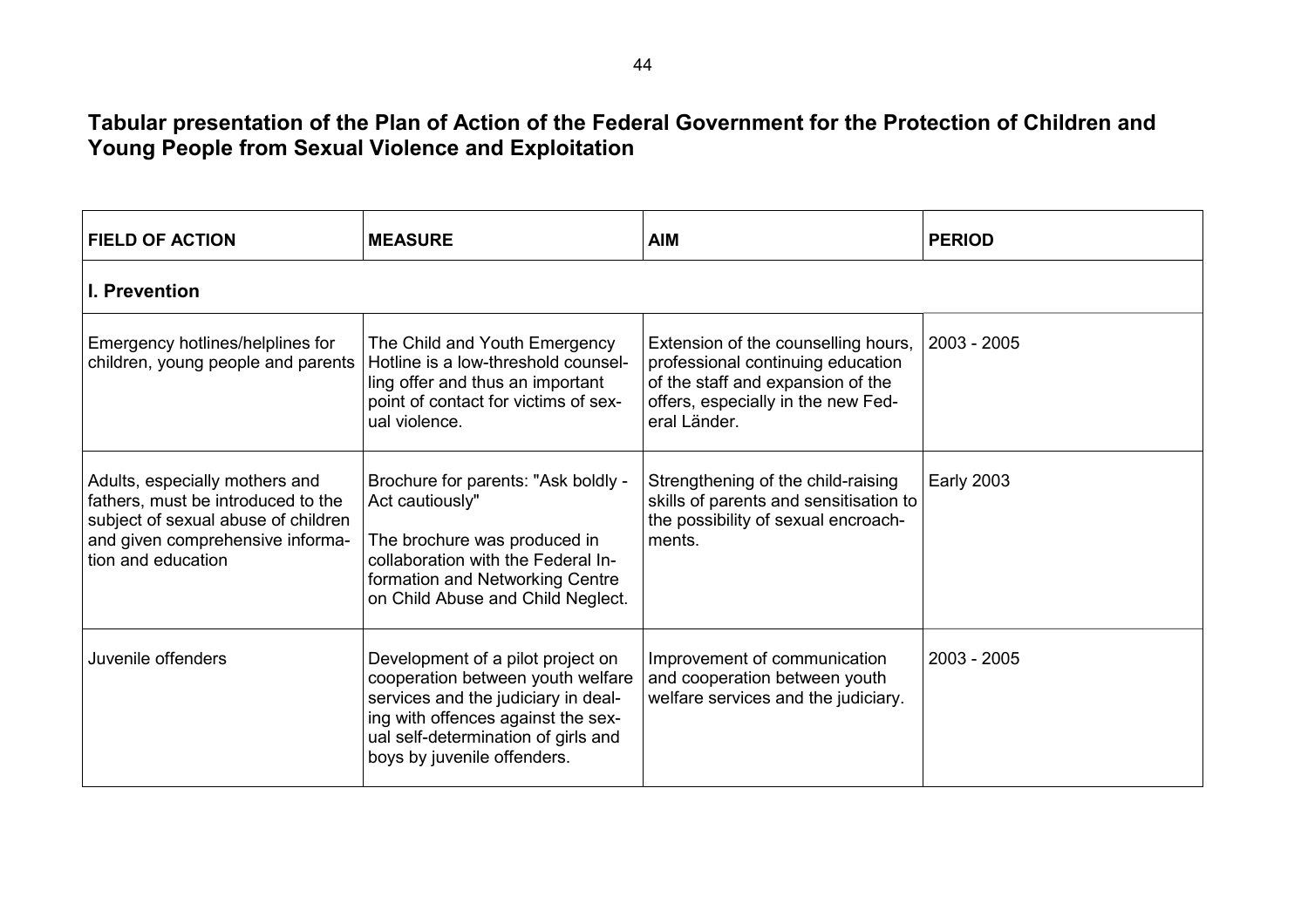| Juvenile offenders                                                                                            | Implementation of a professional<br>congress on "Therapeutic, psycho-<br>social and educational assistance<br>for sexually aggressive children<br>and young people".                                                                                                                                                           | Indication of ways towards institu-<br>tionalised cooperation.                                                                                           | 2003      |
|---------------------------------------------------------------------------------------------------------------|--------------------------------------------------------------------------------------------------------------------------------------------------------------------------------------------------------------------------------------------------------------------------------------------------------------------------------|----------------------------------------------------------------------------------------------------------------------------------------------------------|-----------|
| Suppression of sex tourism with<br>child abuse by way of intensive co-<br>operation with the tourist industry | In cooperation with ECPAT Ger-<br>many, a Code of Conduct has been<br>introduced in the travel industry<br>and is currently being tested. In<br>implementing the Code of Conduct,<br>the BMFSFJ is promoting training<br>courses in the travel industry and<br>the incorporation of airlines in the<br>sensitisation measures. | Sensitisation of travellers, tour op-<br>erators, hotels, airlines.                                                                                      | 2002/2003 |
| Federal Office of Criminal Investi-<br>gation, police authorities                                             | Advanced and continuing educa-<br>tion of staff of the Federal Office of<br>Criminal Investigation, domestic<br>and foreign police authorities, and<br>interdisciplinary professional semi-<br>nars.                                                                                                                           | Securing of efficient and rapid<br>prosecution by domestic and for-<br>eign police authorities and the<br>Federal Office of Criminal Investi-<br>gation. | Ongoing   |
| Occupational group-specific con-<br>tinuing education                                                         | Inclusion of the subject of sexual<br>exploitation of children in the on-<br>going continuing education pro-<br>gramme of the Foreign Office.                                                                                                                                                                                  | Sensitisation of consular staff.                                                                                                                         | Ongoing   |
| Abuse in organisations                                                                                        | The BMFSFJ supports the elabo-<br>ration of codes of conduct in or                                                                                                                                                                                                                                                             | Creation of preventively effective<br>structures and conditions, in order                                                                                | 2002/2003 |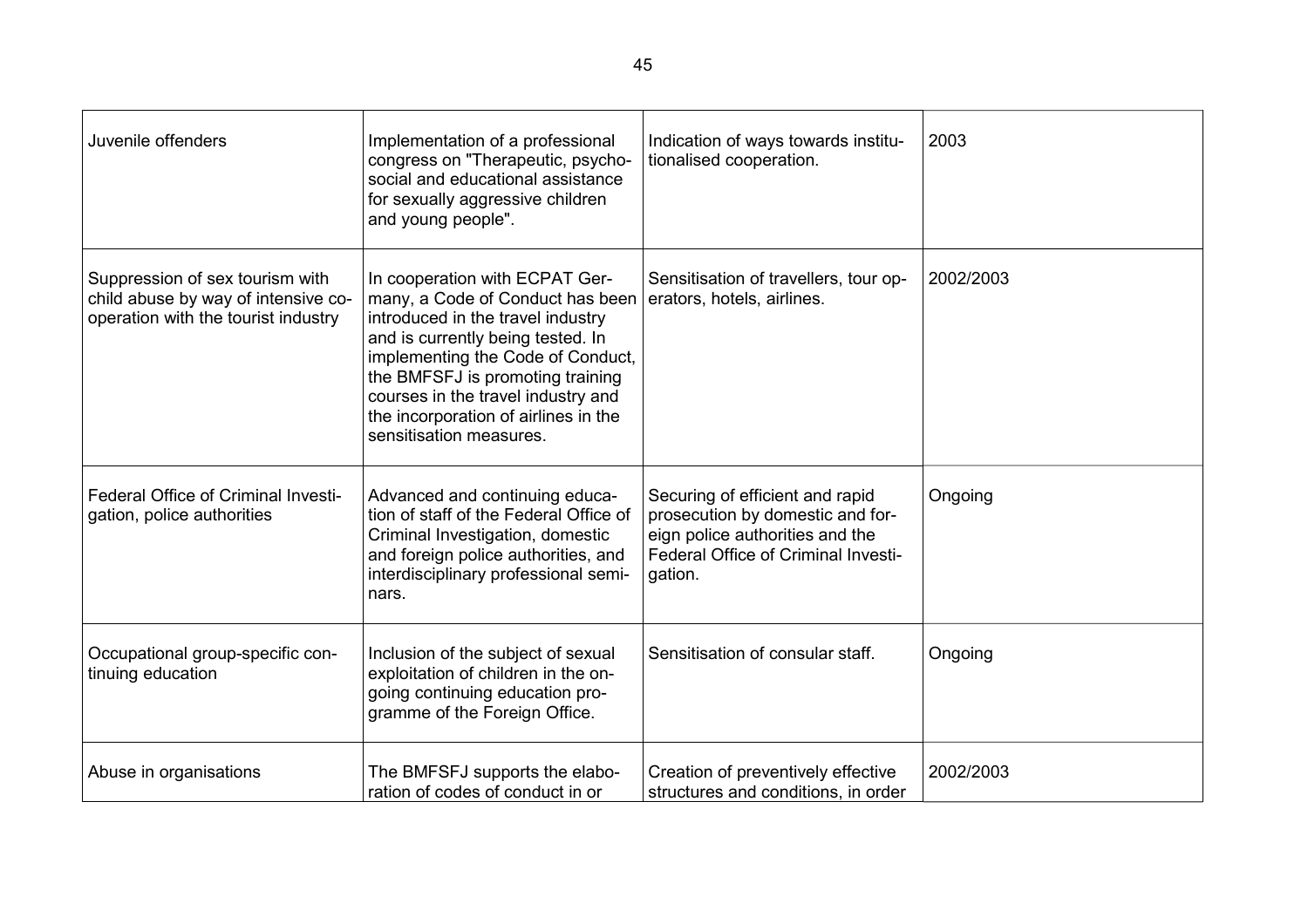|                               | ganisations that support or work<br>with children on a full-time or vol-<br>untary basis.                                                                                                      | to prevent encroachments by of-<br>fenders in the first place and, on<br>the other hand, to specify sanctions<br>within the associations in cases of<br>violation.                                                                                      |             |
|-------------------------------|------------------------------------------------------------------------------------------------------------------------------------------------------------------------------------------------|---------------------------------------------------------------------------------------------------------------------------------------------------------------------------------------------------------------------------------------------------------|-------------|
| Education and sensitisation   | There are plans to develop a na-<br>tionwide public relations campaign<br>involving the non-governmental<br>organisations and the media.                                                       | Broad-based education and infor-<br>mation of the public about sexual<br>violence against children, strength-<br>ening of the ability to perceive sex-<br>ual violence against children, and<br>information on offers of assistance<br>and counselling. | 2003        |
| Participation of young people | There are plans to develop a youth<br>participation model in the preven-<br>tion of sexual abuse and to network tive measures in the field of sexual<br>youth participation initiative groups. | Increasing the participation of chil-<br>dren and young people in preven-<br>abuse.                                                                                                                                                                     | 2002 – 2004 |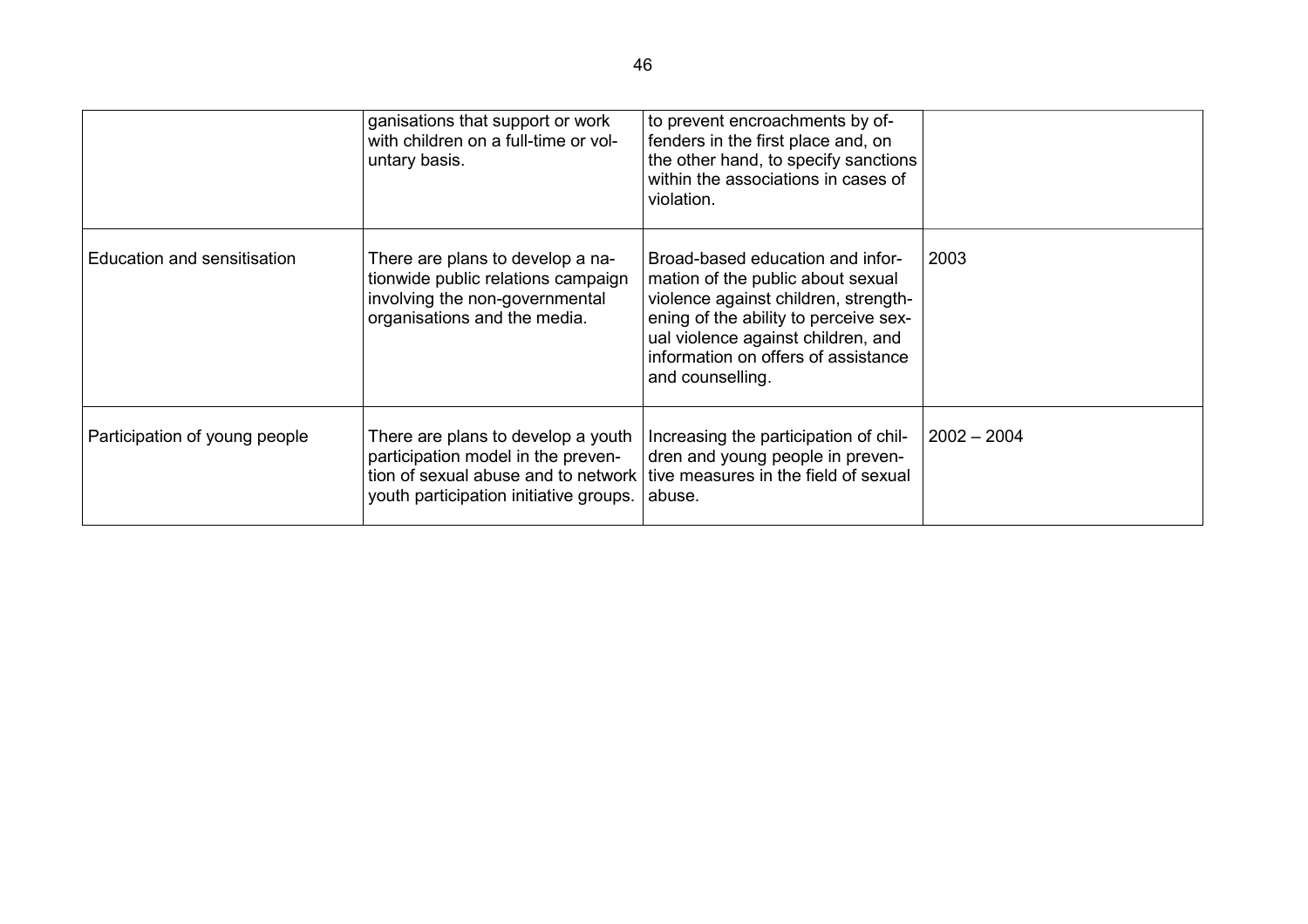| II. Protection of children from sexual abuse under criminal law |                                                                                                                                                                                                                                                                                                                                                                                                                                                                                                                                                             |                                                                                                                                         |                       |  |  |
|-----------------------------------------------------------------|-------------------------------------------------------------------------------------------------------------------------------------------------------------------------------------------------------------------------------------------------------------------------------------------------------------------------------------------------------------------------------------------------------------------------------------------------------------------------------------------------------------------------------------------------------------|-----------------------------------------------------------------------------------------------------------------------------------------|-----------------------|--|--|
| Legislation                                                     | Examination of various legislative<br>measures in the field of criminal<br>law on sexual offences:<br>Stiffening of the punishment<br>$\bullet$<br>provided in the penal regula-<br>tions for sexual abuse of chil-<br>dren (Sections 176 and 176 a<br>StGB),<br>Inclusion of the initiation of<br>$\bullet$<br>sexual acts with children in<br>criminal law,<br>Increasing the range of punish-<br>$\bullet$<br>ment in Section 184 Para, 5<br>StGB,<br>Better utilisation of DNA analy-<br>sis in criminal proceedings by<br>expanding Section 81 g StPO. | Improvement of the protection of<br>children and young people under<br>criminal law.                                                    | 15th Legislative Term |  |  |
|                                                                 | Reform of the Code of Criminal<br>Procedure.                                                                                                                                                                                                                                                                                                                                                                                                                                                                                                                | Strengthening of the legal standing<br>of victims and improvement of the<br>information on the progress of the<br>criminal proceedings. | 15th Legislative Term |  |  |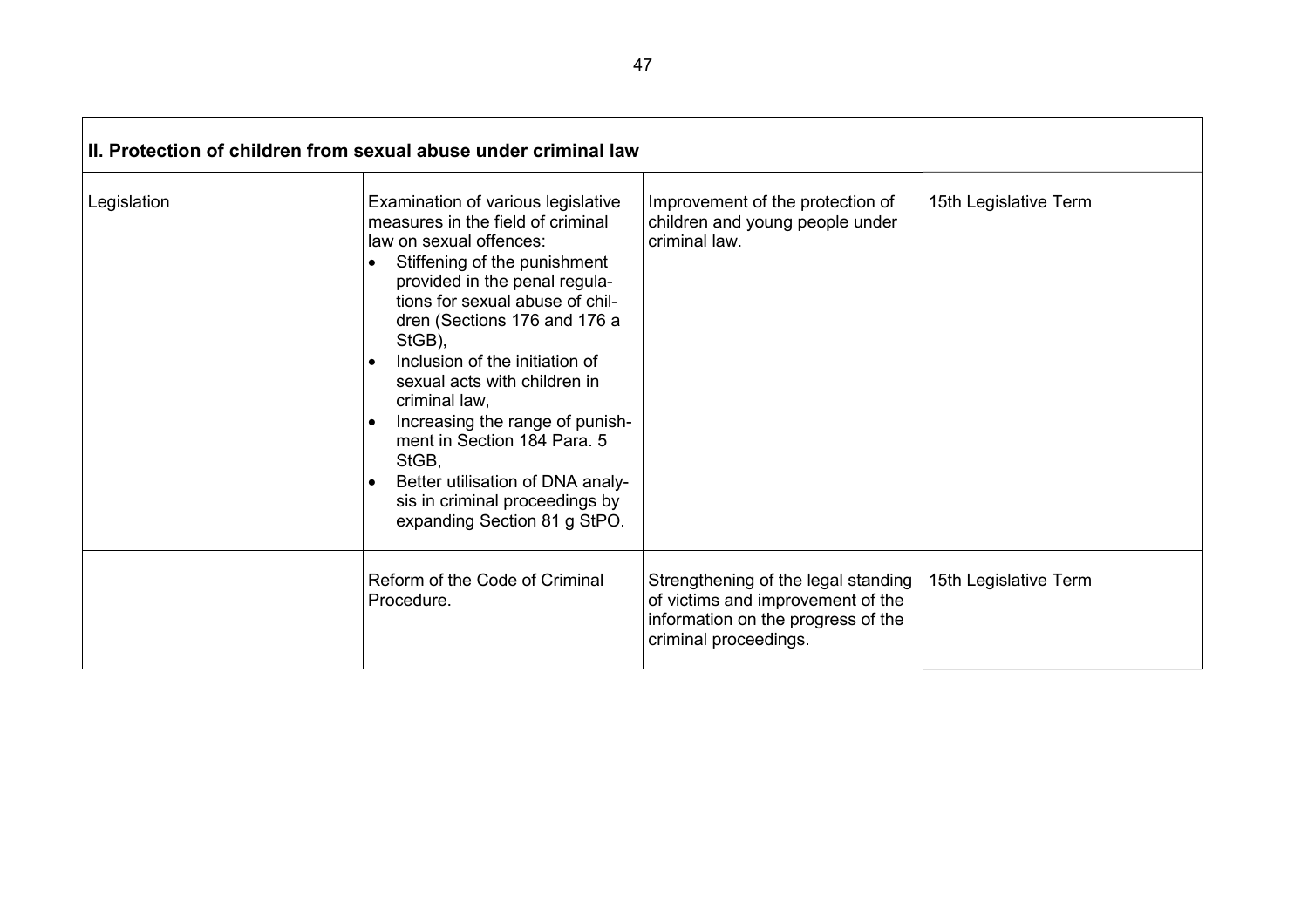| III. International cooperation and networking                                                                                                                                                                                                                                                                                                                                                                         |                                                                                                                  |                                                                                                                                                                                                                                                                                     |                       |  |
|-----------------------------------------------------------------------------------------------------------------------------------------------------------------------------------------------------------------------------------------------------------------------------------------------------------------------------------------------------------------------------------------------------------------------|------------------------------------------------------------------------------------------------------------------|-------------------------------------------------------------------------------------------------------------------------------------------------------------------------------------------------------------------------------------------------------------------------------------|-----------------------|--|
| Optional Protocol to the UN Con-<br>vention on the Rights of the Child<br>on the sale of children, child pros-<br>titution and child pornography<br>UN Convention against Transna-<br>tional Organised Crime with its<br>Supplementary Protocols to pre-<br>vent, suppress and punish traffick-<br>ing in persons, especially women<br>and children, and against the<br>smuggling of migrants by land, sea<br>and air | Ratification and national imple-<br>mentation of these Conventions.                                              | Improvement of international coop-<br>eration in the field of prosecution<br>and harmonisation of criminal law<br>for the effective suppression of<br>transnational crime, especially in<br>the field of child pornography, child<br>prostitution and trafficking in chil-<br>dren. | 15th Legislative Term |  |
| Framework Decisions of the Coun-<br>cil of the European Union on Com-<br>bating Trafficking in Human Beings<br>and Combating Sexual Exploitation<br>of Children and Child Pornography                                                                                                                                                                                                                                 | National implementation of the<br><b>Framework Decisions.</b>                                                    | Pan-European harmonisation of<br>penal regulations to improve inter-<br>national cooperation in this field.                                                                                                                                                                         | 15th Legislative Term |  |
| Networking at the national level                                                                                                                                                                                                                                                                                                                                                                                      | Promotion of the Federal Informa-<br>tion and Networking Centre on<br>Child Abuse and Child Neglect<br>$(IKK)$ . | Improvement of cooperation and<br>professional exchanges.                                                                                                                                                                                                                           | $2002 - 2005$         |  |
| International cooperation and net-<br>working                                                                                                                                                                                                                                                                                                                                                                         | Participation in the "Working Group<br>on Child Cooperation" of the Coun-<br>cil of the Baltic Sea States and    | Improvement of international coop-<br>eration and networking of all agen-<br>cies in the Baltic region dedicated                                                                                                                                                                    | Ongoing               |  |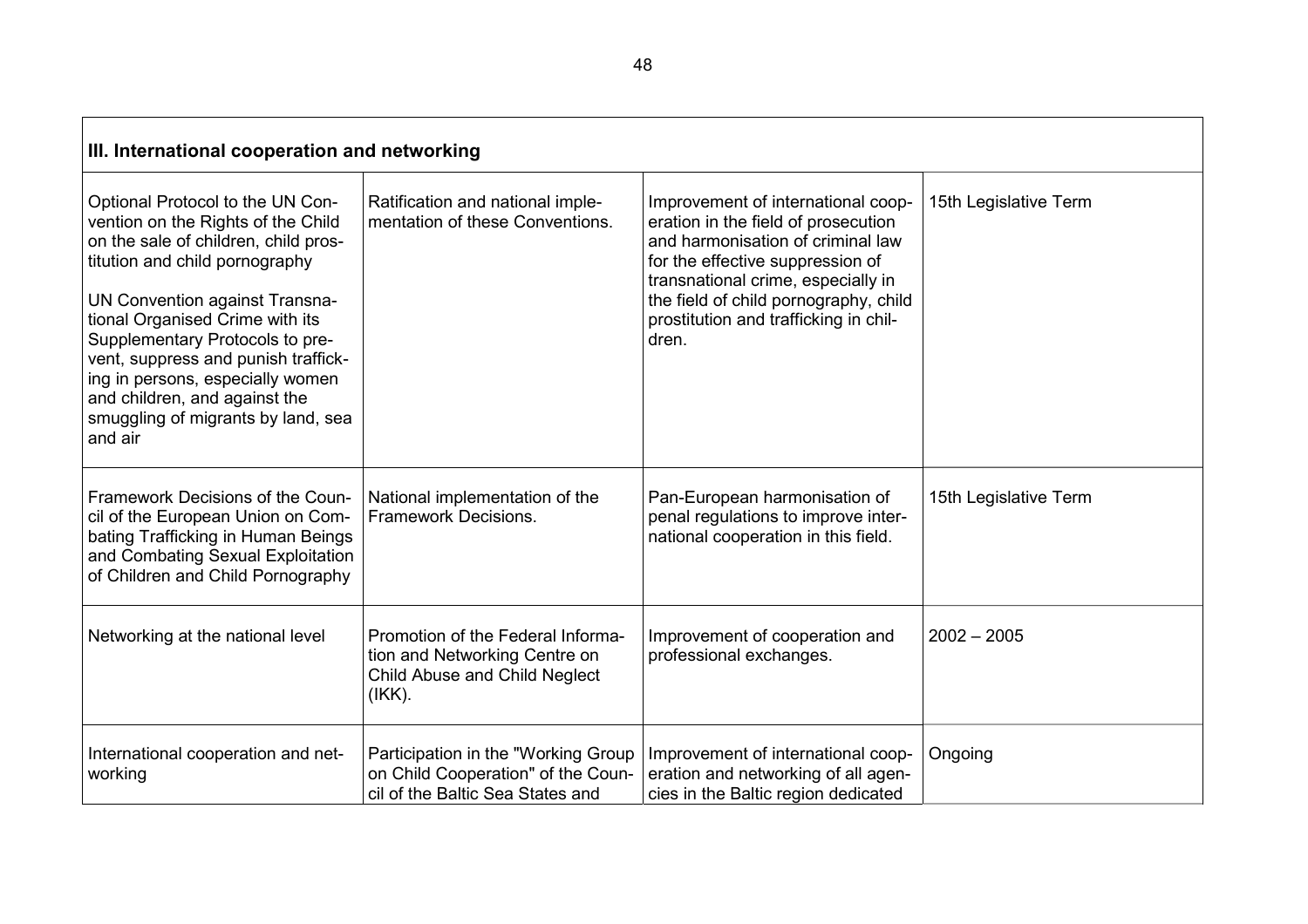|                         | further development of "The Child<br>Centre", the IT-assisted interna-<br>tional network.                                                                                                                                                                                                                                                           | to the protection of children from<br>sexual violence and sexual exploi-<br>tation.                                                                                                                                    |               |
|-------------------------|-----------------------------------------------------------------------------------------------------------------------------------------------------------------------------------------------------------------------------------------------------------------------------------------------------------------------------------------------------|------------------------------------------------------------------------------------------------------------------------------------------------------------------------------------------------------------------------|---------------|
|                         | Continuation of the trilateral Ger-<br>man/Czech/Polish Working Group<br>on police and border police coop-<br>eration.                                                                                                                                                                                                                              | Suppression of transnational crime<br>in relation to the smuggling of mi-<br>grants, trafficking in human beings,<br>particularly trafficking in women,<br>and the protection of children from<br>sexual exploitation. | Ongoing       |
| IV. Research            |                                                                                                                                                                                                                                                                                                                                                     |                                                                                                                                                                                                                        |               |
| Criminological research | Examination of the institution of<br>regular, nationwide studies on<br>unreported crime, also includ-<br>ing questions relating to be-<br>coming a victim of sex of-<br>fences.<br>Research project for investi-<br>gating the determinants of the<br>numbers of cases recorded by<br>the police in connection with<br>trafficking in human beings. | Improvement of the level of crimi-<br>nological knowledge.                                                                                                                                                             | $2003 - 2005$ |